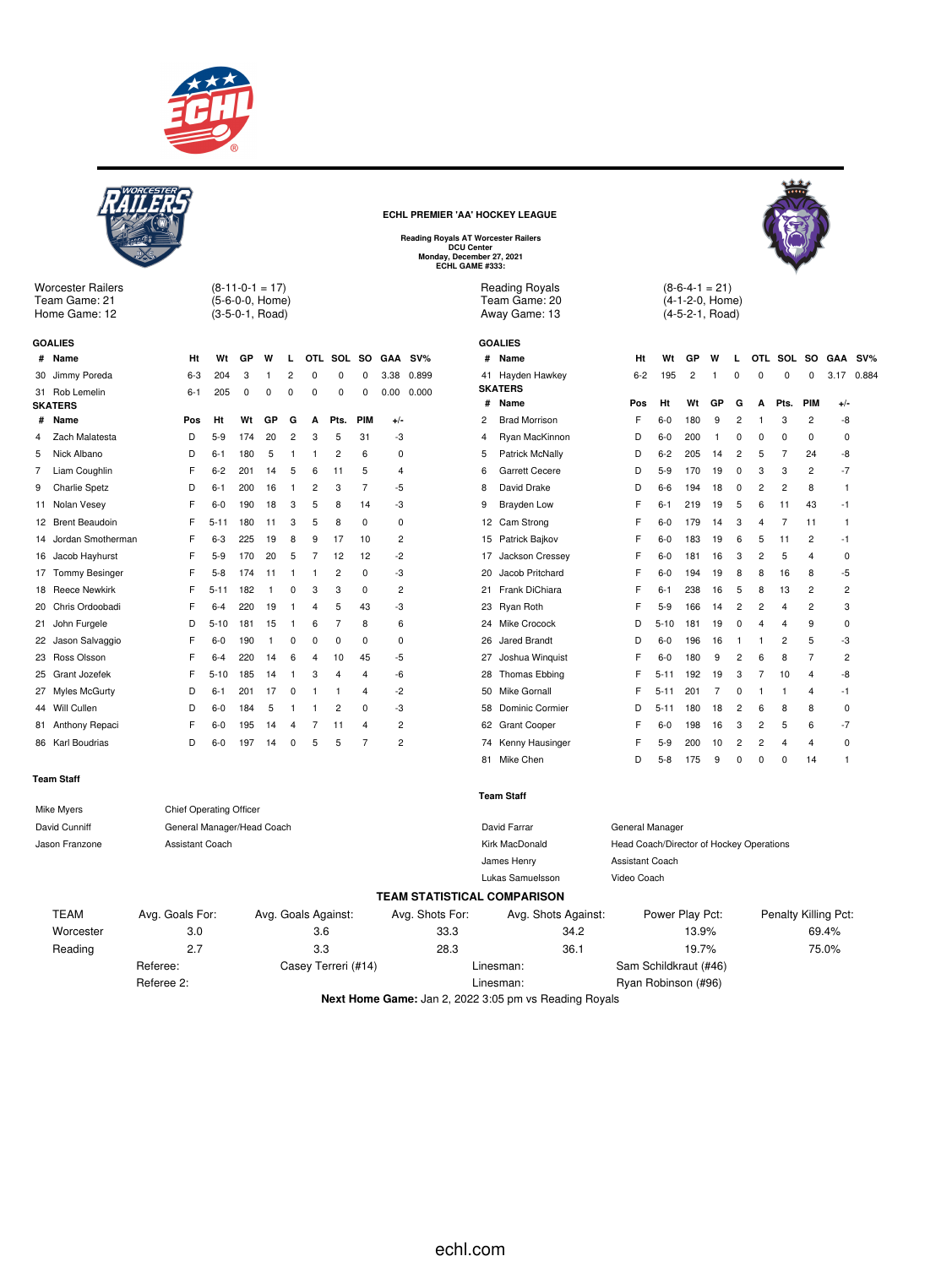#### **Standings**

| Eastern<br>North   |                                                            |           |           |    |                |                |                         |            |            |    |     |            |                |                |         |                  |                 |                 |                 |
|--------------------|------------------------------------------------------------|-----------|-----------|----|----------------|----------------|-------------------------|------------|------------|----|-----|------------|----------------|----------------|---------|------------------|-----------------|-----------------|-----------------|
| Rank               | Team                                                       | <b>GP</b> | <b>GR</b> | W  | L.             |                | OTL SOL PTS             |            | <b>PCT</b> | GF | GA  | <b>PIM</b> |                | <b>RW ROW</b>  | S/O     | Home             | Away            | P <sub>10</sub> | <b>STK</b>      |
| $\mathbf{1}$       | Newfoundland Growlers                                      | 21        | 48        | 15 | 5              | $\overline{1}$ | $\mathbf 0$             | 31         | 0.738      | 78 | 53  | 290        | -13            | 14             | $1 - 0$ | $6 - 5 - 1 - 0$  | $9 - 0 - 0 - 0$ | $6 - 3 - 1 - 0$ | $1 - 0 - 1 - 0$ |
| $\overline{c}$     | Trois-Rivières Lions                                       | 23        | 48        | 14 | 8              | $\mathbf 0$    | $\overline{1}$          | 29         | 0.630      | 87 | 73  |            | 319 10         | 13             | $1 - 1$ | $6 - 5 - 0 - 1$  | $8 - 3 - 0 - 0$ | $8 - 1 - 0 - 1$ | $3 - 0 - 0 - 1$ |
| 3                  | <b>Adirondack Thunder</b>                                  | 20        | 47        | 11 | 8              | $\overline{1}$ | $\mathbf 0$             | 23         | 0.575      | 60 | 62  |            | 269 11         | 11             | $0 - 0$ | $5 - 4 - 1 - 0$  | $6 - 4 - 0 - 0$ | $7 - 3 - 0 - 0$ | $6 - 0 - 0 - 0$ |
| $\overline{4}$     | <b>Reading Royals</b>                                      | 19        | 49        | 8  | 6              | 4              | $\mathbf{1}$            | 21         | 0.553      | 52 | 62  | 179 7      |                | 8              | $0 - 1$ | $4 - 1 - 2 - 0$  | $4 - 5 - 2 - 1$ | $3 - 5 - 2 - 0$ | $0 - 1 - 0 - 0$ |
| 5                  | <b>Maine Mariners</b>                                      | 23        | 47        | 8  | 11             | 3              | $\mathbf{1}$            | 20         | 0.435      | 69 | 83  | 288 7      |                | $\overline{7}$ | $1 - 1$ | $5 - 5 - 1 - 0$  | $3 - 6 - 2 - 1$ | $2 - 6 - 1 - 1$ | $0 - 1 - 0 - 0$ |
| 6                  | <b>Worcester Railers</b>                                   | 20        | 49        | 8  | 11             | $^{\circ}$     | $\mathbf{1}$            | 17         | 0.425      | 60 | 72  | 232 6      |                | $\overline{7}$ | $1 - 1$ | $5 - 6 - 0 - 0$  | $3 - 5 - 0 - 1$ | $5 - 5 - 0 - 0$ | $0 - 1 - 0 - 0$ |
| South              |                                                            |           |           |    |                |                |                         |            |            |    |     |            |                |                |         |                  |                 |                 |                 |
| Rank               | Team                                                       | <b>GP</b> | GR        | W  | L              |                | OTL SOL PTS             |            | <b>PCT</b> | GF | GA  | <b>PIM</b> |                | <b>RW ROW</b>  | S/O     | Home             | Away            | P <sub>10</sub> | <b>STK</b>      |
| 1                  | Jacksonville Icemen                                        | 27        | 45        | 17 | 8              | $\mathbf{1}$   | $\overline{1}$          | 36         | 0.667      | 84 | 66  | 378        | 12             | 14             | $3 - 1$ | $10-4-0-0$       | $7 - 4 - 1 - 1$ | $9 - 1 - 0 - 0$ | $8 - 0 - 0 - 0$ |
| $\overline{c}$     | Florida Everblades                                         | 26        | 46        | 14 | $\overline{7}$ | $\overline{2}$ | 3                       | 33         | 0.635      | 87 | 66  | 397        | 14             | 14             | $0 - 3$ | $4 - 7 - 0 - 2$  | $10-0-2-1$      | $6 - 4 - 0 - 0$ | $2 - 0 - 0 - 0$ |
| 3                  | Atlanta Gladiators                                         | 26        | 46        | 12 | 11             | $\overline{2}$ | $\overline{1}$          | 27         | 0.519      | 70 | 73  | 413        | 11             | 12             | $0 - 1$ | $8 - 4 - 1 - 0$  | $4 - 7 - 1 - 1$ | $4 - 5 - 0 - 1$ | $1 - 0 - 0 - 1$ |
| $\overline{4}$     | Orlando Solar Bears                                        | 26        | 45        | 13 | 12             | $\overline{1}$ | $\mathbf 0$             | 27         | 0.519      | 75 | 86  | 267        | 10             | 12             | $1 - 0$ | $8 - 3 - 0 - 0$  | $5 - 9 - 1 - 0$ | $4 - 6 - 0 - 0$ | $0 - 2 - 0 - 0$ |
| 5                  | Greenville Swamp Rabbits                                   | 23        | 49        | 9  | 10             | 3              | $\overline{1}$          | 22         | 0.478      | 66 | 72  | 269        | $\overline{7}$ | 9              | $0 - 1$ | $6 - 3 - 3 - 0$  | $3 - 7 - 0 - 1$ | $3 - 3 - 3 - 1$ | $0 - 1 - 2 - 0$ |
| 6                  | Norfolk Admirals                                           | 25 47     |           | 10 | 14             | 0              | $\overline{1}$          | 21         | 0.420      | 66 | 91  | 436        | 6              | 9              | $1 - 1$ | $6 - 7 - 0 - 0$  | $4 - 7 - 0 - 1$ | $2 - 8 - 0 - 0$ | $0 - 6 - 0 - 0$ |
| $\overline{7}$     | South Carolina Stingrays                                   |           | 24 48     | 9  | 13             | $\overline{2}$ | $\mathbf 0$             | 20         | 0.417      | 56 | 74  | 359 5      |                | $\overline{7}$ | $2 - 0$ | $6 - 6 - 2 - 0$  | $3 - 7 - 0 - 0$ | $2 - 7 - 1 - 0$ | $0 - 7 - 0 - 0$ |
| Western<br>Central |                                                            |           |           |    |                |                |                         |            |            |    |     |            |                |                |         |                  |                 |                 |                 |
| Rank               | Team                                                       | GP        | <b>GR</b> | W  | L              |                | OTL SOL                 | <b>PTS</b> | <b>PCT</b> | GF | GA  | <b>PIM</b> |                | <b>RW ROW</b>  | S/O     | Home             | Away            | P <sub>10</sub> | <b>STK</b>      |
| $\mathbf{1}$       | <b>Toledo Walleye</b>                                      | 24        | 48        | 16 | 6              | $\Omega$       | $\overline{c}$          | 34         | 0.708      | 89 | 63  |            | 227 11         | 16             | $0 - 2$ | $7 - 2 - 0 - 1$  | $9 - 4 - 0 - 1$ | $7 - 1 - 0 - 2$ | $3 - 0 - 0 - 1$ |
| $\overline{c}$     | Fort Wayne Komets                                          | 24        | 48        | 14 | $\overline{7}$ | 3              | 0                       | 31         | 0.646      | 78 | 64  |            | 345 14         | 14             | $0-0$   | $8 - 3 - 2 - 0$  | $6 - 4 - 1 - 0$ | $6 - 3 - 1 - 0$ | $1 - 0 - 0 - 0$ |
| 3                  | Cincinnati Cyclones                                        | 26        | 46        | 15 | 11             | $\mathbf 0$    | 0                       | 30         | 0.577      | 90 | 78  |            | 471 13         | 14             | $1 - 0$ | $7 - 4 - 0 - 0$  | $8 - 7 - 0 - 0$ | $6 - 4 - 0 - 0$ | $3 - 0 - 0 - 0$ |
| $\overline{4}$     | <b>Wheeling Nailers</b>                                    | 24        | 48        | 14 | 9              | -1             | 0                       | 29         | 0.604      | 91 | 79  |            | 469 11         | 14             | $0-0$   | $6 - 4 - 0 - 0$  | $8 - 5 - 1 - 0$ | $6 - 3 - 1 - 0$ | $0 - 1 - 0 - 0$ |
| 5                  | Kalamazoo Wings                                            | 23        | 49        | 13 | 10             | $^{\circ}$     | 0                       | 26         | 0.565      | 78 | 82  | 307 11     |                | 12             | $1 - 0$ | $7 - 4 - 0 - 0$  | $6 - 6 - 0 - 0$ | $5 - 5 - 0 - 0$ | $2 - 0 - 0 - 0$ |
| 6                  | <b>Iowa Heartlanders</b>                                   | 25        | 47        | 8  | 13             | 3              | $\mathbf{1}$            | 20         | 0.400      | 66 | 102 | 365 7      |                | $\overline{7}$ | $1 - 1$ | $5 - 5 - 3 - 1$  | $3 - 8 - 0 - 0$ | $4 - 4 - 1 - 1$ | $1 - 0 - 1 - 0$ |
| $\overline{7}$     | Indy Fuel                                                  | 24        | 48        | 8  | 13             | $\overline{c}$ | $\mathbf{1}$            | 19         | 0.396      | 83 | 91  | 439 8      |                | 8              | $0 - 1$ | $6 - 4 - 0 - 0$  | $2 - 9 - 2 - 1$ | $4 - 5 - 1 - 0$ | $0 - 2 - 0 - 0$ |
| <b>Mountain</b>    |                                                            |           |           |    |                |                |                         |            |            |    |     |            |                |                |         |                  |                 |                 |                 |
| Rank               | Team                                                       | GP        | GR        | W  | L              |                | OTL SOL PTS             |            | <b>PCT</b> | GF | GA  | <b>PIM</b> |                | <b>RW ROW</b>  | S/O     | Home             | Away            | P10             | <b>STK</b>      |
| $\mathbf{1}$       | <b>Utah Grizzlies</b>                                      | 26        | 46        | 17 | 8              | $\overline{1}$ | $\mathbf 0$             | 35         | 0.673      | 95 | 73  | 411        | 15             | 17             | $0 - 0$ | $10-4-0-0$       | $7 - 4 - 1 - 0$ | $7 - 3 - 0 - 0$ | $6 - 0 - 0 - 0$ |
| $\overline{c}$     | Idaho Steelheads                                           | 25        | 47        | 16 | 8              | 0              | $\mathbf{1}$            | 33         | 0.660      | 75 | 50  | 280        | 14             | 16             | $0 - 1$ | $11 - 4 - 0 - 0$ | $5 - 4 - 0 - 1$ | $7 - 2 - 0 - 1$ | $2 - 0 - 0 - 0$ |
| 3                  | <b>Tulsa Oilers</b>                                        | 22        | 50        | 12 | 9              | $\mathbf 0$    | $\overline{1}$          | 25         | 0.568      | 69 | 64  | 224        | 10             | 12             | $0 - 1$ | $8 - 6 - 0 - 1$  | $4 - 3 - 0 - 0$ | $6 - 4 - 0 - 0$ | $1 - 0 - 0 - 0$ |
| $\overline{4}$     | Rapid City Rush                                            | 26        | 46        | 11 | 12             | $\overline{1}$ | $\overline{\mathbf{c}}$ | 25         | 0.481      | 79 | 82  | 347 9      |                | 11             | $0 - 2$ | $5 - 5 - 0 - 1$  | $6 - 7 - 1 - 1$ | $5 - 5 - 0 - 0$ | $0 - 2 - 0 - 0$ |
| 5                  | Kansas City Mavericks                                      | 25        | 47        | 11 | 13             | $\mathbf{1}$   | 0                       | 23         | 0.460      | 74 | 87  | 580 9      |                | 10             | $1 - 0$ | $6 - 5 - 1 - 0$  | $5 - 8 - 0 - 0$ | $5 - 5 - 0 - 0$ | $1 - 0 - 0 - 0$ |
| 6                  | Wichita Thunder                                            | 25        | 47        | 10 | 13             | $\overline{c}$ | 0                       | 22         | 0.440      | 73 | 81  | 316 7      |                | $\overline{7}$ | $3-0$   | $6 - 5 - 2 - 0$  | $4 - 8 - 0 - 0$ | $1 - 8 - 1 - 0$ | $0 - 8 - 1 - 0$ |
| $\overline{7}$     | Allen Americans                                            |           | 20 51     | 8  | 9              | 3              | 0                       | 19         | 0.475      | 65 | 86  | 327 7      |                | $\overline{7}$ | $1 - 0$ | $2 - 5 - 2 - 0$  | $6 - 4 - 1 - 0$ | $5 - 4 - 1 - 0$ | $0 - 1 - 0 - 0$ |
|                    | $x =$ Clinched Playoff Position<br>$v =$ Clinched Division |           |           |    |                |                |                         |            |            |    |     |            |                |                |         |                  |                 |                 |                 |

y = Clinched Division z = Regular Season Champion

#### **Sunday, December 26 2021**

Indy 4 at Fort Wayne 6 Final Kansas City 6 at Iowa 5 Final OT1 Jacksonville 3 at South Carolina 1 Final Kalamazoo 3 at Toledo 2 Final SO Cincinnati 7 at Wheeling 1 Final Tulsa 4 at Wichita 3 Final OT1 Adirondack 5 at Worcester 0 Final Florida 5 at Orlando 0 Final

**Monday, December 27 2021** Reading at Worcester 7:05 pm EST Cincinnati at Fort Wayne 7:30 pm EST Kansas City at Iowa 7:00 pm CST Tulsa at Wichita 7:05 pm CST Utah at Rapid City 7:05 pm MST

**Tuesday, December 28 2021** Atlanta at Jacksonville 7:00 pm EST Norfolk at Indy 7:00 pm EST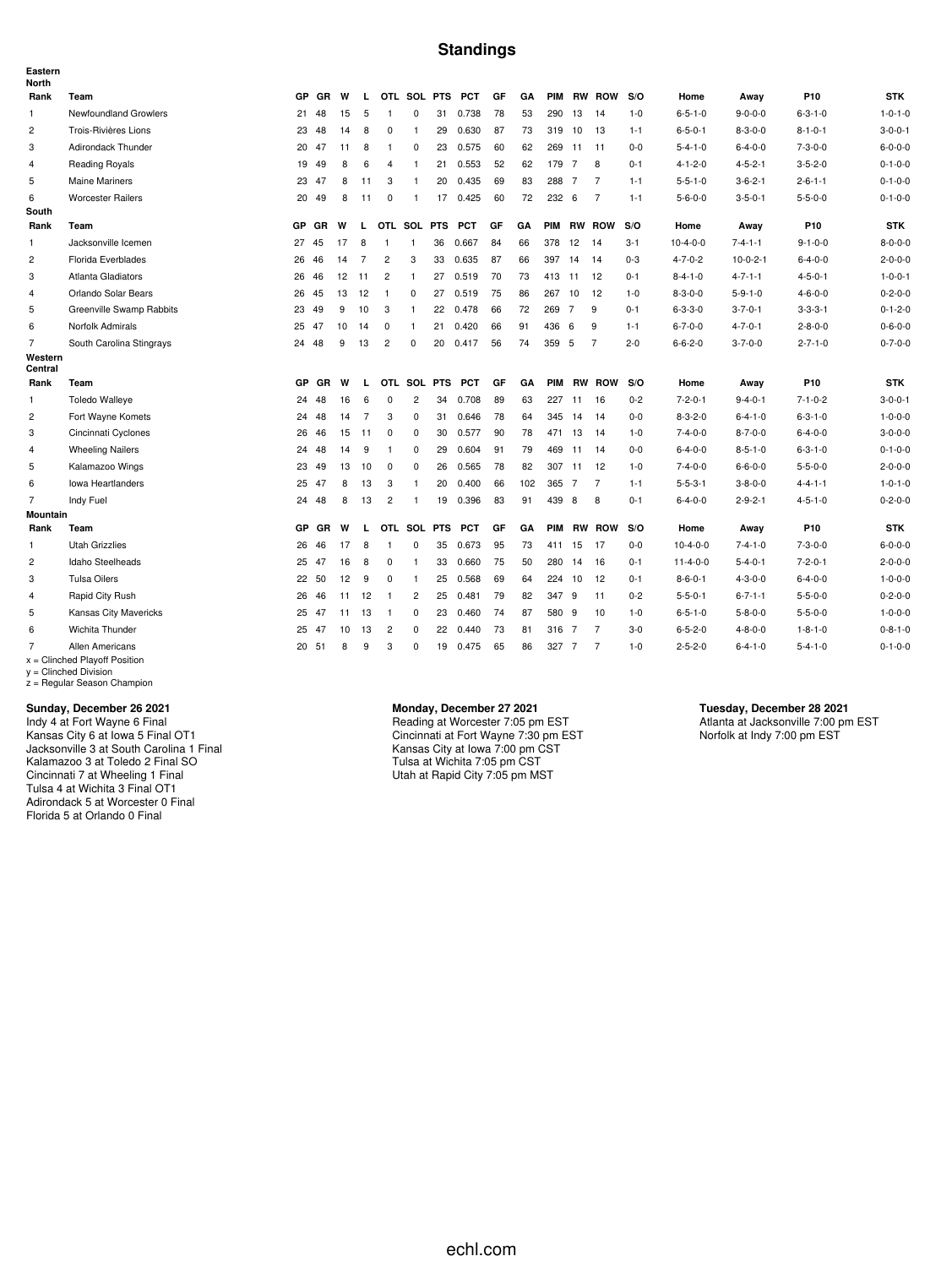# **Conference Standings**

| Eastern        |                              |       |         |       |       |                |              |             |                 |    |           |             |            |                |                  |                 |                 |                 |
|----------------|------------------------------|-------|---------|-------|-------|----------------|--------------|-------------|-----------------|----|-----------|-------------|------------|----------------|------------------|-----------------|-----------------|-----------------|
| Rank           | Team                         |       | GP GR W |       | L.    |                |              |             | OTL SOL PTS PCT | GF |           |             |            | GA S/O RW ROW  | Home             | Away            | P <sub>10</sub> | <b>STK</b>      |
| $\mathbf{1}$   | Jacksonville Icemen          | 27 45 |         | 17    | 8     | $\mathbf{1}$   | $\mathbf{1}$ | 36          | 0.667           | 84 | 66        | $3 - 1$     | 12         | 14             | $10-4-0-0$       | $7 - 4 - 1 - 1$ | $9 - 1 - 0 - 0$ | $8 - 0 - 0 - 0$ |
| $\overline{c}$ | <b>Florida Everblades</b>    | 26    | 46      | 14    | 7     | $\overline{c}$ | 3            | 33          | 0.635           | 87 | 66        | $0-3$ 14    |            | 14             | $4 - 7 - 0 - 2$  | $10-0-2-1$      | $6 - 4 - 0 - 0$ | $2 - 0 - 0 - 0$ |
| 3              | <b>Newfoundland Growlers</b> | 21    | 48      | 15    | -5    | $\mathbf{1}$   | 0            | 31          | 0.738           | 78 | 53        | $1 - 0$     | 13         | 14             | $6 - 5 - 1 - 0$  | $9 - 0 - 0 - 0$ | $6 - 3 - 1 - 0$ | $1 - 0 - 1 - 0$ |
| $\overline{4}$ | Trois-Rivières Lions         | 23    | 48      | 14    | 8     | 0              | $\mathbf{1}$ | 29          | 0.630           | 87 | 73        | $1 - 1$ 10  |            | -13            | $6 - 5 - 0 - 1$  | $8 - 3 - 0 - 0$ | $8 - 1 - 0 - 1$ | $3 - 0 - 0 - 1$ |
| 5              | <b>Atlanta Gladiators</b>    | 26    | 46      | 12    | 11    | 2              | $\mathbf{1}$ | 27          | 0.519           | 70 | 73        | $0-1$ 11    |            | 12             | $8 - 4 - 1 - 0$  | $4 - 7 - 1 - 1$ | $4 - 5 - 0 - 1$ | $1 - 0 - 0 - 1$ |
| 6              | Orlando Solar Bears          | 26    | 45      | 13 12 |       | $\mathbf{1}$   | 0            | 27          | 0.519           | 75 | 86        | $1 - 0$     | 10         | -12            | $8 - 3 - 0 - 0$  | $5 - 9 - 1 - 0$ | $4 - 6 - 0 - 0$ | $0 - 2 - 0 - 0$ |
| $\overline{7}$ | <b>Adirondack Thunder</b>    | 20 47 |         | 11    | 8     | -1             | 0            | 23          | 0.575           | 60 | 62        | $0 - 0$ 11  |            | 11             | $5 - 4 - 1 - 0$  | $6 - 4 - 0 - 0$ | $7 - 3 - 0 - 0$ | $6 - 0 - 0 - 0$ |
| 8              | Greenville Swamp Rabbits     | 23    | 49      | 9     | 10    | 3              | $\mathbf{1}$ | 22          | 0.478           | 66 | 72        | $0 - 1$     | 7          | 9              | $6 - 3 - 3 - 0$  | $3 - 7 - 0 - 1$ | $3 - 3 - 3 - 1$ | $0 - 1 - 2 - 0$ |
| 9              | <b>Reading Royals</b>        | 19 49 |         | 8     | 6     | $\overline{4}$ | $\mathbf{1}$ | 21          | 0.553           | 52 | 62        | $0 - 1$ 7   |            | 8              | $4 - 1 - 2 - 0$  | $4 - 5 - 2 - 1$ | $3 - 5 - 2 - 0$ | $0 - 1 - 0 - 0$ |
| 10             | Norfolk Admirals             | 25 47 |         | 10    | 14    | $\mathbf 0$    | $\mathbf{1}$ | 21          | 0.420           | 66 | 91        | $1 - 1 = 6$ |            | 9              | $6 - 7 - 0 - 0$  | $4 - 7 - 0 - 1$ | $2 - 8 - 0 - 0$ | $0 - 6 - 0 - 0$ |
| 11             | <b>Maine Mariners</b>        | 23 47 |         | 8     | 11    | 3              | $\mathbf{1}$ | 20          | 0.435           | 69 | 83        | $1 - 1$ 7   |            | $\overline{7}$ | $5 - 5 - 1 - 0$  | $3 - 6 - 2 - 1$ | $2 - 6 - 1 - 1$ | $0 - 1 - 0 - 0$ |
| 12             | South Carolina Stingrays     | 24 48 |         | 9     | 13    | $\overline{c}$ | 0            | 20          | 0.417           | 56 | 74        | $2 - 0$ 5   |            | $\overline{7}$ | $6 - 6 - 2 - 0$  | $3 - 7 - 0 - 0$ | $2 - 7 - 1 - 0$ | $0 - 7 - 0 - 0$ |
| 13             | <b>Worcester Railers</b>     | 20    | 49      | 8     | 11    | $\mathbf 0$    | $\mathbf{1}$ | 17          | 0.425           | 60 | 72        | $1 - 1 = 6$ |            | $\overline{7}$ | $5 - 6 - 0 - 0$  | $3 - 5 - 0 - 1$ | $5 - 5 - 0 - 0$ | $0 - 1 - 0 - 0$ |
| Western        |                              |       |         |       |       |                |              |             |                 |    |           |             |            |                |                  |                 |                 |                 |
| Rank           | Team                         |       | GP GR   | W     | L     |                |              | OTL SOL PTS | <b>PCT</b>      | GF | <b>GA</b> |             |            | S/O RW ROW     | Home             | Away            | P <sub>10</sub> | <b>STK</b>      |
| $\mathbf{1}$   | <b>Utah Grizzlies</b>        | 26    | 46      | 17    | 8     | -1             | 0            | 35          | 0.673           | 95 | 73        |             | $0 - 0$ 15 | 17             | $10-4-0-0$       | $7 - 4 - 1 - 0$ | $7 - 3 - 0 - 0$ | $6 - 0 - 0 - 0$ |
| 2              | <b>Toledo Walleye</b>        | 24    | 48      | 16    | 6     | $\mathbf 0$    | 2            | 34          | 0.708           | 89 | 63        |             | $0 - 2$ 11 | 16             | $7 - 2 - 0 - 1$  | $9 - 4 - 0 - 1$ | $7 - 1 - 0 - 2$ | $3 - 0 - 0 - 1$ |
| 3              | Idaho Steelheads             | 25    | 47      | 16    | 8     | $\Omega$       | $\mathbf{1}$ | 33          | 0.660           | 75 | 50        |             | $0-1$ 14   | -16            | $11 - 4 - 0 - 0$ | $5 - 4 - 0 - 1$ | $7 - 2 - 0 - 1$ | $2 - 0 - 0 - 0$ |
| $\overline{4}$ | Fort Wayne Komets            | 24    | 48      | 14    | 7     | 3              | 0            | 31          | 0.646           | 78 | 64        | $0-0$       | 14         | 14             | $8 - 3 - 2 - 0$  | $6 - 4 - 1 - 0$ | $6 - 3 - 1 - 0$ | $1 - 0 - 0 - 0$ |
| 5              | Cincinnati Cyclones          | 26    | 46      |       | 15 11 | 0              | 0            | 30          | 0.577           | 90 | 78        | $1 - 0$     | 13         | -14            | $7 - 4 - 0 - 0$  | $8 - 7 - 0 - 0$ | $6 - 4 - 0 - 0$ | $3 - 0 - 0 - 0$ |
| 6              | <b>Wheeling Nailers</b>      |       | 24 48   | 14    | -9    | $\mathbf{1}$   | 0            | 29          | 0.604           | 91 | 79        | $0 - 0$     | 11         | 14             | $6 - 4 - 0 - 0$  | $8 - 5 - 1 - 0$ | $6 - 3 - 1 - 0$ | $0 - 1 - 0 - 0$ |
| $\overline{7}$ | Kalamazoo Wings              | 23    | 49      |       | 13 10 | $\mathbf 0$    | $\Omega$     | 26          | 0.565           | 78 | 82        | $1 - 0$     | -11        | 12             | $7 - 4 - 0 - 0$  | $6 - 6 - 0 - 0$ | $5 - 5 - 0 - 0$ | $2 - 0 - 0 - 0$ |
| 8              | <b>Tulsa Oilers</b>          |       | 22 50   | 12    | -9    | $\mathbf 0$    | $\mathbf{1}$ | 25          | 0.568           | 69 | 64        |             | $0-1$ 10   | -12            | $8 - 6 - 0 - 1$  | $4 - 3 - 0 - 0$ | $6 - 4 - 0 - 0$ | $1 - 0 - 0 - 0$ |
| 9              | Rapid City Rush              | 26    | 46      | 11    | 12    | $\mathbf{1}$   | 2            | 25          | 0.481           | 79 | 82        | $0 - 2$ 9   |            | 11             | $5 - 5 - 0 - 1$  | $6 - 7 - 1 - 1$ | $5 - 5 - 0 - 0$ | $0 - 2 - 0 - 0$ |
| 10             | Kansas City Mavericks        | 25    | 47      |       | 11 13 | $\mathbf{1}$   | 0            | 23          | 0.460           | 74 | 87        | $1 - 0$ 9   |            | 10             | $6 - 5 - 1 - 0$  | $5 - 8 - 0 - 0$ | $5 - 5 - 0 - 0$ | $1 - 0 - 0 - 0$ |
| 11             | Wichita Thunder              | 25    | 47      | 10    | 13    | $\overline{c}$ | $\Omega$     | 22          | 0.440           | 73 | 81        | $3-0$ 7     |            | $\overline{7}$ | $6 - 5 - 2 - 0$  | $4 - 8 - 0 - 0$ | $1 - 8 - 1 - 0$ | $0 - 8 - 1 - 0$ |
| 12             | <b>Iowa Heartlanders</b>     | 25    | 47      | 8     | 13    | 3              | $\mathbf{1}$ | 20          | 0.400           | 66 | 102       | $1 - 1$ 7   |            | 7              | $5 - 5 - 3 - 1$  | $3 - 8 - 0 - 0$ | $4 - 4 - 1 - 1$ | $1 - 0 - 1 - 0$ |
| 13             | Indy Fuel                    | 24    | 48      | 8     | 13    | $\overline{c}$ | $\mathbf{1}$ | 19          | 0.396           | 83 | 91        | $0-1$ 8     |            | 8              | $6 - 4 - 0 - 0$  | $2 - 9 - 2 - 1$ | $4 - 5 - 1 - 0$ | $0 - 2 - 0 - 0$ |
| 14             | <b>Allen Americans</b>       |       | 20 51   | 8     | 9     | 3              | $\Omega$     | 19          | 0.475           | 65 | 86        | $1-0$ 7     |            | 7              | $2 - 5 - 2 - 0$  | $6 - 4 - 1 - 0$ | $5 - 4 - 1 - 0$ | $0 - 1 - 0 - 0$ |
|                | * Division Leader            |       |         |       |       |                |              |             |                 |    |           |             |            |                |                  |                 |                 |                 |

x = Clinched Playoff Position

y = Clinched Division

z = Regular Season Champion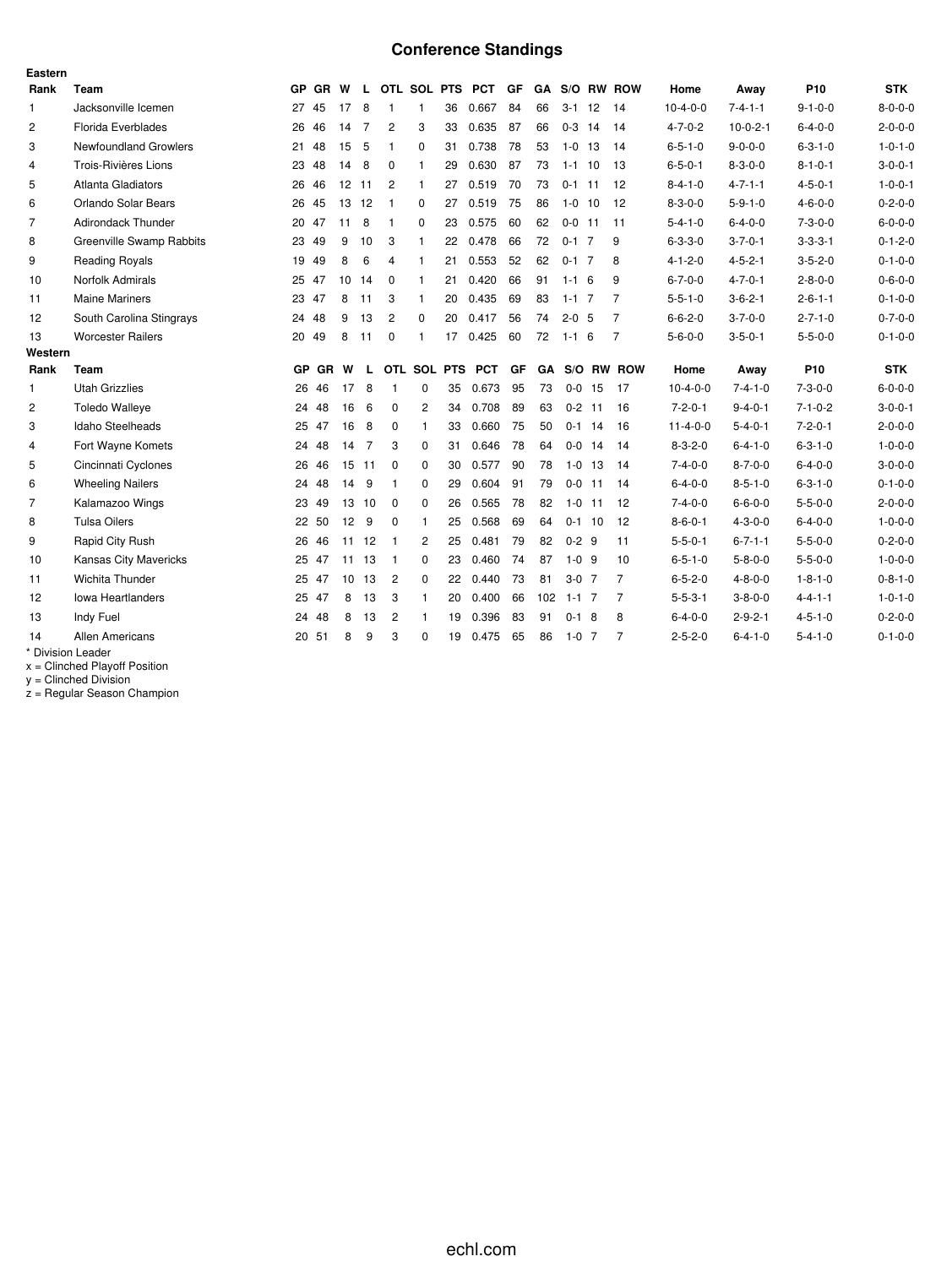## **Attendance Report**

| Team           | Yesterday | <b>Total</b> | Games          | Average |
|----------------|-----------|--------------|----------------|---------|
| Toledo         | 11231     | 74614        | 10             | 7461    |
| Fort Wayne     | 6525      | 84692        | 13             | 6515    |
| Jacksonville   |           | 81584        | 14             | 5827    |
| Tulsa          |           | 80144        | 15             | 5343    |
| Orlando        | 7203      | 55857        | 11             | 5078    |
| Idaho          |           | 73700        | 15             | 4913    |
| Cincinnati     |           | 53042        | 11             | 4822    |
| Florida        |           | 57707        | 13             | 4439    |
| Worcester      | 2734      | 47025        | 11             | 4275    |
| Utah           |           | 48852        | 14             | 3489    |
| Adirondack     |           | 33818        | 10             | 3382    |
| Kalamazoo      |           | 36560        | 11             | 3324    |
| Indy           |           | 33101        | 10             | 3310    |
| Wichita        | 2580      | 42624        | 13             | 3279    |
| Reading        |           | 22568        | $\overline{7}$ | 3224    |
| South Carolina | 3011      | 44117        | 14             | 3151    |
| Allen          |           | 28341        | 9              | 3149    |
| Trois-Rivières |           | 37734        | 12             | 3145    |
| Rapid City     |           | 33948        | 11             | 3086    |
| Atlanta        |           | 39506        | 13             | 3039    |
| Norfolk        |           | 36062        | 13             | 2774    |
| Maine          |           | 29980        | 11             | 2725    |
| Greenville     |           | 32189        | 12             | 2682    |
| Kansas City    |           | 31210        | 12             | 2601    |
| lowa           | 1819      | 25985        | 14             | 1856    |
| Newfoundland   |           | 20745        | 12             | 1729    |
| Wheeling       | 1521      | 15392        | 10             | 1539    |
| League         | 36624     | 1201097      | 321            | 3742    |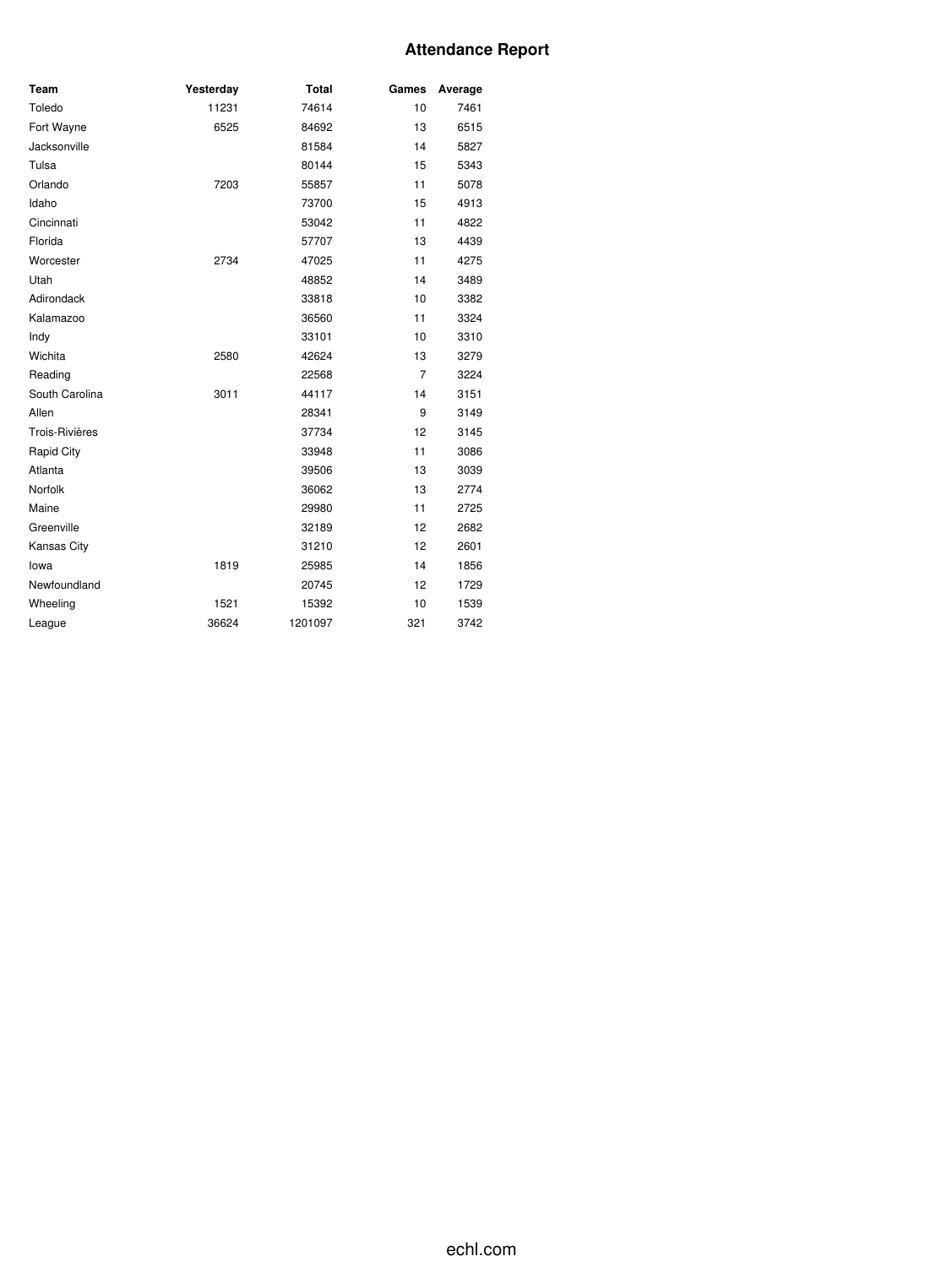# **Leaders (Overall)**

|        | <b>Top 20 Scorers</b> |            |    |    |    |            |  |  |
|--------|-----------------------|------------|----|----|----|------------|--|--|
| Rank   | Player                | Team       | GP | G  | A  | <b>PTS</b> |  |  |
| 1      | <b>TJ Hensick</b>     | <b>TOL</b> | 24 | 15 | 18 | 33         |  |  |
| 2      | <b>Blake Winiecki</b> | <b>FLA</b> | 26 | 14 | 18 | 32         |  |  |
| 3      | Logan Nelson          | <b>RC</b>  | 25 | 9  | 22 | 31         |  |  |
| 4      | Yushiroh Hirano       | <b>CIN</b> | 24 | 16 | 13 | 29         |  |  |
| 5      | Zach O'Brien          | <b>NFL</b> | 21 | 10 | 18 | 28         |  |  |
| 6      | <b>Brent Gates</b>    | <b>IND</b> | 22 | 9  | 19 | 28         |  |  |
| 7      | Aaron Luchuk          | ORL        | 21 | 12 | 15 | 27         |  |  |
| *<br>8 | <b>Brandon Cutler</b> | <b>UTA</b> | 23 | 10 | 17 | 27         |  |  |
| 9      | Josh Dickinson        | <b>TOL</b> | 18 | 9  | 17 | 26         |  |  |
| 10     | Olivier Archambault   | <b>TR</b>  | 22 | 9  | 17 | 26         |  |  |
| 11     | Peter Abbandonato     | <b>TR</b>  | 18 | 12 | 13 | 25         |  |  |
| 12     | Craig Martin          | <b>JAX</b> | 27 | 11 | 14 | 25         |  |  |
| 13     | Nick Hutchison        | <b>WHL</b> | 18 | 9  | 16 | 25         |  |  |
| 14     | Several Players Tied  |            |    |    |    | 24         |  |  |

| <b>Minor Penalties</b> |  |
|------------------------|--|
|                        |  |

| Rank                  | Player                    | Team           | GР    | MinPen       |
|-----------------------|---------------------------|----------------|-------|--------------|
| 1                     | <b>Andrew Nielsen</b>     | <b>UTA</b>     | 25    | 23           |
| $\overline{c}$        | Marcus Crawford           | KC             | 25    | 23           |
| 3                     | <b>Riley McKay</b>        | <b>IND</b>     | 24    | 22           |
| 4                     | Sam Thibault              | NOR.           | 25    | 21           |
| 5                     | Several Players Tied      |                |       | 19           |
|                       | <b>Power Play Goals</b>   |                |       |              |
| Rank                  | Player                    | Team           |       | GP PPG       |
| 1                     | Peter Abbandonato         | TR.            | 18    | 7            |
| 2                     | Yushiroh Hirano           | CIN            | 24 7  |              |
| 3                     | Justin Taylor             | KAL            | 23    | 6            |
| 4                     | Darien Craighead          | <b>IND</b>     | 26    | 6            |
| 5                     | Several Players Tied      |                |       | 5            |
| <b>Shots</b>          |                           |                |       |              |
| Rank                  | Player                    | Team           | GP    | <b>Shots</b> |
| 1                     | Logan Nelson              | RC.            | 25    | 119          |
| 2                     | Yushiroh Hirano           | CIN            | 24    | 94           |
| 3                     | Chase Lang                | NOR            | 24 93 |              |
| 4                     | Peter Crinella            | WIC.           | 25    | 91           |
|                       |                           |                |       |              |
| 5                     | Derek Nesbitt             | <b>ATL</b>     | 25    | 91           |
|                       | <b>Game Winning Goals</b> |                |       |              |
| Rank                  | Player                    | Team           |       | GP GWG       |
| 1                     | Cody Sylvester            | ATL            | 26    | 5            |
| 2                     | Alexis D'aoust            | TR.            | 17    | 4            |
| 3                     | Max Zimmer                | GRN            | 18    | 4            |
| 4                     | Stephen Baylis            | R <sub>C</sub> | 26    | 4            |
| 5                     | Several Players Tied      |                |       | 3            |
| <b>Shootout Goals</b> |                           |                |       |              |
| Rank                  | Player                    | Team           |       | SOG SOA      |
| 1                     | Several Players Tied      |                | 2     |              |

| Goals                   |                                      |             |                |                         |    |      |
|-------------------------|--------------------------------------|-------------|----------------|-------------------------|----|------|
| Rank                    | Player                               | Team        | GP             | G                       |    |      |
| $\mathbf{1}$            | Yushiroh Hirano                      | <b>CIN</b>  | 24             | 16                      |    |      |
| $\overline{2}$          | <b>TJ Hensick</b>                    | <b>TOL</b>  | 24             | 15                      |    |      |
| 3                       | <b>Blake Winiecki</b>                | <b>FLA</b>  | 26             | 14                      |    |      |
| 4                       | Stephen Baylis                       | <b>RC</b>   | 26             | 14                      |    |      |
| 5                       | Several Players Tied                 |             |                | 13                      |    |      |
| <b>Assists</b>          |                                      |             |                |                         |    |      |
| Rank                    | Player                               | Team        | GP             | A                       |    |      |
| $\mathbf{1}$            | Logan Nelson                         | RC          | 25             | 22                      |    |      |
| $\overline{2}$          | Mike Lee                             | <b>IND</b>  | 24             | 20                      |    |      |
| 3                       | <b>Brent Gates</b>                   | <b>IND</b>  | 22             | 19                      |    |      |
| $\overline{4}$          | Several Players Tied                 |             |                | 18                      |    |      |
| <b>Penalty Minutes</b>  |                                      |             |                |                         |    |      |
| Rank                    | Player                               | Team        | GP             | PIM                     |    |      |
| $\mathbf{1}$            | Mikael Robidoux                      | KC          | 13             | 128                     |    |      |
| $\overline{2}$          | * Riley McKay                        | <b>IND</b>  | 24             | 109                     |    |      |
| 3                       | Loren Ulett                          | KC          | 23             | 77                      |    |      |
| 4                       | Shaw Boomhower                       | <b>WHL</b>  | 13             | 75                      |    |      |
| 5                       | Ben Hawerchuk                        | <b>JAX</b>  | 25             | 75                      |    |      |
| <b>Major Penalties</b>  |                                      |             |                |                         |    |      |
| Rank                    | Player                               | Team        | GР             | MajPen                  |    |      |
| $\mathbf{1}$            | Mikael Robidoux                      | KC          | 13             | 6                       |    |      |
| $\overline{c}$          | Michael Turner                       | <b>ATL</b>  | 25             | 6                       |    |      |
| 3                       | Several Players Tied                 |             |                | 5                       |    |      |
|                         |                                      |             |                |                         |    |      |
|                         |                                      |             |                |                         |    |      |
|                         | <b>Short Handed Goals</b>            |             |                |                         |    |      |
| Rank                    | Player                               | Team GP SHG |                |                         |    |      |
| $\mathbf{1}$            | Hugo Roy                             | ATL         | 17             | 3                       |    |      |
| $\overline{2}$          | Erik Bradford                        | KAL         | 23             | 3                       |    |      |
| 3                       | * Brandon Cutler                     | <b>UTA</b>  | 23             | 3                       |    |      |
| 4                       | Several Players Tied                 |             |                | $\overline{c}$          |    |      |
|                         |                                      |             |                |                         |    |      |
| Rank                    | <b>Shooting Percentage</b><br>Player |             |                | Team GP Goals Shots PCT |    |      |
| 1                       | Justin Almeida                       | <b>WHL</b>  | 6              | 9                       | 21 | 42.9 |
| $\overline{2}$          | Ryan Lohin                           | <b>ALN</b>  | 6              | 6                       | 18 | 33.3 |
| 3                       | Lewis Zerter-Gossage                 | <b>MNE</b>  | $\overline{7}$ | $\overline{7}$          | 23 | 30.4 |
| $\overline{\mathbf{4}}$ | * Luke Henman                        | <b>ALN</b>  | 3              | 4                       | 14 | 28.6 |
| 5                       | John Albert                          | <b>TOL</b>  | 18             | 12                      | 47 | 25.5 |
| <b>Plus/Minus</b>       |                                      |             |                |                         |    |      |
| Rank                    | Player                               | Team GP     |                | $+/-$                   |    |      |
| $\mathbf{1}$            | Josh Maniscalco                      | <b>WHL</b>  | 18             | 19                      |    |      |
| $\overline{c}$          | <b>TJ Hensick</b>                    | <b>TOL</b>  | 24             | 17                      |    |      |
| 3                       | John McCarron                        | <b>FLA</b>  | 24             | 17                      |    |      |
| $\overline{4}$          | Several Players Tied                 |             |                | 16                      |    |      |
|                         |                                      |             |                |                         |    |      |

# **Shootout Percentage**

| Rank | <b>JIIUULUUL FEILEIILAYE</b><br><b>Plaver</b> |  | Team SOG SOA SO% |
|------|-----------------------------------------------|--|------------------|
|      | Several Players Tied                          |  | 100.0            |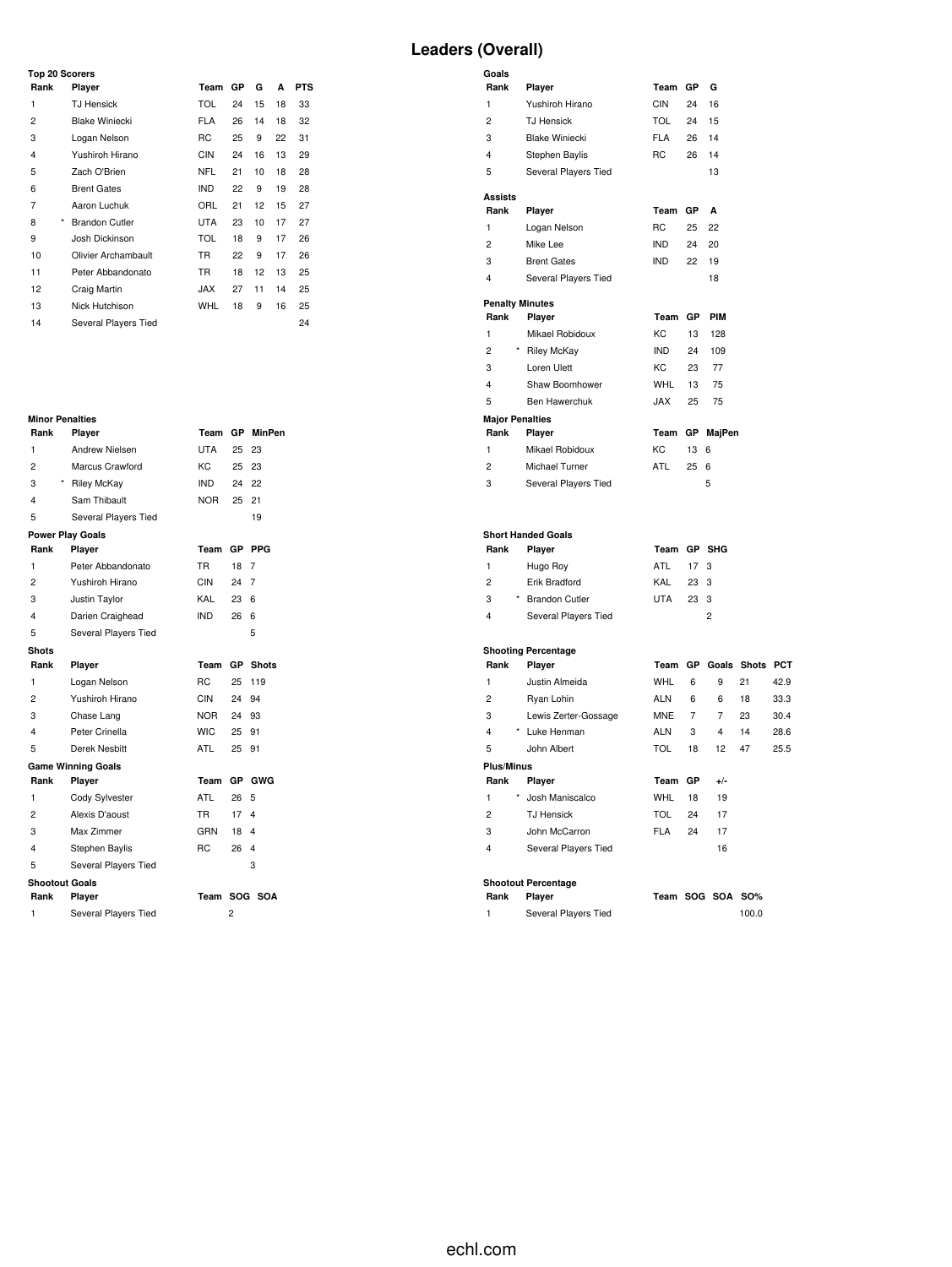# **Leading Goalies**

|      |            | Top 15 Goalies (by GAA)    |            |    |      |                |                |                |          |                |    |                   |                |                |             |                            |               |         |            |            |     |
|------|------------|----------------------------|------------|----|------|----------------|----------------|----------------|----------|----------------|----|-------------------|----------------|----------------|-------------|----------------------------|---------------|---------|------------|------------|-----|
| Rank |            | Player                     | Team       | GP | Mins | W              |                | <b>OTL</b>     | SOL      | <b>SO</b>      | GA |                   | <b>GAA SOW</b> |                |             | SOL SOGA SOA               | <b>SO%</b>    | SA      | <b>SVS</b> | $SV\%$     |     |
| 1.   |            | Jake Kupsky                | <b>IDH</b> | 10 | 509  | 7              | $\overline{2}$ | $\Omega$       | $\Omega$ | $\overline{2}$ | 14 | $1.65 \quad 0$    |                | 0              | $\mathbf 0$ | 0                          | 0.000         | 193 179 |            | 0.927      |     |
| 2    |            | Matt Jurusik               | <b>IDH</b> | 10 | 576  | 6              | 2              | $\Omega$       |          | 2              | 16 | $1.66 \quad 0$    |                | 1              | 2           | 3                          | 0.333         | 247 231 |            | 0.935      |     |
| 3    |            | Kaden Fulcher              | <b>TOL</b> | 8  | 459  | 4              | 3              | $\Omega$       | $\Omega$ | $\overline{2}$ | 13 | 1.70              | $\Omega$       | 0              | $\Omega$    | $\Omega$                   | 0.000         | 170     | 157        | 0.924      |     |
| 4    |            | Cam Johnson                | <b>FLA</b> | 8  | 478  | 5              | 2              |                | $\Omega$ | 1              | 15 | $1.88$ 0          |                | 0              | $\mathbf 0$ | 0                          | 0.000         |         | 187 172    | 0.920      |     |
| 5    |            | <b>Tyler Parks</b>         | <b>ATL</b> | 17 | 1006 | 11             | 3              | 2              |          | $\overline{2}$ | 35 | $2.09$ 0          |                | 1              | 1           | 3                          | 0.667         | 499 464 |            | 0.930      |     |
| 6    | $^{\star}$ | <b>Trent Miner</b>         | <b>UTA</b> | 11 | 621  | 7              | 4              | $\Omega$       | 0        | 4              | 22 | $2.13 \quad 0$    |                | 0              | $\mathbf 0$ | 0                          | 0.000         | 314 292 |            | 0.930      |     |
| 7    |            | Keith Petruzzelli          | <b>NFL</b> | 8  | 475  | 5              | 3              | 0              | 0        | 1              | 17 | $2.15 \quad 0$    |                | 0              | 0           | 0                          | 0.000         | 240 223 |            | 0.929      |     |
| 8    |            | <b>Charles Williams</b>    | <b>JAX</b> | 12 | 724  | 7              | 4              | 0              |          |                | 26 | $2.15 \quad 0$    |                | 1              | 2           | 3                          | 0.333         | 315 289 |            | 0.917      |     |
| 9    | $\star$    | Daniel Mannella            | TUL        | 11 | 630  | 7              | 2              | 0              | 1        | 0              | 23 | $2.19$ 0          |                | 1              | 3           | 6                          | 0.500         | 297 274 |            | 0.923      |     |
| 10   |            | Lukas Parik                | <b>RC</b>  | 12 | 728  | $\overline{7}$ | 3              |                | 1        | 0              | 27 | $2.22 \quad 0$    |                | 1              | 2           | 2                          | 0.000         | 383 356 |            | 0.930      |     |
| 11   |            | <b>Brad Barone</b>         | ORL        | 13 | 680  | 7              | $\overline{4}$ | 0              | 0        |                | 26 | $2.30 \quad 1$    |                | 0              | f.          | 3                          | 0.667         | 415 389 |            | 0.937      |     |
| 12   |            | Samuel Harvey              | <b>FW</b>  | 11 | 669  | 8              | 1              | $\overline{c}$ | 0        | 1              | 26 | $2.33 \quad 0$    |                | 0              | $\mathbf 0$ | 0                          | 0.000         |         | 388 362    | 0.933      |     |
| 13   |            | Mat Robson                 | <b>CIN</b> | 16 | 962  | 10             | 6              | $\Omega$       | $\Omega$ | 1              | 38 | 2.37 <sub>1</sub> |                | 0              | $\Omega$    | 3                          | 1.000         |         | 404 366    | 0.906      |     |
| 14   |            | Evan Fitzpatrick           | GRN        | 8  | 476  | $\overline{2}$ | 5              |                | 0        | $\Omega$       | 19 | $2.40 \quad 0$    |                | 0              | $\Omega$    | 0                          | 0.000 234 215 |         |            | 0.919      |     |
| 15   |            | <b>Tyler Wall</b>          | <b>JAX</b> | 8  | 497  | 5              | 3              | $\Omega$       | 0        |                | 20 | $2.41$ 2          |                | 0              | $\Omega$    | 5                          | 1.000         | 200     | 180        | 0.900      |     |
|      |            |                            |            |    |      |                |                |                |          |                |    |                   |                |                |             |                            |               |         |            |            |     |
| Wins |            |                            |            |    |      |                |                |                |          |                |    |                   |                | <b>Saves</b>   |             |                            |               |         |            |            |     |
| Rank |            | Player                     | Team       | W  |      |                |                |                |          |                |    |                   |                | Rank           |             | Player                     |               |         |            | Team SVS   |     |
| 1.   |            | <b>Philippe Desrosiers</b> | <b>TR</b>  | 12 |      |                |                |                |          |                |    |                   |                | 1              |             | Evan Buitenhuis            |               |         |            | <b>WIC</b> | 680 |
| 2    |            | <b>Tyler Parks</b>         | <b>ATL</b> | 11 |      |                |                |                |          |                |    |                   |                | $\overline{c}$ |             | <b>Tyler Parks</b>         |               |         |            | <b>ATL</b> | 464 |
| 3    |            | Evan Cormier               | <b>NFL</b> | 10 |      |                |                |                |          |                |    |                   |                | 3              |             | <b>Philippe Desrosiers</b> |               |         |            | <b>TR</b>  | 438 |

| 4 | <b>Billy Christopoulos</b> | TOL | 10 |
|---|----------------------------|-----|----|
|   |                            |     |    |
| 5 | Mat Robson                 | CIN | 10 |
|   |                            |     |    |
|   |                            |     |    |
|   | Losses                     |     |    |

| Rank           | Player                   | Team       | L  |
|----------------|--------------------------|------------|----|
| -1             | Evan Buitenhuis          | <b>WIC</b> | 11 |
| $\overline{2}$ | David Tendeck            | RC.        | 9  |
| 3              | Beck Warm                | <b>NOR</b> | 8  |
|                | Several Goaltenders Tied |            |    |

|  | ۰ |
|--|---|

| Rank           |   | Player                     | <b>Team Mins</b> |      |
|----------------|---|----------------------------|------------------|------|
| 1              |   | Evan Buitenhuis            | <b>WIC</b>       | 1277 |
| $\overline{2}$ |   | <b>Tyler Parks</b>         | ATL              | 1006 |
| 3              |   | Mat Robson                 | CIN              | 962  |
| 4              |   | <b>Philippe Desrosiers</b> | TR               | 885  |
| 5              | * | <b>Beck Warm</b>           | <b>NOR</b>       | 842  |
|                |   |                            |                  |      |

#### **Shutouts**

| Rank | <b>Player</b>            | Team SO    |   |
|------|--------------------------|------------|---|
|      | * Trent Miner            | <b>UTA</b> | 4 |
| 2    | Several Goaltenders Tied |            |   |

*\* indicates rookie*

| <b>Saves</b> |   |                            |            |     |
|--------------|---|----------------------------|------------|-----|
| Rank         |   | Player                     | Team SVS   |     |
| 1            |   | Evan Buitenhuis            | <b>WIC</b> | 680 |
| 2            |   | <b>Tyler Parks</b>         | ATL        | 464 |
| 3            |   | <b>Philippe Desrosiers</b> | TR         | 438 |
| 4            |   | Jeremy Brodeur             | <b>MNE</b> | 436 |
| 5            | * | <b>Beck Warm</b>           | <b>NOR</b> | 427 |
|              |   |                            |            |     |

#### **Save Percentage**

| Rank |         | Player             | Team       |    |     | GA SVS SV% |
|------|---------|--------------------|------------|----|-----|------------|
| 1    |         | <b>Brad Barone</b> | ORL        | 26 | 389 | 0.937      |
| 2    | $\star$ | Matt Jurusik       | IDH.       | 16 | 231 | 0.935      |
| 3    |         | * Samuel Harvey    | <b>FW</b>  | 26 | 362 | 0.933      |
| 4    |         | * Trent Miner      | <b>UTA</b> | 22 | 292 | 0.930      |
| 5    |         | <b>Tyler Parks</b> | ATL        | 35 | 464 | 0.930      |

#### **Shootout Wins**

| Rank | Player                   | Team SOW    |                |  |
|------|--------------------------|-------------|----------------|--|
| 1    | Evan Buitenhuis          | WIC.        | $\overline{2}$ |  |
| 2    | Ryan Bednard             | SC.         | $\mathcal{P}$  |  |
| 3    | * Tyler Wall             | <b>XAL.</b> | $\overline{2}$ |  |
| 4    | Several Goaltenders Tied |             |                |  |

#### **Shootout Percentage**

| Rank Player |                          | Team Saves Att SO% |       |
|-------------|--------------------------|--------------------|-------|
|             | Several Goaltenders Tied |                    | 1.000 |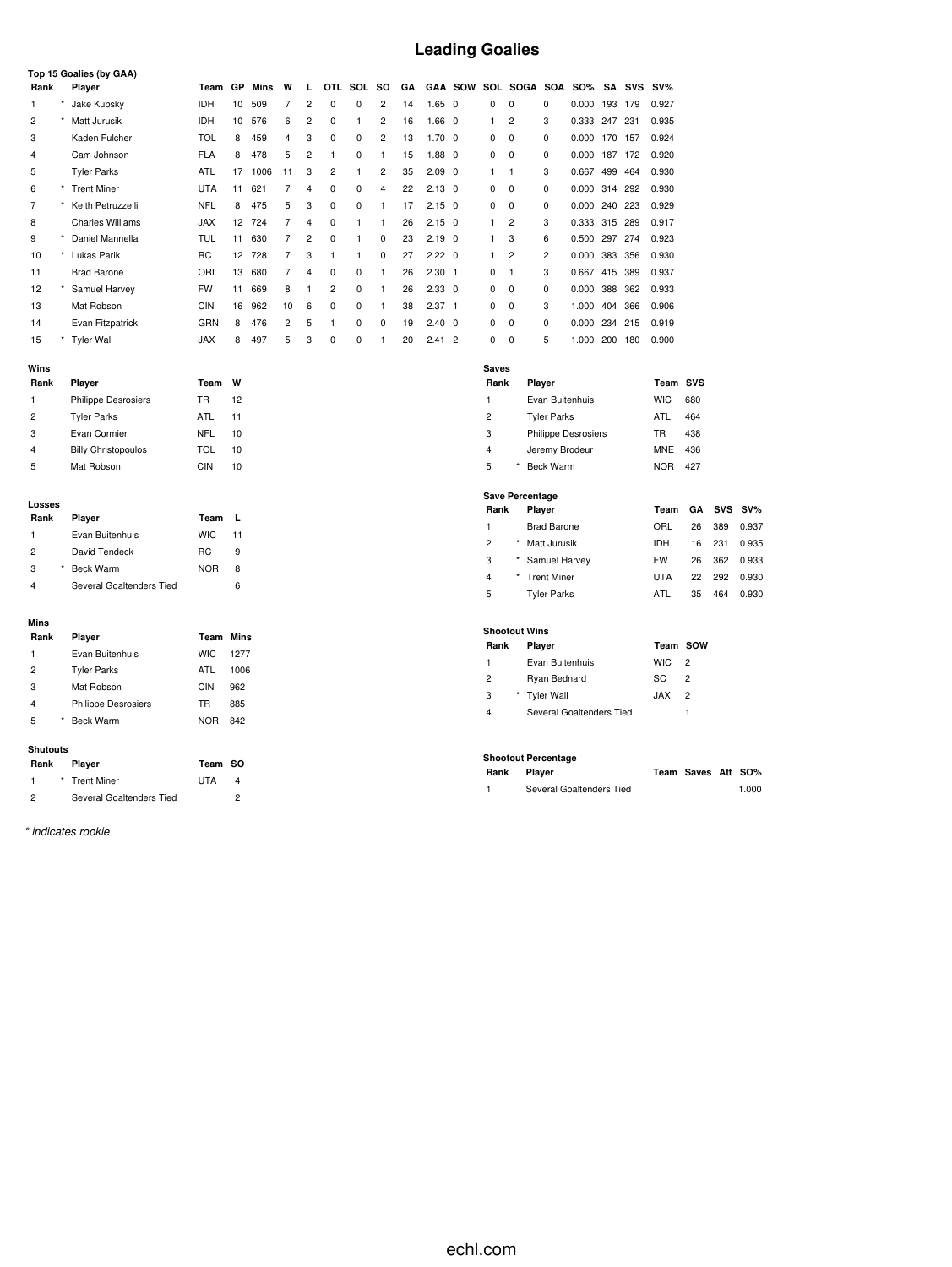#### **Top 20 Scorers**

| <b>Leaders (Rookies)</b> |  |
|--------------------------|--|
|--------------------------|--|

| Rank                   |          | Player                              | Team GP        |                 | G              | А  | <b>PTS</b> |
|------------------------|----------|-------------------------------------|----------------|-----------------|----------------|----|------------|
| 1                      | $\star$  | <b>Brandon Cutler</b>               | <b>UTA</b>     | 23              | 10             | 17 | 27         |
| $\overline{c}$         | $\star$  | Kris Bennett                        | IA             | 16              | 12             | 11 | 23         |
| 3                      | $^\star$ | Jack Doremus                        | <b>TUL</b>     | 19              | 12             | 8  | 20         |
| 4                      |          | * Cam Hausinger                     | <b>WHL</b>     | 23              | 7              | 13 | 20         |
| 5                      | $^\star$ | Jake Jaremko                        | <b>FLA</b>     | 25              | 8              | 11 | 19         |
| 6                      | $\star$  | Mason Mannek                        | <b>UTA</b>     | 26              | 8              | 11 | 19         |
| $\overline{7}$         |          | * Gavin Gould                       | ALN            | 16              | 5              | 14 | 19         |
| 8                      | $\star$  | Patrick Polino                      | <b>CIN</b>     | 21              | 5              | 14 | 19         |
| 9                      |          | Logan Coomes                        | <b>TUL</b>     | 21              | $\overline{7}$ | 11 | 18         |
| 10                     |          | * Carter Johnson                    | <b>WIC</b>     | 23              | 7              | 11 | 18         |
| 11                     | $^\star$ | Chad Yetman                         | IND            | 19              | 6              | 12 | 18         |
| 12                     |          | * Patrick Grasso                    | ADK            | 20              | 9              | 8  | 17         |
| 13                     | $\star$  | Luc Brown                           | IDH            | 25              | 8              | 9  | 17         |
| 14                     |          | * Yauheni Aksiantsiuk               | <b>IDH</b>     | 17              | 9              | 7  | 16         |
| 15                     | $\star$  | Alex Gilmour                        | TUL            | 22              | 8              | 8  | 16         |
| 16                     | $^\star$ | Josh Maniscalco                     | WHL            | 18              | 6              | 10 | 16         |
| 17                     | $^\star$ | Noah Corson                         | <b>NOR</b>     | 23              | 6              | 10 | 16         |
| 18                     | *        | Jared Cockrell                      | <b>WHL</b>     | 24              | 6              | 10 | 16         |
| 19                     |          | * Luke Martin                       | UTA            | 23              | 4              | 12 | 16         |
| 20                     |          | Several Players Tied                |                |                 |                |    | 15         |
| <b>Minor Penalties</b> |          |                                     |                |                 |                |    |            |
| Rank                   |          | Player                              | Team GP MinPen |                 |                |    |            |
| $\mathbf{1}$           | $^\star$ | Riley McKay                         | <b>IND</b>     | 24 22           |                |    |            |
| 2                      |          | * Luke Lynch                        | <b>JAX</b>     | 23              | 16             |    |            |
| 3                      |          | * Gabe Guertler                     | ATL            | 25              | 15             |    |            |
| 4                      |          | * Christopher Cameron               | IND            | 11              | 12             |    |            |
| 5                      |          | * Alex Gilmour                      | <b>TUL</b>     | 22              | 12             |    |            |
|                        |          | <b>Power Play Goals</b>             |                |                 |                |    |            |
| Rank                   |          | Player                              | Team GP PPG    |                 |                |    |            |
| $\mathbf{1}$           |          | * Kris Bennett                      | IA             | 16 5            |                |    |            |
| $\overline{2}$         | $^\star$ | <b>Bryce Misley</b>                 | IA             | 22 <sub>5</sub> |                |    |            |
| 3                      |          | Dominic Franco                      | <b>CIN</b>     | 11              | $\overline{4}$ |    |            |
| 4                      |          | Several Players Tied                |                |                 | 3              |    |            |
| <b>Shots</b>           |          |                                     |                |                 |                |    |            |
| Rank                   | $\star$  | Player                              | Team GP Shots  |                 |                |    |            |
| 1                      | $\star$  | <b>Brandon Cutler</b>               | <b>UTA</b>     | 23              | 89             |    |            |
| 2                      |          | Jack Doremus                        | <b>TUL</b>     | 19 86           |                |    |            |
| 3                      |          | * Luc Brown                         | <b>IDH</b>     | 25 80           |                |    |            |
| 4                      |          | Noah Corson                         | <b>NOR</b>     | 23              | 69             |    |            |
| 5                      |          | Several Players Tied                |                |                 | 66             |    |            |
| Rank                   |          | <b>Game Winning Goals</b><br>Player | Team GP GWG    |                 |                |    |            |
| 1                      |          | * Isaac Johnson                     | <b>NFL</b>     | 18              | 3              |    |            |
| 2                      |          | * Logan Coomes                      | TUL            | 21              | 3              |    |            |
| 3                      |          | Several Players Tied                |                |                 | $\overline{c}$ |    |            |
|                        |          |                                     |                |                 |                |    |            |
|                        |          |                                     |                |                 |                |    |            |

#### **Shootout Goals**

| Rank Player |                      | Team SOG SOA |  |
|-------------|----------------------|--------------|--|
|             | Several Players Tied |              |  |

| Goals                   |          |                            |            |    |                         |    |      |
|-------------------------|----------|----------------------------|------------|----|-------------------------|----|------|
| Rank                    |          | Player                     | Team       | GP | G                       |    |      |
| $\mathbf{1}$            |          | * Kris Bennett             | IA         | 16 | 12                      |    |      |
| $\overline{c}$          | $^\star$ | Jack Doremus               | TUL        | 19 | 12                      |    |      |
| 3                       |          | * Brandon Cutler           | <b>UTA</b> | 23 | 10                      |    |      |
| 4                       | $\star$  | Patrick Grasso             | <b>ADK</b> | 20 | 9                       |    |      |
| 5                       |          | * Yauheni Aksiantsiuk      | <b>IDH</b> | 17 | 9                       |    |      |
| <b>Assists</b>          |          |                            |            |    |                         |    |      |
| Rank                    |          | Player                     | Team       | GP | A                       |    |      |
| 1                       |          | * Brandon Cutler           | <b>UTA</b> | 23 | 17                      |    |      |
| $\overline{c}$          |          | * Gavin Gould              | <b>ALN</b> | 16 | 14                      |    |      |
| 3                       |          | * Patrick Polino           | <b>CIN</b> | 21 | 14                      |    |      |
| 4                       |          | * Kaid Oliver              | IA         | 24 | 14                      |    |      |
| 5                       |          | * Cam Hausinger            | <b>WHL</b> | 23 | 13                      |    |      |
|                         |          | <b>Penalty Minutes</b>     |            |    |                         |    |      |
| Rank                    |          | Player                     | Team       | GP | PIM                     |    |      |
| 1                       | $\star$  | <b>Riley McKay</b>         | <b>IND</b> | 24 | 109                     |    |      |
| $\overline{c}$          | $\star$  | Jordan Schneider           | <b>IND</b> | 20 | 65                      |    |      |
| 3                       | $\star$  | Jack Van Boekel            | <b>CIN</b> | 14 | 54                      |    |      |
| $\overline{\mathbf{4}}$ |          | * Noah Corson              | <b>NOR</b> | 23 | 53                      |    |      |
| 5                       |          | * Chris Ordoobadi          | <b>WOR</b> | 19 | 43                      |    |      |
| <b>Major Penalties</b>  |          |                            |            |    |                         |    |      |
| Rank                    | $\star$  | Player                     | Team       | GP | MajPen                  |    |      |
| 1                       |          | Riley McKay                | <b>IND</b> | 24 | 5                       |    |      |
| $\overline{c}$          |          | * Chris Ordoobadi          | <b>WOR</b> | 19 | 5                       |    |      |
| 3                       |          | Jacob Friend               | <b>JAX</b> | 23 | 5                       |    |      |
| 4                       |          | Several Players Tied       |            |    | 4                       |    |      |
|                         |          | <b>Short Handed Goals</b>  |            |    |                         |    |      |
| Rank                    |          | Player                     | Team       |    | GP SHG                  |    |      |
| 1                       |          | * Brandon Cutler           | <b>UTA</b> | 23 | 3                       |    |      |
| $\overline{c}$          |          | <b>Todd Burgess</b>        | <b>NFL</b> | 3  | $\overline{2}$          |    |      |
| 3                       |          | Several Players Tied       |            |    | 1                       |    |      |
|                         |          | <b>Shooting Percentage</b> |            |    |                         |    |      |
| Rank                    |          | Player                     | Team       |    | GP Goals Shots PCT      |    |      |
| $\mathbf{1}$            |          | * Luke Henman              | <b>ALN</b> | 3  | $\overline{\mathbf{4}}$ | 14 | 28.6 |
| $\overline{c}$          | ×        | Logan Lambdin              | KAL        | 17 | 8                       | 36 | 22.2 |
| 3                       |          | * Yuki Miura               | IA         | 15 | 6                       | 27 | 22.2 |
| 4                       |          | * Luke Boka                | ORL        | 23 | 7                       | 33 | 21.2 |
| 5                       |          | * Brett Gravelle           | <b>RC</b>  | 22 | 8                       | 38 | 21.1 |
| <b>Plus/Minus</b>       |          |                            |            |    |                         |    |      |
| Rank                    |          | Player                     | Team       | GP | $+/-$                   |    |      |
| 1                       |          | * Josh Maniscalco          | <b>WHL</b> | 18 | 19                      |    |      |
| $\overline{2}$          |          | * Casey Johnson            | <b>IDH</b> | 24 | 16                      |    |      |
| 3                       |          | * Brandon Cutler           | <b>UTA</b> | 23 | 15                      |    |      |
| $\overline{\mathbf{4}}$ | $\star$  | Xavier Bouchard            | <b>FLA</b> | 26 | 15                      |    |      |
| 5                       |          | Several Players Tied       |            |    | 14                      |    |      |

#### **Shootout Percentage**

| Rank | <b>Plaver</b>        | Team SOG SOA SO% |  |       |
|------|----------------------|------------------|--|-------|
|      | Several Players Tied |                  |  | 100.0 |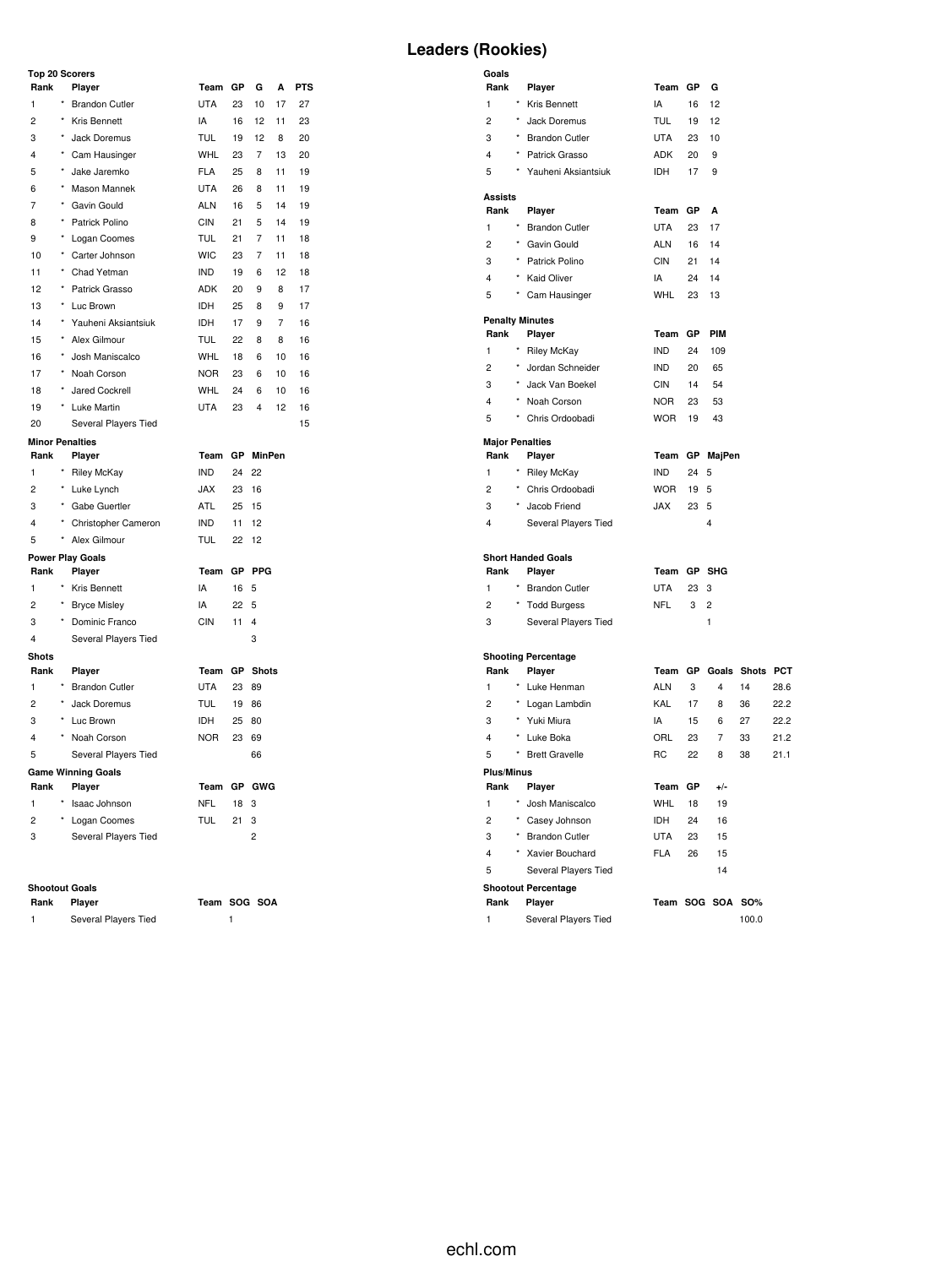#### **Top 20 Scorers**

|                | <b>Top 20 Scorers</b>           |            |              |                |    |     |
|----------------|---------------------------------|------------|--------------|----------------|----|-----|
| Rank           | Player                          | Team       | GР           | G              | А  | PTS |
| 1              | Mike Lee                        | <b>IND</b> | 24           | 4              | 20 | 24  |
| $\overline{2}$ | Will Graber                     | <b>FW</b>  | 18           | 9              | 14 | 23  |
| 3              | Charle-Edouard D'Astous         | <b>UTA</b> | 19           | 12             | 9  | 21  |
| 4              | Andrew Nielsen                  | <b>UTA</b> | 25           | 7              | 13 | 20  |
| 5              | <b>Brenden Miller</b>           | KAL        | 21           | 5              | 15 | 20  |
| 6              | Marcus Crawford                 | KC         | 25           | 3              | 16 | 19  |
| 7              | Olivier Galipeau                | <b>TR</b>  | 23           | 2              | 17 | 19  |
| 8              | Jake McLaughlin                 | <b>FLA</b> | 24           | 2              | 17 | 19  |
| 9              | Michael Brodzinski              | ORL        | 26           | 5              | 13 | 18  |
| 10             | Josh Maniscalco                 | <b>WHL</b> | 18           | 6              | 10 | 16  |
| 11             | Luke Martin                     | <b>UTA</b> | 23           | 4              | 12 | 16  |
| 12             | Joe Masonius                    | ADK        | 20           | 3              | 13 | 16  |
| 13             | * Chris Ortiz                   | <b>WHL</b> | 18           | 6              | 9  | 15  |
| 14             | Dajon Mingo                     | <b>CIN</b> | 23           | 4              | 11 | 15  |
| 15             | <b>Tim Davison</b>              | ATL        | 25           | 4              | 11 | 15  |
| 16             | Derek Topatigh                  | ATL        | 26           | 4              | 11 | 15  |
| 17             | Darren Brady                    | IDH        | 21           | 4              | 10 | 14  |
| 18             | Randy Gazzola                   | <b>TOL</b> | 14           | 2              | 12 | 14  |
| 19             | Cam Clarke                      | <b>WIC</b> | 25           | 1              | 13 | 14  |
| 20             | Several Players Tied            |            |              |                |    | 13  |
|                | <b>Minor Penalties</b>          |            |              |                |    |     |
| Rank           | Player                          | Team       | GP           | <b>MinPen</b>  |    |     |
| 1              | <b>Andrew Nielsen</b>           | <b>UTA</b> | 25           | 23             |    |     |
| 2              | Marcus Crawford                 | KC         | 25           | 23             |    |     |
| 3              | Sam Thibault                    | <b>NOR</b> | 25           | 21             |    |     |
| 4              | Cole Fraser                     | TOL        | 21           | 18             |    |     |
| 5              | James Melindy                   | <b>NFL</b> | 19           | 16             |    |     |
|                | <b>Power Play Goals</b>         |            |              |                |    |     |
| Rank           | Player                          | Team       | GР           | <b>PPG</b>     |    |     |
| 1              | Charle-Edouard D'Astous         | <b>UTA</b> | 19           | $\overline{4}$ |    |     |
| 2              | Noel Hoefenmayer                | <b>NFL</b> | 7            | 3              |    |     |
| 3              | Dean Stewart                    | <b>WIC</b> | 20           | 3              |    |     |
| 4              | Luke Martin                     | UTA        | 23           | 3              |    |     |
| 5              | <b>Andrew Nielsen</b>           | <b>UTA</b> | 25           | 3              |    |     |
| Shots          |                                 |            |              |                |    |     |
| Rank           | Player                          | Team       | GР           | <b>Shots</b>   |    |     |
| 1              | Marcus Crawford                 | KC         | 25           | 70             |    |     |
| 2              | Olivier Galipeau                | TR         | 23           | 69             |    |     |
| 3              | * Connor Corcoran               | <b>FW</b>  | 17           | 66             |    |     |
| 4              | Charle-Edouard D'Astous         | <b>UTA</b> | 19           | 66             |    |     |
| 5              | Michael Brodzinski              | ORL        | 26           | 66             |    |     |
|                | <b>Game Winning Goals</b>       |            |              |                |    |     |
| Rank           | Player                          | Team       |              | GP GWG         |    |     |
| 1              | Jake Ryczek                     | ADK        | 20           | 3              |    |     |
| 2              | <b>Blake Siebenaler</b>         | FW         | 8            | $\overline{2}$ |    |     |
| 3              | Randy Gazzola                   | TOL        | 14           | $\overline{2}$ |    |     |
| 4              | Charle-Edouard D'Astous         | UTA        | 19           | $\overline{2}$ |    |     |
|                |                                 | ALN        |              | $\overline{2}$ |    |     |
| 5              | Kris Myllari                    |            | 20           |                |    |     |
| Rank           | <b>Shootout Goals</b><br>Player | Team       |              | SOG SOA        |    |     |
| 1              | Jason Horvath                   | <b>MNE</b> | 1            | 1              |    |     |
|                | Jordan Subban                   |            | $\mathbf{1}$ |                |    |     |
| 2              |                                 | SC         |              | 2              |    |     |
| 3              | Eric Williams                   | <b>NOR</b> | 1            | 2              |    |     |

| Goals                  |                           |            |           |                |
|------------------------|---------------------------|------------|-----------|----------------|
| Rank                   | Player                    | Team       | <b>GP</b> | G              |
| 1                      | Charle-Edouard D'Astous   | UTA        | 19        | 12             |
| $\overline{c}$         | Will Graber               | FW         | 18        | 9              |
| 3                      | Andrew Nielsen            | UTA        | 25        | 7              |
| 4                      | * Josh Maniscalco         | <b>WHL</b> | 18        | 6              |
| 5<br>$^{\star}$        | Chris Ortiz               | <b>WHL</b> | 18        | 6              |
| Assists                |                           |            |           |                |
| Rank                   | Player                    | Team       | GP        | A              |
| 1                      | Mike Lee                  | <b>IND</b> | 24        | 20             |
| 2                      | Olivier Galipeau          | TR.        | 23        | 17             |
| 3                      | Jake McLaughlin           | <b>FLA</b> | 24        | 17             |
| 4                      | Marcus Crawford           | KC.        | 25        | 16             |
| 5                      | <b>Brenden Miller</b>     | <b>KAL</b> | 21        | 15             |
| <b>Penalty Minutes</b> |                           |            |           |                |
| Rank                   | Player                    | Team       | GР        | PIM            |
| 1                      | Andrew Nielsen            | UTA        | 25        | 71             |
| $\overline{c}$         | Nick Boka                 | CIN        | 17        | 67             |
| 3                      | Sean Allen                | <b>WIC</b> | 21        | 67             |
| 4                      | * Jordan Schneider        | IND.       | 20        | 65             |
| 5                      | Marcus Crawford           | KC.        | 25        | 61             |
| <b>Major Penalties</b> |                           |            |           |                |
| Rank                   | Player                    | Team       | GP        | MajPen         |
| 1                      | Sean Allen                | <b>WIC</b> | 21        | 5              |
| $\overline{c}$         | * Jacob Friend            | JAX        | 23        | 5              |
| 3                      | Darian Skeoch             | ALN        | 16        | $\overline{4}$ |
| 4                      | * Austin Crossley         | UTA        | 17        | $\overline{4}$ |
| 5                      | Several Players Tied      |            |           | 3              |
|                        | <b>Short Handed Goals</b> |            |           |                |
| Rank                   | Player                    | Team GP    |           | <b>SHG</b>     |
| 1                      | Several Players Tied      |            |           | 1              |
|                        |                           |            |           |                |

# **Shooting Percentage**

|                   |            | Shooting Percentage        |            |    |                |                       |            |
|-------------------|------------|----------------------------|------------|----|----------------|-----------------------|------------|
| Rank              |            | Player                     | Team       |    |                | <b>GP</b> Goals Shots | <b>PCT</b> |
| 1                 |            | <b>Blake Siebenaler</b>    | <b>FW</b>  | 8  | 3              | 15                    | 20.0       |
| 2                 |            | Charle-Edouard D'Astous    | <b>UTA</b> | 19 | 12             | 66                    | 18.2       |
| 3                 |            | Will Graber                | <b>FW</b>  | 18 | 9              | 54                    | 16.7       |
| 4                 |            | Jameson Milam              | <b>FW</b>  | 12 | 3              | 18                    | 16.7       |
| 5                 | $\star$    | Jack Van Boekel            | <b>CIN</b> | 14 | $\overline{2}$ | 12                    | 16.7       |
| <b>Plus/Minus</b> |            |                            |            |    |                |                       |            |
| Rank              |            | Player                     | Team       | GP | $+/-$          |                       |            |
| 1                 | $\star$    | Josh Maniscalco            | WHL        | 18 | 19             |                       |            |
| $\overline{c}$    |            | Mike McKee                 | <b>TUL</b> | 18 | 16             |                       |            |
| 3                 | $^{\star}$ | Casey Johnson              | <b>IDH</b> | 24 | 16             |                       |            |
| 4                 |            | Will Graber                | <b>FW</b>  | 18 | 15             |                       |            |
| 5                 | $^{\star}$ | Xavier Bouchard            | <b>FLA</b> | 26 | 15             |                       |            |
|                   |            | <b>Shootout Percentage</b> |            |    |                |                       |            |
| Rank              |            | Player                     | Team       |    | SOG SOA        | SO%                   |            |
| 1                 |            | Jason Horvath              | <b>MNE</b> | 1  | 1              | 100.0                 |            |
| $\overline{c}$    |            | Jordan Subban              | SC         | 1  | $\overline{2}$ | 50.0                  |            |
| 3                 |            | Eric Williams              | <b>NOR</b> | 1  | 2              | 50.0                  |            |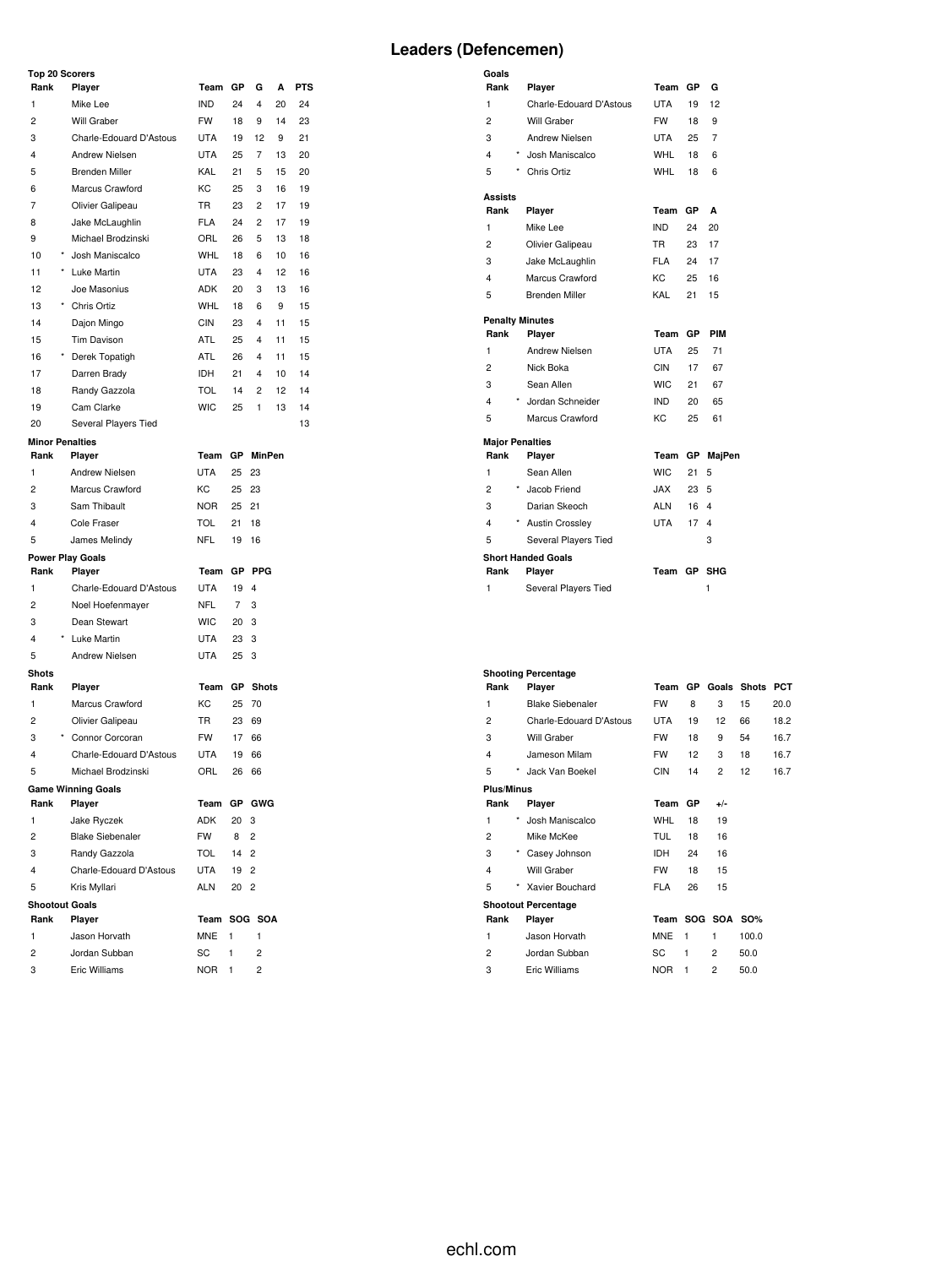# **Specialty Team Records**

|    | <b>Team Power Play</b>       |       |        |    |                   |                    |                | <b>Team Penalty Kill</b>     |       |     |                   |          |  |
|----|------------------------------|-------|--------|----|-------------------|--------------------|----------------|------------------------------|-------|-----|-------------------|----------|--|
|    | Rank Team                    |       |        |    |                   | GP ADV GF PP% SHGA |                | Rank Team                    | GP    |     | TSH PPGA PK% SHGF |          |  |
| 1  | <b>Maine Mariners</b>        | 23    | 69     | 20 | 29.0 <sub>3</sub> |                    | 1              | Idaho Steelheads             | 25    | 64  | 8                 | 87.5 2   |  |
| 2  | Trois-Rivières Lions         | 23 92 |        | 23 | 25.05             |                    | 2              | <b>Toledo Walleye</b>        | 24    | 69  | 9                 | 87.0 2   |  |
| 3  | Orlando Solar Bears          | 26    | 72     | 18 | 25.0 <sub>5</sub> |                    | 3              | <b>Maine Mariners</b>        | 23    | 72  | 10                | 86.1 1   |  |
| 4  | Indy Fuel                    | 24    | 99     | 24 | 24.2 <sup>3</sup> |                    | 4              | Rapid City Rush              | 26    | 102 | 15                | 85.3 1   |  |
| 5  | <b>Toledo Walleye</b>        | 24 84 |        | 20 | $23.8$ 2          |                    | 5              | Fort Wayne Komets            | 24 97 |     | 15                | 84.5 4   |  |
| 6  | Kalamazoo Wings              | 23    | 89     | 21 | 23.6 3            |                    | 6              | South Carolina Stingrays     | 24 90 |     | 14                | 84.4 2   |  |
| 7  | <b>Newfoundland Growlers</b> | 21    | 85     | 20 | $23.5$ 1          |                    | $\overline{7}$ | Jacksonville Icemen          | 27    | 93  | 15                | 83.9 6   |  |
| 8  | <b>Florida Everblades</b>    | 26    | 99     | 22 | 22.2 <sub>3</sub> |                    | 8              | <b>Newfoundland Growlers</b> | 21    | 86  | 14                | 83.7 6   |  |
| 9  | Idaho Steelheads             | 25    | 95     | 21 | $22.1$ 3          |                    | 9              | Greenville Swamp Rabbits     | 23 86 |     | 15                | 82.6 2   |  |
| 10 | Rapid City Rush              | 26    | 102    | 22 | $21.6$ 4          |                    | 10             | <b>Tulsa Oilers</b>          | 22    | -85 | 15                | 82.4 2   |  |
| 11 | Adirondack Thunder           | 20 75 |        | 16 | $21.3$ 4          |                    | 11             | Wichita Thunder              | 25    | 88  | 16                | 81.8 4   |  |
| 12 | <b>Wheeling Nailers</b>      | 24    | 97     | 20 | 20.6 <sup>3</sup> |                    | 12             | Florida Everblades           | 26    | 108 | 20                | 81.5 2   |  |
| 13 | <b>Reading Royals</b>        | 19 61 |        |    | 12 19.7 1         |                    | 13             | lowa Heartlanders            | 25    | 93  | 18                | 80.6 1   |  |
| 14 | <b>Utah Grizzlies</b>        | 26    | 82     | 16 | 19.5 0            |                    | 14             | Orlando Solar Bears          | 26    | 72  | 14                | 80.6 5   |  |
| 15 | Wichita Thunder              | 25 89 |        |    | 17 19.1 5         |                    | 15             | <b>Wheeling Nailers</b>      | 24    | 107 | 21                | 80.4 3   |  |
| 16 | <b>Allen Americans</b>       | 20 74 |        | 14 | 18.9 10           |                    | 16             | Cincinnati Cyclones          | 26    | 103 | 21                | 79.6 1   |  |
| 17 | Cincinnati Cyclones          | 26    | 103    | 19 | 18.44             |                    | 17             | <b>Kansas City Mavericks</b> | 25    | 122 | 25                | 79.5 4   |  |
| 18 | Norfolk Admirals             | 25 89 |        | 15 | 16.9 <sup>2</sup> |                    | 18             | <b>Utah Grizzlies</b>        | 26    | 110 | 23                | 79.1 9   |  |
| 19 | Jacksonville Icemen          | 27    | 102    | 17 | 16.7 <sup>3</sup> |                    | 19             | Trois-Rivières Lions         | 23    | 95  | 20                | 78.9 1   |  |
| 20 | lowa Heartlanders            | 25    | 96     | 16 | 16.7 <sub>1</sub> |                    | 20             | Norfolk Admirals             | 25    | 98  | 21                | 78.6 3   |  |
| 21 | South Carolina Stingrays     | 24 85 |        | 14 | 16.5 5            |                    | 21             | <b>Atlanta Gladiators</b>    | 26    | 101 | 22                | 78.2 7   |  |
| 22 | Kansas City Mavericks        |       | 25 119 | 19 | 16.02             |                    | 22             | <b>Allen Americans</b>       | 20    | 76  | 17                | 77.6 4   |  |
| 23 | Greenville Swamp Rabbits     |       | 23 104 | 16 | 15.4 <sup>3</sup> |                    | 23             | Kalamazoo Wings              | 23 71 |     | 17                | 76.1 5   |  |
| 24 | Fort Wayne Komets            | 24    | 90     | 13 | 14.4 <sup>3</sup> |                    | 24             | <b>Adirondack Thunder</b>    | 20    | -74 | 18                | $75.7$ 1 |  |
| 25 | <b>Tulsa Oilers</b>          | 22 71 |        | 10 | $14.1$ 2          |                    | 25             | <b>Reading Royals</b>        | 19    | 52  | 13                | 75.0 0   |  |
| 26 | <b>Worcester Railers</b>     | 20    | 72     | 10 | 13.9 <sub>1</sub> |                    | 26             | Indy Fuel                    | 24    | 104 | 29                | 72.1 3   |  |
| 27 | <b>Atlanta Gladiators</b>    | 26 85 |        | 9  | 10.6 <sup>2</sup> |                    | 27             | <b>Worcester Railers</b>     | 20    | 62  | 19                | 69.4 2   |  |

#### **Team Overtime Performance**

|    | Rank Team                 | GP                      | w              | L              |                | SW SOL PTS     |                | <b>PCT</b> |
|----|---------------------------|-------------------------|----------------|----------------|----------------|----------------|----------------|------------|
| 1  | <b>Toledo Walleye</b>     | $\overline{7}$          | 5              | 0              | 0              | $\overline{2}$ | 12             | 0.857      |
| 2  | Norfolk Admirals          | 5                       | 3              | 0              | $\mathbf{1}$   | 1              | 9              | 0.900      |
| 3  | Trois-Rivières Lions      | 5                       | 3              | 0              | 1              | 1              | 9              | 0.900      |
| 4  | <b>Wheeling Nailers</b>   | $\overline{\mathbf{4}}$ | 3              | $\mathbf{1}$   | 0              | 0              | 7              | 0.875      |
| 5  | Idaho Steelheads          | 3                       | $\overline{2}$ | 0              | 0              | 1              | 5              | 0.833      |
| 6  | <b>Tulsa Oilers</b>       | 3                       | $\overline{2}$ | 0              | 0              | 1              | 5              | 0.833      |
| 7  | Jacksonville Icemen       | $\overline{7}$          | $\overline{2}$ | 1              | 3              | 1              | 12             | 0.857      |
| 8  | Orlando Solar Bears       | 4                       | $\overline{2}$ | 1              | $\mathbf{1}$   | 0              | $\overline{7}$ | 0.875      |
| 9  | Rapid City Rush           | 5                       | $\overline{2}$ | $\mathbf{1}$   | $\Omega$       | $\overline{c}$ | 7              | 0.700      |
| 10 | <b>Utah Grizzlies</b>     | 3                       | 2              | 1              | 0              | 0              | 5              | 0.833      |
| 11 | South Carolina Stingrays  | 6                       | $\overline{2}$ | 2              | $\overline{2}$ | 0              | 10             | 0.833      |
| 12 | Greenville Swamp Rabbits  | 6                       | $\overline{2}$ | 3              | 0              | 1              | 8              | 0.667      |
| 13 | Cincinnati Cyclones       | 2                       | $\mathbf{1}$   | 0              | 1              | 0              | 4              | 1.000      |
| 14 | Kalamazoo Wings           | 2                       | 1              | 0              | 1              | 0              | 4              | 1.000      |
| 15 | <b>Worcester Railers</b>  | 3                       | 1              | 0              | 1              | 1              | 5              | 0.833      |
| 16 | Kansas City Mavericks     | 3                       | 1              | 1              | 1              | 0              | 5              | 0.833      |
| 17 | Newfoundland Growlers     | 3                       | 1              | 1              | 1              | 0              | 5              | 0.833      |
| 18 | <b>Atlanta Gladiators</b> | $\overline{4}$          | $\mathbf{1}$   | $\overline{2}$ | 0              | 1              | 5              | 0.625      |
| 19 | <b>Reading Royals</b>     | 6                       | 1              | 4              | 0              | 1              | 7              | 0.583      |
| 20 | Adirondack Thunder        | 1                       | 0              | $\mathbf{1}$   | 0              | 0              | 1              | 0.500      |
| 21 | Florida Everblades        | 5                       | 0              | $\overline{2}$ | 0              | 3              | 5              | 0.500      |
| 22 | Indy Fuel                 | 3                       | 0              | 2              | 0              | 1              | 3              | 0.500      |
| 23 | Wichita Thunder           | 5                       | 0              | $\overline{2}$ | 3              | 0              | 8              | 0.800      |
| 24 | <b>Allen Americans</b>    | $\overline{4}$          | 0              | 3              | $\mathbf{1}$   | 0              | 5              | 0.625      |
| 25 | Fort Wayne Komets         | 3                       | 0              | 3              | 0              | 0              | 3              | 0.500      |
| 26 | lowa Heartlanders         | 5                       | 0              | 3              | $\mathbf{1}$   | 1              | 6              | 0.600      |
| 27 | <b>Maine Mariners</b>     | 5                       | 0              | 3              | 1              | 1              | 6              | 0.600      |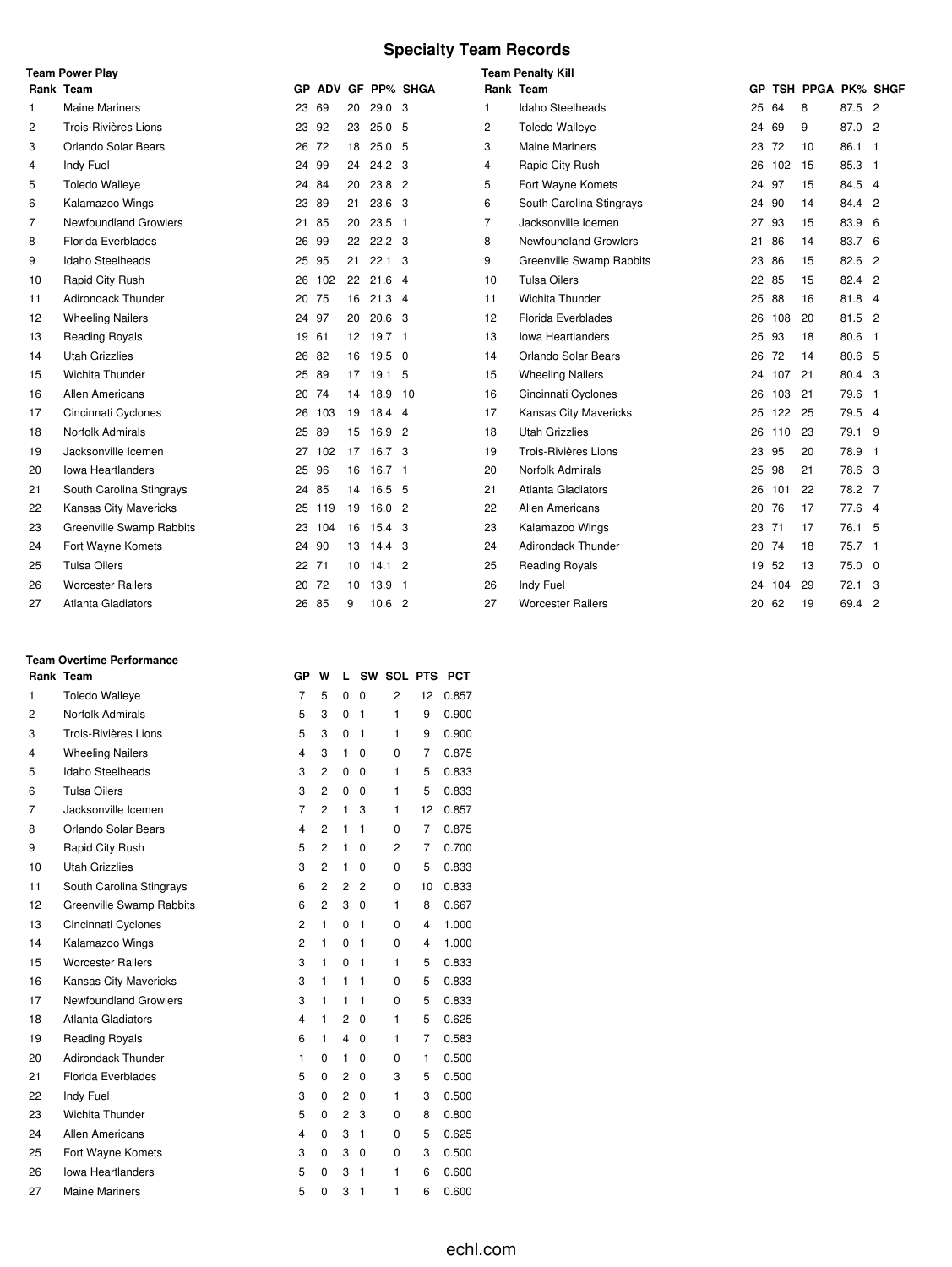# **Player Streaks**

|                |                | <b>Player Goal Streaks (Current)</b>      |            |              |              |                |                             |    |
|----------------|----------------|-------------------------------------------|------------|--------------|--------------|----------------|-----------------------------|----|
| Rank           |                | <b>GP Player</b>                          | Team       | <b>From</b>  | To           |                | <b>Goals Assists Points</b> |    |
| 1              | 4              | Jake Elmer                                | <b>JAX</b> | Dec 18, 2021 | Dec 26, 2021 | 4              | 0                           | 4  |
| $\overline{c}$ | 3              | Several Players Tied                      |            |              |              |                |                             |    |
|                |                | <b>Player Goal Streaks (All Season)</b>   |            |              |              |                |                             |    |
| Rank           |                | <b>GP Player</b>                          | Team       | <b>From</b>  | To           |                | <b>Goals Assists Points</b> |    |
| 1              | 6              | Cody Sylvester                            | <b>ATL</b> | Nov 5, 2021  | Nov 19, 2021 | 6              | 2                           | 8  |
| $\overline{c}$ | 5              | Several Players Tied                      |            |              |              |                |                             |    |
|                |                | <b>Player Assist Streaks (Current)</b>    |            |              |              |                |                             |    |
| Rank           |                | <b>GP</b> Player                          | Team       | From         | To           |                | <b>Goals Assists Points</b> |    |
| 1              | $\overline{7}$ | <b>Jared Thomas</b>                       | <b>IND</b> | Dec 5, 2021  | Dec 26, 2021 | 2              | 9                           | 11 |
| $\overline{2}$ | 6              | Darik Angeli                              | KC         | Dec 10, 2021 | Dec 26, 2021 | 4              | 6                           | 10 |
| 3<br>*         | 5              | Sam Houde                                 | <b>WHL</b> | Nov 24, 2021 | Dec 18, 2021 | 4              | 9                           | 13 |
| $\overline{4}$ | 5              | Olivier Galipeau                          | <b>TR</b>  | Dec 11, 2021 | Dec 18, 2021 | 0              | 8                           | 8  |
| 5              | 4              | Several Players Tied                      |            |              |              |                |                             |    |
|                |                | <b>Player Assist Streaks (All Season)</b> |            |              |              |                |                             |    |
| Rank           |                | <b>GP Player</b>                          | Team       | <b>From</b>  | To           |                | <b>Goals Assists Points</b> |    |
| 1              | 7              | <b>Matthew Boucher</b>                    | <b>UTA</b> | Oct 24, 2021 | Dec 18, 2021 | 5              | 8                           | 13 |
| $\overline{2}$ | $^*$ 7         | Logan Coomes                              | <b>TUL</b> | Nov 28, 2021 | Dec 12, 2021 | 3              | 9                           | 12 |
| 3              | 7              | Peter Abbandonato                         | <b>TR</b>  | Nov 19, 2021 | Dec 2, 2021  | 3              | 9                           | 12 |
| $\overline{4}$ | 7              | Jared Thomas                              | <b>IND</b> | Dec 5, 2021  | Dec 26, 2021 | 2              | 9                           | 11 |
| 5              | 6              | Several Players Tied                      |            |              |              |                |                             |    |
|                |                | <b>Player Point Streaks (Current)</b>     |            |              |              |                |                             |    |
| Rank           |                | <b>GP</b> Player                          | Team       | From         | To           |                | <b>Goals Assists Points</b> |    |
| 1              | 13             | Nick Hutchison                            | WHL        | Nov 7, 2021  | Dec 8, 2021  | $\overline{7}$ | 16                          | 23 |
| 2              | 13             | Jared Thomas                              | <b>IND</b> | Nov 20, 2021 | Dec 26, 2021 | 5              | 14                          | 19 |
| 3              | 9              | Peter Abbandonato                         | TR         | Nov 19, 2021 | Dec 18, 2021 | 8              | 10                          | 18 |
| $\overline{4}$ | 9              | Liam Pecararo                             | <b>GRN</b> | Nov 19, 2021 | Dec 18, 2021 | $\overline{7}$ | 8                           | 15 |
| 5              | 8              | Several Players Tied                      |            |              |              |                |                             |    |
|                |                | <b>Player Point Streaks (All Season)</b>  |            |              |              |                |                             |    |
| Rank           |                | <b>GP</b> Player                          | Team       | <b>From</b>  | To           |                | <b>Goals Assists Points</b> |    |
| 1              | 13             | Nick Hutchison                            | WHL        | Nov 7, 2021  | Dec 8, 2021  | $\overline{7}$ | 16                          | 23 |
| 2              | 13             | <b>Jared Thomas</b>                       | <b>IND</b> | Nov 20, 2021 | Dec 26, 2021 | 5              | 14                          | 19 |
| 3              | 13             | Jay Dickman                               | <b>WIC</b> | Nov 12, 2021 | Dec 12, 2021 | 7              | 10                          | 17 |
| 4              | 11             | Aaron Luchuk                              | ORL        | Oct 23, 2021 | Nov 17, 2021 | 9              | 10                          | 19 |

10 Several Players Tied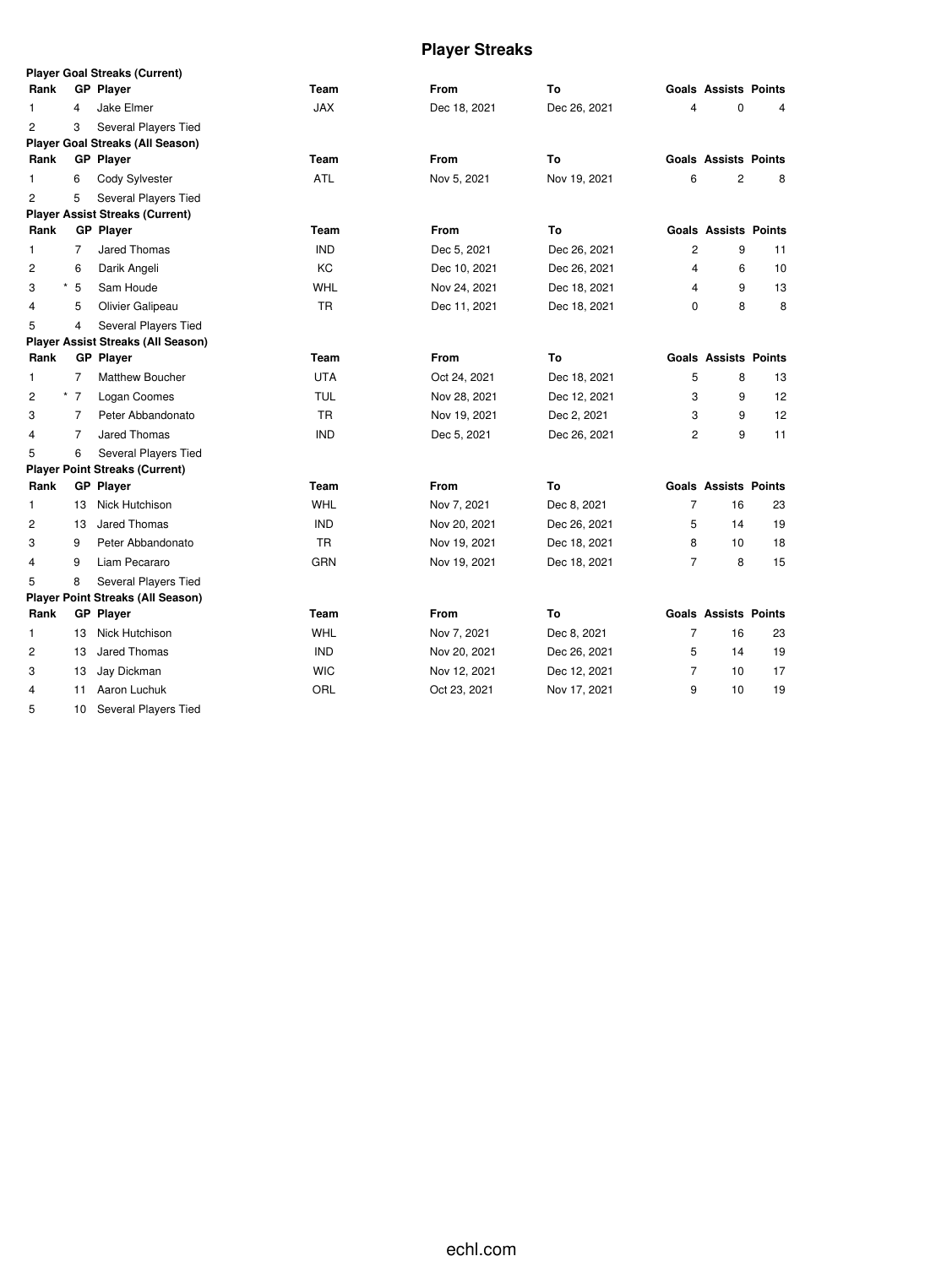# **Reading Royals Roster**

|     | <b>PLAYERS</b>         |                                          |   |              |         |                       |                     |
|-----|------------------------|------------------------------------------|---|--------------|---------|-----------------------|---------------------|
| #   | Name                   | Pronunciation Pos. Sh. Ht. Wt. Birthdate |   |              |         |                       | <b>Birthtown</b>    |
| 2   | <b>Brad Morrison</b>   |                                          | F | L            | $6-0$   | 180 Jan 4, 1997       | Prince George, QC   |
| 4   | Ryan MacKinnon         |                                          | D | R            | $6-0$   | 200 Sep 5, 1994       | Summerside, PEI     |
| 5   | Patrick McNally        |                                          | D | L            | $6 - 2$ | 205 Dec 4, 1991       | Glen Head, NY       |
| 6   | <b>Garrett Cecere</b>  | suh-SEER                                 | D | L            | $5-9$   | 170 Jan 5, 1995       | West Des Moines, IA |
| 8   | David Drake            |                                          | D | L            | 6-6     | 194 Jan 7, 1995       | Naperville, IL      |
| 9   | <b>Brayden Low</b>     |                                          | F | L            | 6-1     | 219 May 8, 1994       | Steveston, BC       |
| 12  | Cam Strong             |                                          | F | L            | $6-0$   | 179 Mar 19, 1995      | Billings, MT        |
| 15  | Patrick Bajkov         | BYE-kahv                                 | F | R            | $6-0$   | 183 Nov 27, 1997      | Nanaimo, BC         |
| 17  | Jackson Cressey        |                                          | F | R            | $6-0$   | 181 Jan 22, 1996      | West Vancouver, BC  |
| 20  | Jacob Pritchard        |                                          | F | L            | $6-0$   | 194 Apr 9, 1995       | Macomb Township, MI |
| 21. | Frank DiChiara         | dih-CHAIR-ah                             | F | L            | $6 - 1$ | 238 Sep 22, 1993      | Ronkonkoma, NY      |
| 23  | Ryan Roth              |                                          | F | R            | $5-9$   | 166 Jul 20, 2000      | Ladue, MO           |
| 24  | Mike Crocock           |                                          | D | L            |         | 5-10 181 May 5, 1994  | Brantford, ON       |
| 26  | Jared Brandt           |                                          | D | L            | 6-0     | 196 Oct 26, 1995      | St. Louis, MO       |
| 27  | Joshua Winguist        | WIN-kwist                                | F | L            | $6-0$   | 180 Sep 6, 1993       | St. Albert, AB      |
| 28  | Thomas Ebbing          |                                          | F | L            |         | 5-11 192 Sep 28, 1994 | Troy, MI            |
| 41  | Hayden Hawkey          |                                          | G | L            | $6 - 2$ | 195 Mar 1, 1995       | Parker, CO          |
| 50  | Mike Gornall           |                                          | F | R            | 5-11    | 201 Oct 26, 1994      | Irwin, PA           |
| 58  | <b>Dominic Cormier</b> |                                          | D | L            |         | 5-11 180 Jan 2, 1998  | Moncton, NB         |
| 62  | <b>Grant Cooper</b>    |                                          | F | L            | $6-0$   | 198 Jul 20, 1996      | Cornwall, ON        |
| 74  | Kenny Hausinger        |                                          | F | R            | $5-9$   | 200 Jul 21, 1995      | Anchorage, AK       |
| 81  | Mike Chen              |                                          | D | $\mathsf{R}$ | $5-8$   | 175 Dec 2, 1992       | Rockville, MD       |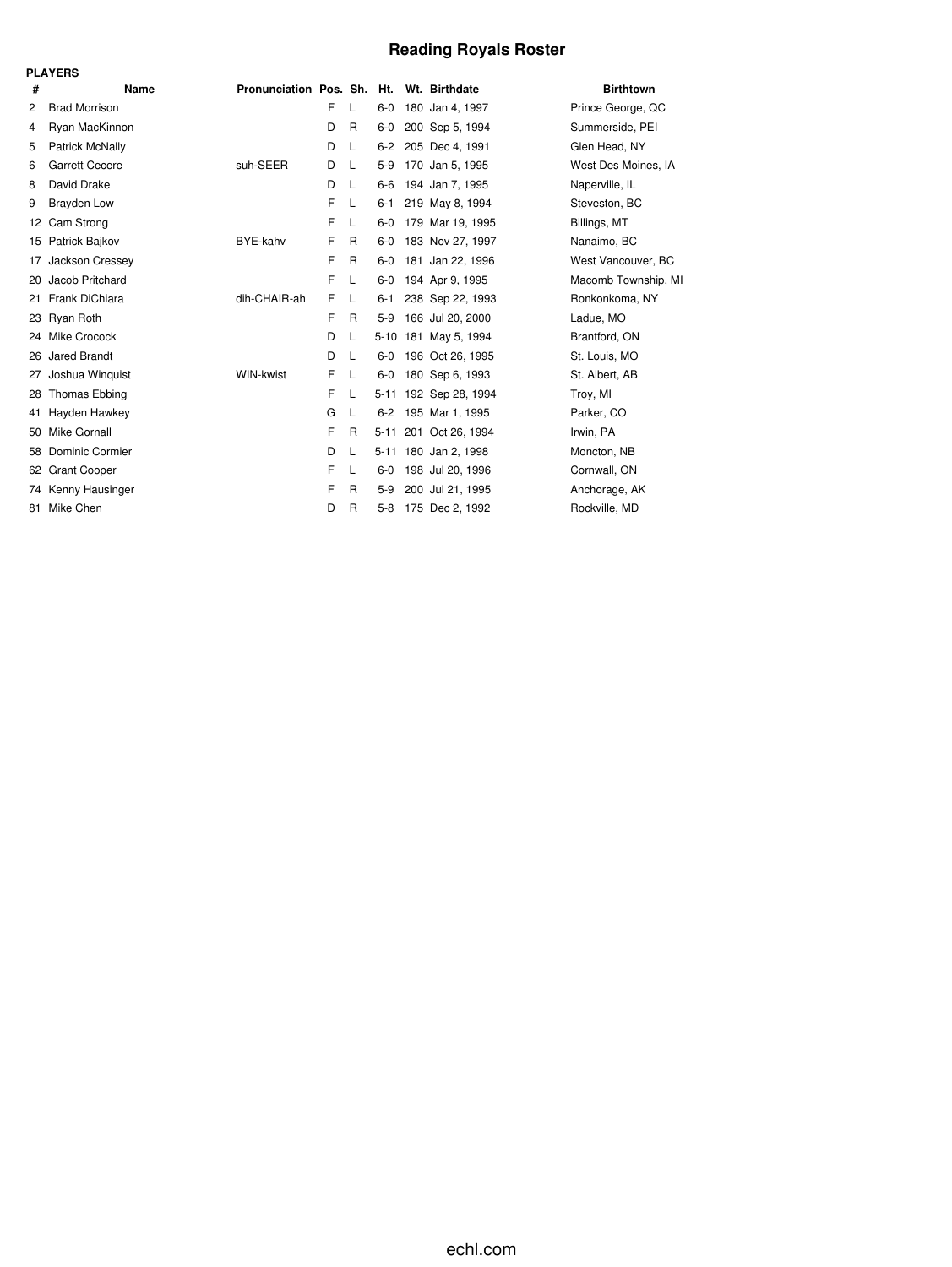### **Worcester Railers Roster**

|     | <b>PLAYERS</b>        |                            |    |              |         |                       |                                 |
|-----|-----------------------|----------------------------|----|--------------|---------|-----------------------|---------------------------------|
| #   | Name                  | Pronunciation Pos. Sh. Ht. |    |              |         | Wt. Birthdate         | <b>Birthtown</b>                |
| 4   | Zach Malatesta        | MAL-uh-TEST-uh             | D  | $\mathsf{R}$ | $5-9$   | 174 Jul 31, 1996      | Wilmington, MA, United States   |
| 5   | Nick Albano           |                            | D  | R            | $6 - 1$ | 180 Aug 1, 1996       | Beverly, MA                     |
| 7   | Liam Coughlin         |                            | F  | L            | $6 - 2$ | 201 Sep 19, 1994      | South Boston, MA, United States |
| 9   | <b>Charlie Spetz</b>  |                            | D  | L            | $6 - 1$ | 200 Sep 12, 1996      | Oak Ridge, NJ                   |
| 11  | Nolan Vesey           |                            | F  | L            | $6-0$   | 190 Mar 28, 1995      | North Reading, MA               |
|     | 12 Brent Beaudoin     |                            | F  | L            |         | 5-11 180 Feb 29, 1996 | Londonderry, NH                 |
|     | 14 Jordan Smotherman  |                            | F. | L            | $6 - 3$ | 225 May 11, 1986      | Corvallis, OR                   |
| 16  | Jacob Hayhurst        |                            | F  | L            | $5-9$   | 170 Jan 20, 1997      | Mississauga, ON                 |
| 17  | <b>Tommy Besinger</b> |                            | F  | R            | $5-8$   | 174 Jun 29, 1994      | Milton, Mass, USA               |
|     | 18 Reece Newkirk      |                            | F  | L            |         | 5-11 182 Feb 20, 2001 | Moose Jaw, SK                   |
| 20  | Chris Ordoobadi       |                            | F  | R            | $6 - 4$ | 220 Sep 26, 1994      | Washington, DC, United States   |
| 21  | John Furgele          | FERG-elly                  | D  | R            |         | 5-10 181 Jan 15, 1993 | Glen Mills, PA, USA             |
| 22  | Jason Salvaggio       | saul-VOJ-ee-oh             | F  | L            | $6-0$   | 190 Oct 10, 1994      | Hanson, MA, MA, USA             |
|     | 23 Ross Olsson        |                            | F  | L            | $6-4$   | 220 Nov 22, 1994      | Billerica, MA                   |
| 25  | Grant Jozefek         |                            | F  | L            |         | 5-10 185 Oct 25, 1997 | Chester, NJ                     |
| 27  | <b>Myles McGurty</b>  |                            | D  | R            | $6 - 1$ | 201 Feb 28, 1994      | Weehawken, NJ                   |
| 30  | Jimmy Poreda          |                            | G  | L            | $6 - 3$ | 204 Jan 29, 1996      | Tonawanda, NY                   |
| 31  | Rob Lemelin           |                            | G  | R            | $6 - 1$ | 205 Oct 12, 1982      |                                 |
| 44  | Will Cullen           |                            | D  | R            | $6-0$   | 184 Jul 24, 1996      | Pelham Manor, NY                |
| 81. | Anthony Repaci        |                            | F  | L            | $6 - 0$ | 195 Sep 15, 1994      | Toronto, ON                     |
|     | 86 Karl Boudrias      |                            | D  | L            | $6-0$   | 197 Apr 1, 2000       | Chateauguay, QC                 |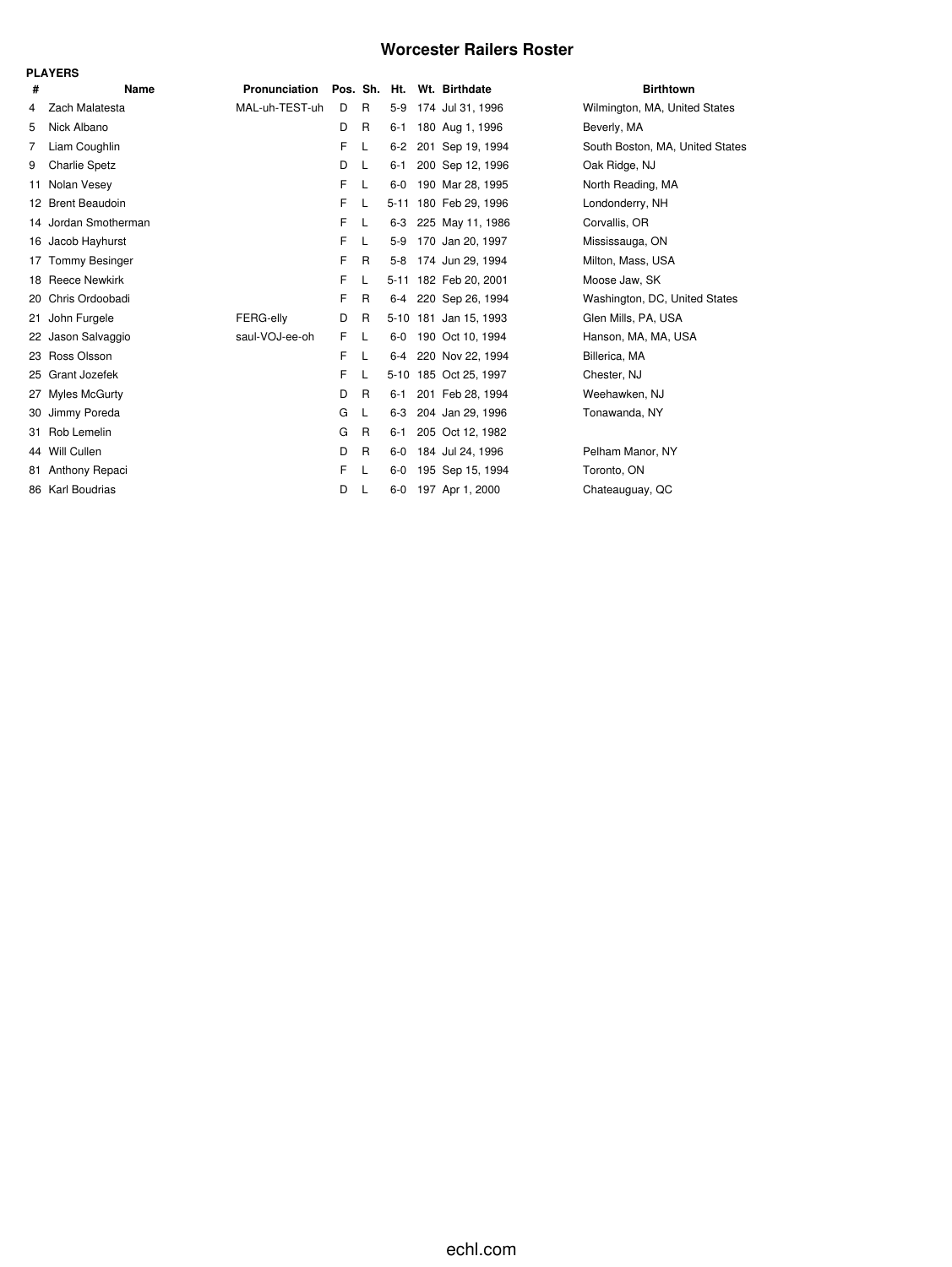#### **2021-22 Regular Season Team Statistics Reading Royals**

| <b>PLAYERS</b> |    |                       |    |      |    |                |                |                |                |                |              |              |            |          |   |          |              |   |                |   |            |          |             |                |               |              |    |        |
|----------------|----|-----------------------|----|------|----|----------------|----------------|----------------|----------------|----------------|--------------|--------------|------------|----------|---|----------|--------------|---|----------------|---|------------|----------|-------------|----------------|---------------|--------------|----|--------|
|                | #  | Name                  |    | Pos  | GP | G              | A              | <b>PTS</b>     | $+/-$          |                | PIM PPG      | <b>PPA</b>   | SH         | SHA GW   |   | FG.      | IG           |   | OT UA          |   | EN SOG SOA |          | <b>SOGW</b> | <b>SO%</b>     | Pt/G          | <b>PIMPG</b> |    | SA SH% |
|                | 20 | Jacob Pritchard       |    | F    | 19 | 8              | 8              | 16             | -5             | 8              | 3            | $\Omega$     | 0          | $\Omega$ |   | 1        | O            | 0 | $\overline{c}$ | 1 | 0          |          | 0           | 0.0            | 0.84          | 0.42         | 87 | 9.2    |
|                |    | 21 Frank DiChiara     |    | F    | 16 | 5              | 8              | 13             | 2              | 2              | 2            | 4            | 0          | 0        | 2 | 2        | 0            | 0 | 1              | 0 | 0          | 0        | 0           | 0.0            | 0.81          | 0.13         | 34 | 14.7   |
|                | 15 | Patrick Bajkov        |    | F    | 19 | 6              | 5              | -11            | -1             | $\overline{c}$ | 3            | $\mathbf 0$  | 0          | 0        | 0 | 1        | 0            | 0 | 0              | 0 | 1          | 1        | 0           | 100.0          | 0.58          | 0.11         | 52 | 11.5   |
|                | 9  | Brayden Low           |    | F    | 19 | 5              | 6              | 11             | -1             | 43             | 0            | 2            | 0          | 0        | 1 | 0        | 0            | 0 | 0              | 0 | 0          | 0        | 0           | 0.0            | 0.58          | 2.26         | 41 | 12.2   |
|                | 28 | <b>Thomas Ebbing</b>  |    | F    | 19 | 3              | 7              | 10             | -8             | 4              | $\mathbf{1}$ | $\mathbf{1}$ | 0          | 0        | 0 | 1        | $\Omega$     | 0 | 0              | 0 | 0          | 0        | 0           | 0.0            | 0.53          | 0.21         | 25 | 12.0   |
|                | 27 | Joshua Winguist       |    | F    | 9  | 2              | 6              | 8              | $\overline{2}$ | 7              | $\mathbf{1}$ | 3            | 0          | 0        | 0 | 0        | O            | 0 | 0              | 0 | 0          | 1        | 0           | 0.0            | 0.89          | 0.78         | 22 | 9.1    |
|                | 58 | Dominic Cormier       |    | D    | 18 | 2              | 6              | 8              | 0              | 8              | 0            | 2            | 0          | 0        | 0 | 0        | 0            | 0 | 0              | 0 | 0          | 0        | 0           | 0.0            | $0.44$ 0.44   |              | 28 | 7.1    |
| X              | 18 | <b>Matthew Strome</b> |    | F    | 6  | 3              | 4              | - 7            | 4              | $\overline{c}$ | $\mathbf{1}$ | 0            | 0          | 0        | 1 | 1        | 0            | 0 | $\mathbf{1}$   | 0 | 0          | 1        | 0           | 0.0            | 1.17 0.33     |              | 19 | 15.8   |
|                | 12 | Cam Strong            |    | F    | 14 | 3              | 4              | -7             | 1              | 11             | 0            | 0            | 0          | 0        | 0 | 1        | 1            | 0 | 0              | 0 | 0          | 0        | 0           | 0.0            | 0.50          | 0.79         | 21 | 14.3   |
|                | 5  | Patrick McNally       |    | D    | 14 | $\overline{c}$ | 5              | -7             | -8             | 24             | $\mathbf 0$  | 4            | 0          | 0        | 1 | 0        | 1            | 1 | 1              | 1 | 0          | 0        | 0           | 0.0            | $0.50$ 1.71   |              | 32 | 6.3    |
| $\star$        | 62 | <b>Grant Cooper</b>   |    | F    | 16 | 3              | 2              | 5              | $-7$           | 6              | 0            | 0            | 0          | 0        | 1 | 0        | $\Omega$     | 0 | 0              | 0 | 0          | 0        | 0           | 0.0            | 0.31          | 0.38         | 28 | 10.7   |
|                | 17 | Jackson Cressey       |    | F    | 16 | 3              | $\overline{2}$ | 5              | 0              | 4              | -1           | 0            | 0          | 0        | 0 | 1        | 1            | 0 | 0              | 0 | 0          | 0        | 0           | 0.0            | 0.31          | 0.25         | 27 | 11.1   |
| X              | 49 | <b>Charlie Gerard</b> |    | F    | 8  | 2              | $\overline{c}$ | $\overline{4}$ | 0              | 8              | 0            | 2            | 0          | 0        | 0 | 0        | 0            | 0 | 1              | 0 | 0          | 1        | 0           | 0.0            | 0.50          | 1.00         | 24 | 8.3    |
|                | 74 | Kenny Hausinger       |    | F    | 10 | $\overline{2}$ | $\mathbf{2}$   | $\overline{4}$ | 0              | 4              | 0            | 2            | 0          | 0        | 0 | 0        | 1            | 0 | 0              | 0 | 0          | 0        | 0           | 0.0            | 0.40          | 0.40         | 5  | 40.0   |
| $\star$        | 23 | Ryan Roth (total)     |    | F    | 14 | $\overline{c}$ | $\mathbf{2}$   | $\overline{4}$ | 3              | 2              | 0            | 0            | 0          | 0        | 0 | 0        | 0            | 0 | 0              | 0 | 0          | 0        | 0           | 0.0            | 0.29          | 0.14         | 8  | 25.0   |
|                |    | <b>JAX</b>            |    | F    | 11 | 2              | $\mathbf{1}$   | 3              | 1              | 0              | 0            | 0            | 0          | $\Omega$ | 0 | 0        | 0            | 0 | 0              | 0 | 0          | $\Omega$ | 0           | 0.000          | 0.27          | 0.00         | 6  | 33.3   |
|                |    | <b>REA</b>            |    | F    | 3  | 0              | $1 \quad 1$    |                | 2              | $\overline{c}$ | 0            | 0            | 0          | 0        | 0 | 0        | 0            | 0 | $\mathbf 0$    | 0 | 0          | 0        | 0           | 0.000          | 0.33          | 0.67         | 2  | 0.0    |
|                | 24 | Mike Crocock          |    | D    | 19 | 0              | $\overline{4}$ | $\overline{4}$ | 0              | 9              | $\mathbf 0$  | 0            | 0          | 0        | 0 | 0        | 0            | 0 | $\mathbf 0$    | 0 | 0          | 0        | 0           | 0.0            | 0.21          | 0.47         | 15 | 0.0    |
|                | 2  | <b>Brad Morrison</b>  |    | F    | 9  | 2              | $\overline{1}$ | 3              | -8             | 2              | 0            | 0            | 0          | 0        | 1 | 0        | $\mathbf{1}$ | 0 | 0              | 1 | 0          | 0        | 0           | 0.0            | 0.33          | 0.22         | 11 | 18.2   |
|                | 6  | <b>Garrett Cecere</b> |    | D    | 19 | 0              | 3              | 3              | -7             | $\overline{2}$ | 0            | 2            | 0          | 0        | 0 | 0        | $\Omega$     | 0 | 0              | 0 | 0          | 0        | 0           | 0.0            | 0.16          | 0.11         | 26 | 0.0    |
| $\star$        | 26 | Jared Brandt          |    | D    | 16 |                | $1 \quad 1$    | $\overline{2}$ | -3             | 5              | 0            | $\mathbf 0$  | 0          | 0        | 0 | 1        | 0            | 0 | 0              | 0 | 0          | 0        | 0           | 0.0            | $0.13$ $0.31$ |              | 16 | 6.3    |
|                | 8  | David Drake           |    | D    | 18 | 0              | $\overline{2}$ | $\overline{2}$ | 1              | 8              | 0            | 0            | 0          | 0        | 0 | 0        | 0            | 0 | 0              | 0 | 0          | 0        | 0           | 0.0            | 0.11          | 0.44         | 9  | 0.0    |
| *X 7           |    | Mason Millman         |    | D    | 1  | 0              | $\mathbf{1}$   | -1             | 0              | 0              | 0            | 0            | 0          | 0        | 0 | 0        | 0            | 0 | 0              | 0 | 0          | 0        | 0           | 0.0            | 1.00          | 0.00         | 2  | 0.0    |
| $\star$        | 50 | Mike Gornall (total)  |    | F    | 7  | 0              | $\overline{1}$ | $\overline{1}$ | -1             | 4              | 0            | 0            | 0          | 0        | 0 | 0        | 0            | 0 | 0              | 0 | 0          | 0        | 0           | 0.0            | 0.14          | 0.57         | 5  | 0.0    |
|                |    | <b>CIN</b>            |    | F    | 2  | 0              | 1 1            |                | 0              | 0              | $\mathbf 0$  | 0            | 0          | 0        | 0 | 0        | O            | 0 | 0              | 0 | 0          | 0        | 0           | 0.000          | 0.50          | 0.00         | 0  | 0.0    |
|                |    | <b>REA</b>            |    | F    | 5  | 0              | $0\quad 0$     |                | -1             | 4              | 0            | 0            | 0          | 0        | 0 | 0        | 0            | 0 | 0              | 0 | 0          | 0        | 0           | $0.000$ $0.00$ |               | 0.80         | 5  | 0.0    |
|                | 4  | Ryan MacKinnon        |    | D    | 1  | 0              | $0\quad 0$     |                | 0              | 0              | $\mathbf 0$  | 0            | 0          | 0        | 0 | 0        | 0            | 0 | 0              | 0 | 0          | 0        | 0           | 0.0            | 0.00          | 0.00         | 1  | 0.0    |
| *X 34          |    | Brendan van Riemsdyk  |    | F    | 1  | 0              | $0\quad 0$     |                | 1              | 0              | 0            | 0            | 0          | 0        | 0 | 0        | $\Omega$     | 0 | 0              | 0 | 0          | 0        | 0           | 0.0            | 0.00          | 0.00         | 0  | 0.0    |
|                | 81 | Mike Chen             |    | D    | 9  | 0              | $0\quad 0$     |                | 1              | 14             | 0            | 0            | 0          | 0        | 0 | $\Omega$ | 0            | 0 | $\Omega$       | 0 | 0          | 0        | 0           | 0.0            | 0.00          | 1.56         | 6  | 0.0    |
| Goalies        | #  | Name                  | GР | Mins | GА | so             | <b>GAA</b>     |                | W<br>L.        | <b>OTL</b>     | SOL          | SA           | <b>SVS</b> | $SV\%$   |   |          |              |   |                |   |            |          |             |                |               |              |    |        |
| X              | 30 | Pat Nagle             | 12 | 722  | 31 | -1             | 2.58           | 7              | $\overline{2}$ | $\overline{2}$ | 1            | 424          | 393        | 0.927    |   |          |              |   |                |   |            |          |             |                |               |              |    |        |
| X              | 72 | Kirill Ustimenko      | 7  | 337  | 23 | 0              | 4.09           | 0              | 4              | $\overline{2}$ | 0            | 215          | 192        | 0.893    |   |          |              |   |                |   |            |          |             |                |               |              |    |        |
| $^\star$       |    |                       |    |      |    |                |                |                |                |                |              |              |            |          |   |          |              |   |                |   |            |          |             |                |               |              |    |        |

*\* indicates rookie*

*X indicates inactive*

Empty Net  $9 \t 2$  2

Totals 19 1153 61 1 3.15 8 6 4 1 684 623 0.911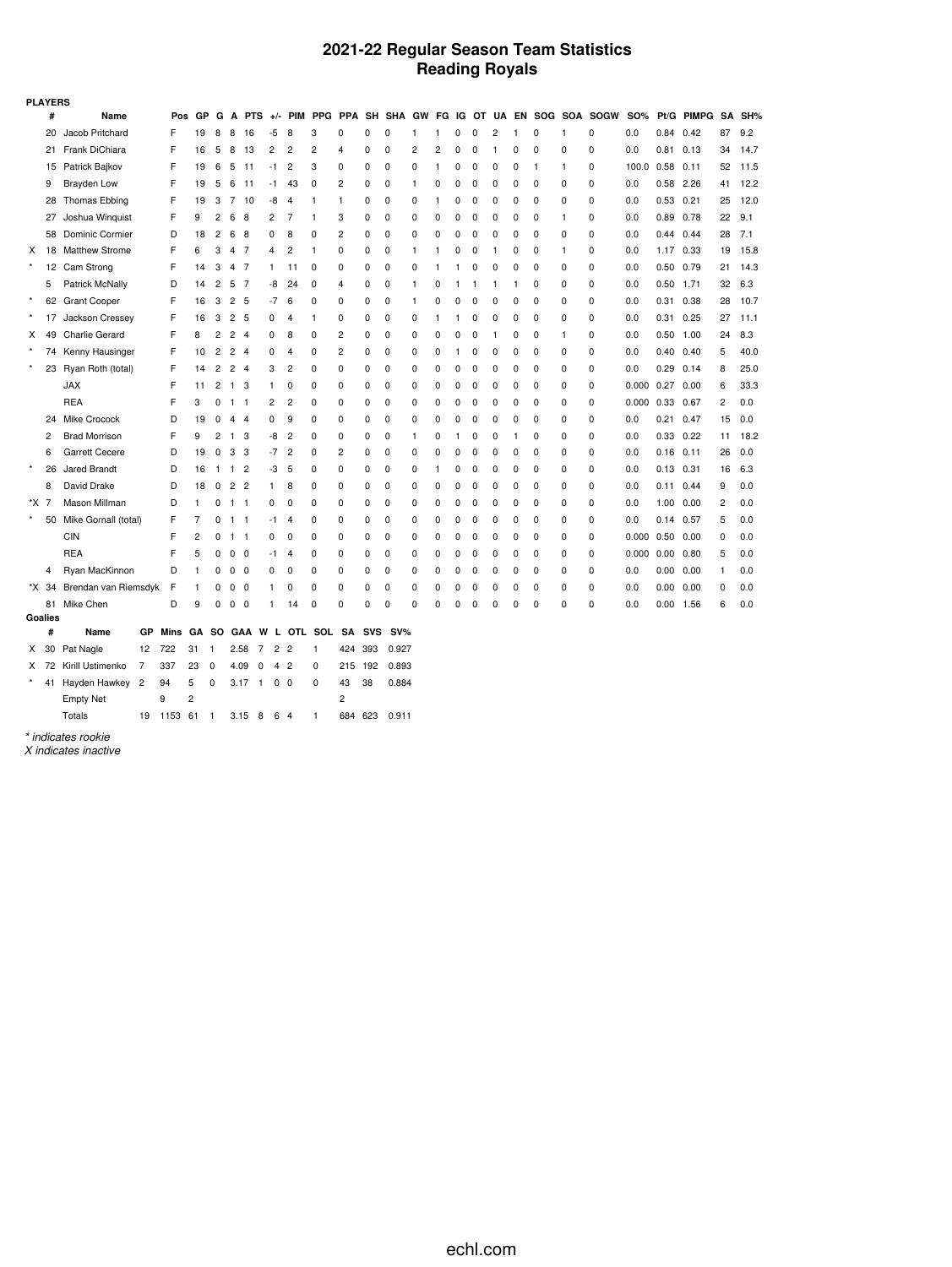#### **2021-22 Regular Season Team Statistics Worcester Railers**

|      | <b>PLAYERS</b> |                          |              |         |    |                |                |                |                |                               |              |                |         |            |                |             |                |             |              |           |   |                |                             |            |      |               |                |      |
|------|----------------|--------------------------|--------------|---------|----|----------------|----------------|----------------|----------------|-------------------------------|--------------|----------------|---------|------------|----------------|-------------|----------------|-------------|--------------|-----------|---|----------------|-----------------------------|------------|------|---------------|----------------|------|
|      | #              | Name                     |              | Pos     | GP | G              | А              | <b>PTS</b>     | $+/-$          |                               | PIM PPG PPA  |                |         | SH SHA GW  |                |             |                |             |              |           |   |                | FG IG OT UA EN SOG SOA SOGW | <b>SO%</b> |      | Pt/G PIMPG SA |                | SH%  |
|      |                | 14 Jordan Smotherman     |              | F       | 19 | 8              | 9              | 17             | 2              | 10                            | 1            | 1              | 0       | 0          | 1              | 1           | 1              | 0           | 1            | 1         | 0 | 1              | 0                           | 0.0        | 0.89 | 0.53          | 63             | 12.7 |
|      | 16             | Jacob Hayhurst           |              | F       | 20 | 5              | 7              | 12             | -2             | 12                            | $\mathbf{1}$ | 3              | 1       | 0          | 0              | 0           | 0              | 0           | $\mathbf{1}$ | 0         | 1 | 2              | 0                           | 50.0       | 0.60 | 0.60          | 60             | 8.3  |
|      | 7              | Liam Coughlin            |              | F       | 14 | 5              | 6              | 11             | 4              | 5                             | 1            | 0              | 0       | 0          | 0              | 0           | 0              | 0           | 0            | 0         | 1 | 1              | 1                           | 100.0      | 0.79 | 0.36          | 24             | 20.8 |
| X    | 72             | Drew Callin              |              | F       | 15 | 5              | 6              | 11             | 1              | 8                             | $\Omega$     | 0              | 0       | 0          | 1              | 1           | 1              | 0           | 2            | 0         | 0 | $\Omega$       | 0                           | 0.0        | 0.73 | 0.53          | 41             | 12.2 |
|      | 81             | Anthony Repaci           |              | F       | 14 | 4              | 7              | 11             | 2              | 4                             | 1            | 2              | 0       | 0          | $\mathbf{1}$   | 1           | 1              | 1           | 0            | 0         | 1 | 1              | 0                           | 100.0      | 0.79 | 0.29          | 47             | 8.5  |
|      |                | 23 Ross Olsson           |              | F       | 14 | 6              | $\overline{4}$ | 10             | -5             | 45                            | 3            | 2              | 0       | 0          | $\overline{c}$ | 0           | $\Omega$       | $\Omega$    | 0            | 0         | 0 | $\Omega$       | 0                           | 0.0        | 0.71 | 3.21          | 36             | 16.7 |
|      | 12             | <b>Brent Beaudoin</b>    |              | F       | 11 | 3              | 5              | 8              | 0              | 0                             | 0            | 1              | 0       | 0          | 0              | 1           | 0              | 0           | 0            | 0         | 0 | 0              | 0                           | 0.0        | 0.73 | 0.00          | 33             | 9.1  |
|      |                | 11 Nolan Vesey           |              | F       | 18 | 3              | 5              | 8              | -3             | 14                            | 0            | $\overline{c}$ | 0       | 0          | $\mathbf 0$    | 0           | 0              | 0           | $\mathbf{1}$ | 0         | 1 | $\overline{c}$ | 0                           | 50.0       | 0.44 | 0.78          | 42             | 7.1  |
|      | *X 10          | <b>Blake Christensen</b> |              | F       | 12 | 4              | 3              | $\overline{7}$ | $\Omega$       | 12                            | $\mathbf{1}$ | $\overline{c}$ | 0       | 0          | 0              | 1           | $\overline{c}$ | 0           | 0            | 0         | 1 | 1              | 0                           | 100.0      | 0.58 | 1.00          | 35             | 11.4 |
|      | *X 19          | Felix Bibeau             |              | F       | 9  | 3              | 4              | $\overline{7}$ | $-1$           | 6                             | $\mathbf{1}$ | 0              | 1       | 0          | 0              | 0           | 0              | 0           | 0            | 1         | 0 | 0              | 0                           | 0.0        | 0.78 | 0.67          | 21             | 14.3 |
|      | 21             | John Furgele             |              | D       | 15 | $\mathbf{1}$   | 6              | $\overline{7}$ | 6              | 8                             | 0            | 1              | 0       | 0          | 0              | 0           | 0              | 0           | 0            | 0         | 0 | 0              | 0                           | 0.0        | 0.47 | 0.53          | 25             | 4.0  |
| Χ    | 15             | Paul Thompson            |              | F       | 10 | $\overline{2}$ | 3              | 5              | $-1$           | 12                            | 0            | 1              | 0       | 1          | 0              | 2           | 0              | 0           | 0            | 0         | 0 | 1              | 0                           | 0.0        | 0.50 | 1.20          | 34             | 5.9  |
|      | 4              | Zach Malatesta           |              | D       | 20 | $\overline{c}$ | 3              | 5              | -3             | 31                            | 0            | 1              | 0       | 0          | 0              | 0           | 0              | 0           | 0            | 0         | 0 | 0              | 0                           | 0.0        | 0.25 | 1.55          | 32             | 6.3  |
|      | 20             | Chris Ordoobadi (total)  |              | F       | 19 | $\mathbf{1}$   | 4              | -5             | -3             | 43                            | 0            | 0              | 0       | 0          | $\mathbf{1}$   | 0           | 0              | 0           | 0            | 0         | 0 | 0              | 0                           | 0.0        | 0.26 | 2.26          | 13             | 7.7  |
|      |                | <b>NOR</b>               |              | F       | 18 | $\mathbf{1}$   | 4              | -5             | -3             | 43                            | $\mathbf 0$  | 0              | 0       | 0          | 1              | 0           | 0              | 0           | 0            | 0         | 0 | $\Omega$       | 0                           | 0.000      | 0.28 | 2.39          | 9              | 11.1 |
|      |                | <b>WOR</b>               |              | F       | 1  | $\mathbf 0$    | 0              | $\mathbf 0$    | 0              | 0                             | $\mathbf 0$  | 0              | 0       | 0          | $\mathbf 0$    | 0           | 0              | 0           | 0            | 0         | 0 | 0              | 0                           | 0.000      | 0.00 | 0.00          | $\overline{4}$ | 0.0  |
|      | 86             | Karl Boudrias            |              | D       | 14 | 0              | 5              | 5              | $\overline{c}$ | $\overline{7}$                | 0            | $\overline{2}$ | 0       | 0          | $\mathbf 0$    | 0           | 0              | $\Omega$    | 0            | 0         | 0 | 0              | 0                           | 0.0        | 0.36 | 0.50          | 13             | 0.0  |
| X    | 61             | Nic Pierog               |              | F       | 5  | $\overline{c}$ | $\overline{c}$ | $\overline{4}$ | $-2$           | $\overline{4}$                | 0            | 0              | 0       | 0          | $\mathbf{1}$   | 0           | 0              | $\Omega$    | 0            | 0         | 0 | $\mathbf 0$    | 0                           | 0.0        | 0.80 | 0.80          | 17             | 11.8 |
| *X   | 8              | Collin Adams             |              | F       | 8  | $\mathbf{1}$   | 3              | $\overline{4}$ | -3             | $\mathbf 0$                   | 0            | $\Omega$       | 0       | 0          | $\mathbf{1}$   | 0           | 0              | 0           | 0            | $\pmb{0}$ | 0 | $\Omega$       | 0                           | 0.0        | 0.50 | 0.00          | 14             | 7.1  |
|      | 25             | Grant Jozefek            |              | F       | 14 | $\mathbf{1}$   | 3              | $\overline{4}$ | -6             | $\overline{4}$                | 0            | 1              | 0       | 0          | $\mathbf 0$    | 0           | 0              | 0           | $\mathbf{1}$ | 0         | 1 | 1              | $\mathbf 0$                 | 100.0      | 0.29 | 0.29          | 21             | 4.8  |
|      | 9              | <b>Charlie Spetz</b>     |              | D       | 16 | $\mathbf{1}$   | $\overline{c}$ | 3              | -5             | $\overline{7}$                | 0            | 0              | 0       | 0          | $\pmb{0}$      | 0           | 0              | 0           | 0            | 0         | 0 | 0              | 0                           | 0.0        | 0.19 | 0.44          | 19             | 5.3  |
|      | 18             | <b>Reece Newkirk</b>     |              | F       | 1  | 0              | 3              | 3              | 2              | 0                             | 0            | 0              | 0       | 0          | $\pmb{0}$      | 0           | 0              | 0           | 0            | 0         | 0 | 0              | 0                           | 0.0        | 3.00 | 0.00          | $\overline{c}$ | 0.0  |
|      | 5              | Nick Albano              |              | D       | 5  | 1              | $\mathbf{1}$   | $\overline{c}$ | 0              | 6                             | 1            | 0              | 0       | 0          | 0              | 0           | 0              | 0           | 0            | 0         | 0 | 0              | 0                           | 0.0        | 0.40 | 1.20          | 10             | 10.0 |
|      | 44             | Will Cullen              |              | D       | 5  | 1              | $\mathbf{1}$   | $\overline{c}$ | -3             | 0                             | 0            | 0              | 0       | 0          | 0              | 0           | 0              | 0           | 0            | 0         | 0 | 0              | 0                           | 0.0        | 0.40 | 0.00          | 7              | 14.3 |
| х    | 6              | Mike Cornell             |              | D       | 9  | $\mathbf{1}$   | 1              | $\overline{c}$ | -3             | 16                            | $\mathbf 0$  | 0              | 0       | 0          | 0              | 0           | 0              | 0           | 0            | 0         | 0 | 0              | 0                           | 0.0        | 0.22 | 1.78          | 18             | 5.6  |
|      | 17             | Tommy Besinger (total)   |              | F       | 11 | $\mathbf{1}$   | 1              | $\overline{2}$ | -3             | 0                             | 0            | 1              | 0       | $\pmb{0}$  | 0              | 0           | 1              | 0           | 0            | 0         | 0 | 0              | $\pmb{0}$                   | 0.0        | 0.18 | 0.00          | 15             | 6.7  |
|      |                | GRN                      |              | F       | 7  | 1              | 1              | $\overline{c}$ | -1             | 0                             | 0            | 1              | 0       | 0          | 0              | 0           | 1              | 0           | 0            | 0         | 0 | 0              | 0                           | 0.000      | 0.29 | 0.00          | 8              | 12.5 |
|      |                | <b>WOR</b>               |              | F       | 4  | 0              | 0              | 0              | -2             | 0                             | 0            | 0              | 0       | 0          | 0              | 0           | 0              | 0           | 0            | 0         | 0 | 0              | 0                           | 0.000      | 0.00 | 0.00          | 7              | 0.0  |
|      | *X 13          | Connor McCarthy          |              | D       | 10 | 0              | 2              | $\overline{c}$ | 5              | $\overline{4}$                | 0            | 0              | 0       | 0          | 0              | 0           | 0              | 0           | 0            | 0         | 0 | 0              | 0                           | 0.0        | 0.20 | 0.40          | 3              | 0.0  |
|      | 27             | Myles McGurty            |              | D       | 17 | 0              | 1              | $\overline{1}$ | -2             | 4                             | 0            | 1              | 0       | 0          | 0              | 0           | 0              | 0           | 0            | 0         | 0 | 0              | 0                           | 0.0        | 0.06 | 0.24          | 20             | 0.0  |
| *X.  | 20             | Ryan Cloonan             |              | F       | 1  | 0              | 0              | $\mathbf 0$    | 0              | 0                             | 0            | 0              | 0       | 0          | 0              | 0           | 0              | 0           | 0            | 0         | 0 | 0              | 0                           | 0.0        | 0.00 | 0.00          | 0              | 0.0  |
| X    | 22             | JD Dudek                 |              | C       | 1  | 0              | 0              | $\mathbf 0$    | -2             | 0                             | 0            | 0              | 0       | 0          | 0              | 0           | 0              | 0           | 0            | 0         | 0 | 0              | 0                           | 0.0        | 0.00 | 0.00          | 2              | 0.0  |
| *X   | 20             | Mathias LaFerriere       |              | F       |    | 0              | 0              | 0              | -1             | 0                             | 0            | 0              | 0       | 0          | 0              | 0           | 0              | 0           | 0            | 0         | 0 | 0              | 0                           | 0.0        | 0.00 | 0.00          | 1              | 0.0  |
|      | *X 20          | Robert Roche             |              | D       | 1  | 0              | 0              | $\mathbf 0$    | 0              | 0                             | 0            | 0              | 0       | 0          | 0              | 0           | 0              | 0           | 0            | 0         | 0 | 0              | 0                           | 0.0        | 0.00 | 0.00          | 0              | 0.0  |
|      | 22             | Jason Salvaggio          |              | F       |    | 0              | 0              | 0              | 0              | 0                             | $\Omega$     | $\Omega$       | 0       | 0          | 0              | 0           | 0              | 0           | 0            | 0         | 0 | $\Omega$       | 0                           | 0.0        | 0.00 | 0.00          | 2              | 0.0  |
|      | *X 17          | Keean Washkurak          |              | F       |    | 0              | 0              | $\mathbf 0$    | -1             | 0                             | $\Omega$     | $\Omega$       | 0       | 0          | 0              | 0           | 0              | 0           | 0            | 0         | 0 | $\Omega$       | 0                           | 0.0        | 0.00 | 0.00          | 6              | 0.0  |
| x    | 18             | <b>Tyler Poulsen</b>     |              | LW      | 2  | 0              | 0              | 0              | -2             | $\Omega$                      | $\Omega$     | $\Omega$       | 0       | 0          | 0              | 0           | 0              | 0           | 0            | 0         | 0 | 0              | 0                           | 0.0        | 0.00 | 0.00          | 0              | 0.0  |
|      | *X 18          | Dom Procopio             |              | D       | 3  | 0              | 0              | $\mathbf 0$    | $-1$           | O                             | 0            | $\overline{0}$ | 0       | 0          | 0              | 0           | 0              | $\Omega$    | 0            | 0         | 0 | 0              | 0                           | 0.0        | 0.00 | 0.00          | 2              | 0.0  |
| *X · | 22             | Carlos Fornaris          |              | F       | 5  | 0              | 0              | $\Omega$       | $-2$           | 7                             | $\Omega$     | $\overline{0}$ | 0       | 0          | 0              | $\mathbf 0$ | $\mathbf 0$    | $\mathbf 0$ | $\mathbf 0$  | 0         | 0 | $\Omega$       | 0                           | 0.0        | 0.00 | 1.40          | $\overline{4}$ | 0.0  |
|      | Goalies        |                          |              |         |    |                |                |                |                |                               |              |                |         |            |                |             |                |             |              |           |   |                |                             |            |      |               |                |      |
|      | #              | Name                     | GР           | Mins    | GА |                | so             | GAA            | W              | т.                            | OTL          | SOL            | SΑ      | <b>SVS</b> | SV%            |             |                |             |              |           |   |                |                             |            |      |               |                |      |
| x    | 35             | Ken Appleby              | 9            | 524     | 25 | 0              |                | 2.86           | 3              | 5<br>$\Omega$                 | 1            |                | 297     | 272        | 0.916          |             |                |             |              |           |   |                |                             |            |      |               |                |      |
| *X.  | 92             | <b>Colten Ellis</b>      | 8            | 450     | 25 | $\mathbf 0$    |                | 3.34           | $\overline{4}$ | 3<br>0                        | 0            |                | 247     | 222        | 0.899          |             |                |             |              |           |   |                |                             |            |      |               |                |      |
|      | 30             | Jimmy Poreda             | 3            | 177     | 10 | $\mathbf 0$    |                | 3.38           | $\mathbf{1}$   | 2<br>0                        | 0            |                | 99      | 89         | 0.899          |             |                |             |              |           |   |                |                             |            |      |               |                |      |
|      | *X 31          | Justin Kapelmaster       | $\mathbf{1}$ | 60      | 6  | $\mathbf 0$    |                | 6.00           | $\mathbf 0$    | $\mathbf 0$<br>$\overline{1}$ | 0            |                | 34      | 28         | 0.824          |             |                |             |              |           |   |                |                             |            |      |               |                |      |
|      |                | <b>Empty Net</b>         |              | 8       | 5  |                |                |                |                |                               |              |                | 5       |            |                |             |                |             |              |           |   |                |                             |            |      |               |                |      |
|      |                | Totals                   | 20           | 1211 71 |    | $\mathbf 0$    |                | 3.49           | 8              | 11 0                          | $\mathbf{1}$ |                | 682 611 |            | 0.896          |             |                |             |              |           |   |                |                             |            |      |               |                |      |
|      |                | * indicates rookie       |              |         |    |                |                |                |                |                               |              |                |         |            |                |             |                |             |              |           |   |                |                             |            |      |               |                |      |

*X indicates inactive*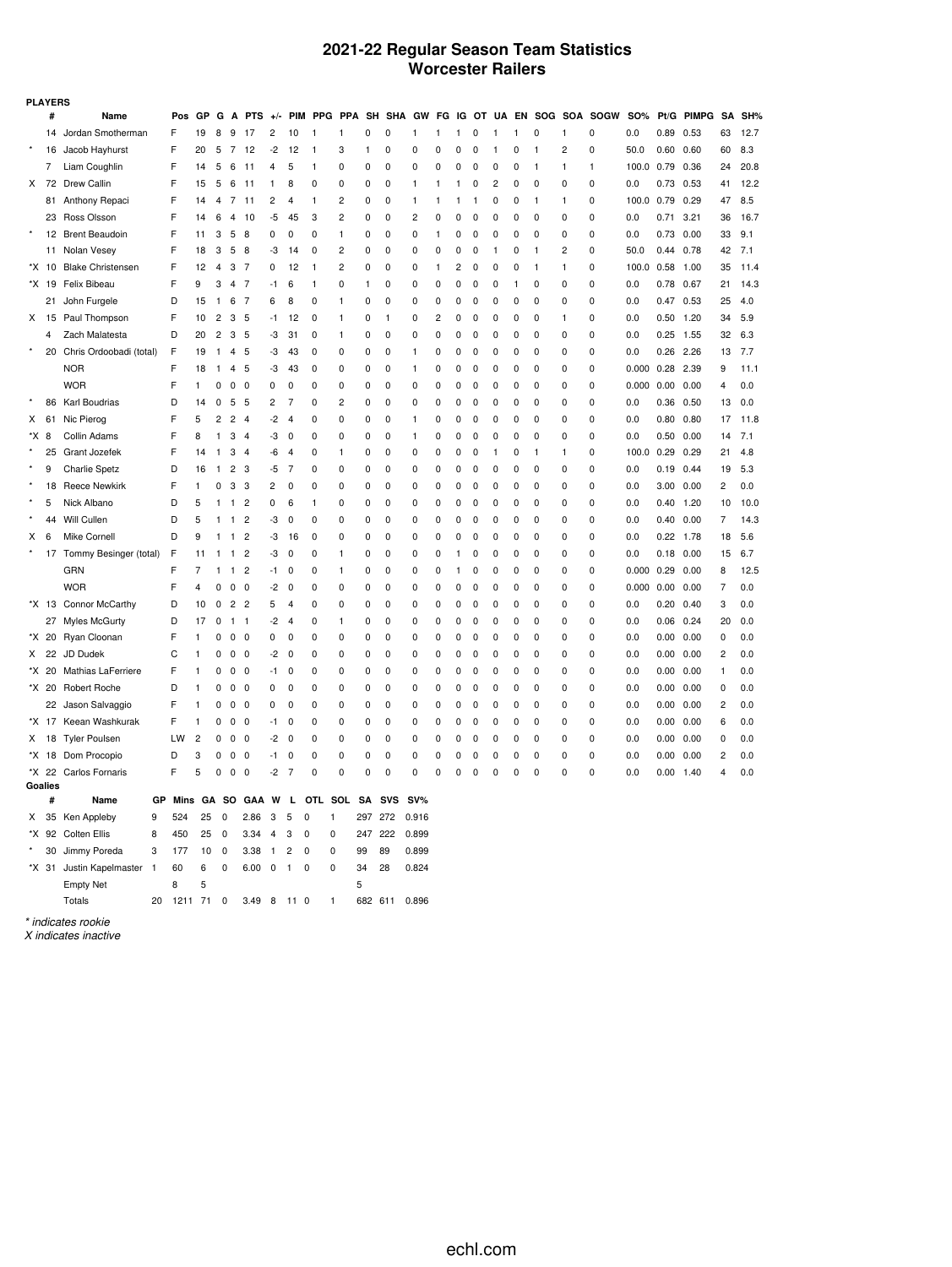#### **Worcester Railers 2021-22 Regular Season Game Schedule**

| Date               | Opponent                 | Result                     |
|--------------------|--------------------------|----------------------------|
| Oct. 22            | at Maine                 | L                          |
| Oct. 23            | Maine                    | W                          |
| Oct. 27            | at Adirondack            | L                          |
| Nov. 6             | Florida                  | L                          |
| Nov. 7             | Florida                  | L                          |
| Nov. 12            | at Newfoundland          | SOL                        |
| Nov. 13            | at Newfoundland          | W                          |
| Nov. 14            | at Newfoundland          | Г                          |
| Nov. 17            | at Trois-Rivières        | W                          |
| Nov. 19            | Trois-Rivières           | L                          |
| Nov. 20            | Trois-Rivières           | W                          |
| Nov. 24            | at Maine                 | L.                         |
| Nov. 26            | at Adirondack            | W                          |
| Nov. 28            | Newfoundland             | Г                          |
| Dec. 1             | Maine                    | W                          |
| Dec. 3             | Adirondack               | Г                          |
| Dec. 8             | Maine                    | W                          |
| Dec. 10            | at Maine                 | L                          |
| Dec. 11            | Maine                    | W                          |
| Dec. 26            | Adirondack               | L                          |
| Dec. 27            | Reading                  | 7:05 pm EST                |
| Dec. 29            | at Maine                 | 3:00 pm EST                |
| Dec. 31            | at Reading               | 3:00 pm EST                |
| Jan. 2             | Reading                  | 3:05 pm EST                |
| Jan. 7             | at Reading               | 7:00 pm EST                |
| Jan. 8             | at Reading               | 7:00 pm EST                |
| Jan. 12            | Trois-Rivières           | 7:05 pm EST                |
| Jan. 14            | Reading                  | 7:05 pm EST                |
| Jan. 15            | Reading                  | 7:05 pm EST                |
| Jan. 17            | at Reading               | 1:00 pm EST                |
| Jan. 21            | <b>Trois-Rivières</b>    | 7:05 pm EST                |
| Jan. 22<br>Jan. 23 | Adirondack<br>Adirondack | 7:05 pm EST<br>3:05 pm EST |
| Jan. 28            | at Maine                 | 7:15 pm EST                |
| Jan. 29            | Fort Wayne               | 7:05 pm EST                |
| Jan. 30            | Fort Wayne               | 3:05 pm EST                |
| Feb. 4             | Kalamazoo                | 7:05 pm EST                |
| Feb. 5             | Kalamazoo                | 7:05 pm EST                |
| Feb. 6             | Kalamazoo                | 3:05 pm EST                |
| Feb. 12            | Adirondack               | 7:05 pm EST                |
| Feb. 13            | Adirondack               | 1:05 pm EST                |
| Feb. 18            | at Utah                  | 7:10 pm MST                |
| Feb. 20            | at Utah                  | 1:10 pm MST                |
| Feb. 21            | at Utah                  | 1:10 pm MST                |
| Feb. 23            | at Idaho                 | 7:10 pm MST                |
| Feb. 25            | at Idaho                 | 7:10 pm MST                |
| Feb. 26            | at Idaho                 | 7:10 pm MST                |
| Mar. 4             | Reading                  | 7:05 pm EST                |
| Mar. 5             | Maine                    | 7:05 pm EST                |
| Mar. 6             | Maine                    | 3:05 pm EST                |
| Mar. 9             | at Maine                 | 7:00 pm EST                |
| Mar. 11            | Adirondack               | 7:05 pm EST                |
| Mar. 12            | at Adirondack            | 7:00 pm EST                |
| Mar. 16            | at Trois-Rivières        | 7:00 pm EDT                |
| Mar. 18            | South Carolina           | 7:05 pm EDT                |
| Mar. 19            | Newfoundland             | 7:05 pm EDT                |
| Mar. 20            | Newfoundland             | 3:05 pm EDT                |
| Mar. 25            | at Adirondack            | 7:00 pm EDT                |
| Mar. 26            | at Adirondack            | 7:00 pm EDT                |
| Mar. 27            | at Reading               | 3:00 pm EDT                |
| Apr. 1             | at Newfoundland          | 7:00 pm NDT                |
| Apr. 2             | at Newfoundland          | 7:00 pm NDT                |
| Apr. 3             | at Newfoundland<br>Maine | 4:00 pm NDT<br>7:05 pm EDT |
| Apr. 6<br>Apr. 8   | Trois-Rivières           | 7:05 pm EDT                |
| Apr. 9             | Trois-Rivières           | 7:05 pm EDT                |
| Apr. 10            | at Adirondack            | 3:00 pm EDT                |
| Apr. 15            | at Trois-Rivières        | 7:00 pm EDT                |
| Apr. 16            | at Trois-Rivières        | 3:00 pm EDT                |
| * Overtime Game    |                          |                            |

\*\* Shootout Game

#### **Date Opponent Result Record Score GWG Goaltender Opposing Goaltender**

O-1-0-0 3-6 Justin Kapelmaster (6 GA, 28 SVS) Jeremy Brodeur (3 GA, 51 SVS) 1-1-0-0 4-3 Nic Pierog Colten Ellis (3 GA, 42 SVS) Zachary Bouthillier (4 GA, 26 SVS) 1-2-0-0 2-6 Colten Ellis (5 GA, 29 SVS) Mareks Mitens (2 GA, 25 SVS) 1-3-0-0 2-4 Ken Appleby (3 GA, 29 SVS) Tomas Vomacka (2 GA, 33 SVS) 1-4-0-0 1-4 Ken Appleby (3 GA, 17 SVS) Cam Johnson (1 GA, 11 SVS) 1-4-0-1 2-3 SO Ken Appleby (2 GA, 29 SVS) Evan Cormier (2 GA, 29 SVS) 2-4-0-1 5-2 Ross Olsson Ken Appleby (2 GA, 30 SVS) Keith Petruzzelli (5 GA, 35 SVS) 2-5-0-1 3-5 Ken Appleby (4 GA, 28 SVS) Evan Cormier (3 GA, 23 SVS) 3-5-0-1 6-2 Drew Callin Ken Appleby (2 GA, 47 SVS) Philippe Desrosiers (4 GA, 14 SVS) Nov. 19 Trois-Rivières L 3-6-0-1 1-4 Colten Ellis (4 GA, 26 SVS) Philippe Desrosiers (1 GA, 28 SVS) Nov. 20 Trois-Rivières W 4-6-0-1 3-1 Collin Adams Ken Appleby (1 GA, 35 SVS) Philippe Desrosiers (3 GA, 30 SVS) 4-7-0-1 2-4 2-4 Ken Appleby (3 GA, 39 SVS) 3 Jeremy Brodeur (2 GA, 27 SVS) 5-7-0-1 8-1 Ross Olsson Colten Ellis (1 GA, 31 SVS) Alex Sakellaropoulos (4 GA, 27 SVS) 5-8-0-1 0-6 Ken Appleby (5 GA, 18 SVS) Evan Cormier (0 GA, 14 SVS) 6-8-0-1 3-2 SO Colten Ellis (2 GA, 38 SVS) Jeremy Brodeur (2 GA, 33 SVS) 6-9-0-1 2-3 Colten Ellis (3 GA, 20 SVS) Mareks Mitens (2 GA, 38 SVS) 7-9-0-1 7-6 OT Anthony Repaci Colten Ellis (6 GA, 26 SVS) Callum Booth (1 GA, 16 SVS) 7-10-0-1 2-3 Jimmy Poreda (3 GA, 40 SVS) Callum Booth (2 GA, 35 SVS) 8-10-0-1 4-2 Jordan Smotherman Jimmy Poreda (2 GA, 15 SVS) Callum Booth (3 GA, 20 SVS) 8-11-0-1 0-5 Jimmy Poreda (5 GA, 34 SVS) Brandon Kasel (0 GA, 33 SVS)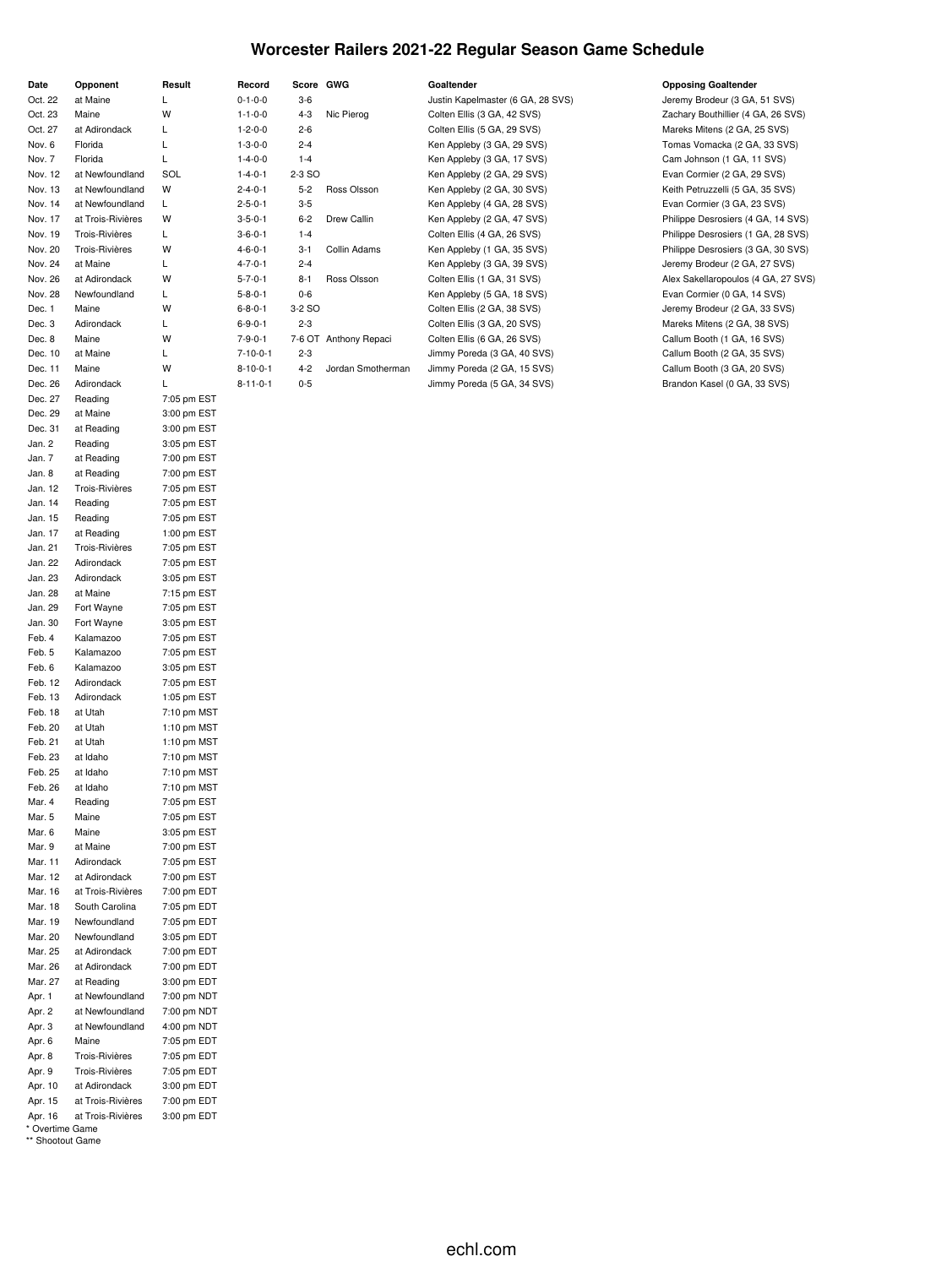#### **Reading Royals 2021-22 Regular Season Game Schedule**

| Date                                | Opponent                                       | Result                     |
|-------------------------------------|------------------------------------------------|----------------------------|
| Oct. 22                             | at Norfolk                                     | OTL                        |
| Oct. 23                             | Norfolk                                        | W<br>W                     |
| Oct. 30                             | at Adirondack<br>at Maine                      | Г                          |
| Oct. 31<br>Nov. 5                   | at Trois-Rivières                              | W                          |
| Nov. 6                              | at Trois-Rivières                              | SOL                        |
| Nov. 10                             | Norfolk                                        | OTL                        |
| Nov. 12                             | Norfolk                                        | W                          |
| Nov. 13                             | Norfolk                                        | W                          |
| Nov. 19                             | Newfoundland                                   | Г                          |
| Nov. 20                             | Newfoundland                                   | OTL                        |
| Nov. 21                             | Norfolk                                        | W                          |
| Nov. 24                             | at Trois-Rivières                              | L                          |
| Nov. 26                             | at Trois-Rivières                              | L                          |
| Nov. 27                             | at Trois-Rivières                              | OTL                        |
| Dec. 1                              | at Newfoundland                                | L                          |
| Dec. 3                              | at Newfoundland                                | W                          |
| Dec. 4                              | at Newfoundland                                | W                          |
| Dec. 10                             | at Adirondack                                  | Г                          |
| Dec. 27                             | at Worcester                                   | 7:05 pm EST                |
| Dec. 29                             | Adirondack                                     | 7:00 pm EST                |
| Dec. 31                             | Worcester                                      | 3:00 pm EST                |
| Jan. 2                              | at Worcester                                   | 3:05 pm EST                |
| Jan. 5                              | at Wheeling                                    | 7:10 pm EST                |
| Jan. 7                              | Worcester                                      | 7:00 pm EST                |
| Jan. 8                              | Worcester                                      | 7:00 pm EST                |
| Jan. 12                             | Adirondack                                     | 7:00 pm EST                |
| Jan. 14                             | at Worcester                                   | 7:05 pm EST                |
| Jan. 15                             | at Worcester                                   | 7:05 pm EST                |
| Jan. 17                             | Worcester                                      | 1:00 pm EST                |
| Jan. 21                             | at Adirondack                                  | 7:00 pm EST                |
| Jan. 22                             | <b>Trois-Rivières</b>                          | 4:00 pm EST                |
| Jan. 23                             | <b>Trois-Rivières</b>                          | 3:00 pm EST                |
| Jan. 26                             | at Trois-Rivières                              | 7:00 pm EST                |
| Jan. 28                             | at Adirondack                                  | 7:00 pm EST                |
| Jan. 29                             | at Maine                                       | 6:00 pm EST                |
| Feb. 2                              | at Newfoundland                                | 7:00 pm NST                |
| Feb. 4                              | at Newfoundland                                | 7:00 pm NST                |
| Feb. 5                              | at Newfoundland                                | 7:00 pm NST                |
| Feb. 8<br>Feb. 11                   | Adirondack                                     | 10:30 am EST               |
| Feb. 12                             | <b>Trois-Rivières</b><br><b>Trois-Rivières</b> | 7:00 pm EST<br>7:00 pm EST |
| Feb. 19                             | Wheeling                                       | 4:00 pm EST                |
| Feb. 20                             | Newfoundland                                   | 3:00 pm EST                |
| Feb. 23                             | at Wheeling                                    | 7:10 pm EST                |
| Feb. 25                             | at Indy                                        | 7:00 pm EST                |
| Feb. 26                             | at Toledo                                      | 7:15 pm EST                |
| Feb. 27                             | at Toledo                                      | 5:15 pm EST                |
| Mar. 4                              | at Worcester                                   | 7:05 pm EST                |
| Mar. 5                              | Wheeling                                       | 7:00 pm EST                |
| Mar. 12                             | at Wheeling                                    | 7:10 pm EST                |
| Mar. 13                             | at Wheeling                                    | 4:10 pm EDT                |
| Mar. 16                             | at Norfolk                                     | 7:30 pm EDT                |
| Mar. 18                             | Adirondack                                     | 7:00 pm EDT                |
| Mar. 19                             | Adirondack                                     | 7:00 pm EDT                |
| Mar. 20                             | Adirondack                                     | 3:00 pm EDT                |
| Mar. 25                             | Norfolk                                        | 7:00 pm EDT                |
| Mar. 26                             | Norfolk                                        | 4:00 pm EDT                |
| Mar. 27                             | Worcester                                      | 3:00 pm EDT                |
| Apr. 1                              | at Trois-Rivières                              | 7:00 pm EDT                |
| Apr. 2                              | at Trois-Rivières                              | 3:00 pm EDT                |
| Apr. 6                              | Adirondack                                     | 7:00 pm EDT                |
| Apr. 8                              | Maine                                          | 7:00 pm EDT                |
| Apr. 9                              | Maine                                          | 7:00 pm EDT                |
| Apr. 10                             | Maine                                          | 3:00 pm EDT                |
| Apr. 13                             | at Maine                                       | 7:00 pm EDT                |
| Apr. 15                             | at Adirondack                                  | 7:00 pm EDT                |
| Apr. 16                             | Adirondack                                     | 7:00 pm EDT                |
| * Overtime Game<br>** Shootout Game |                                                |                            |

**Date Opponent Result Record Score GWG Goaltender Opposing Goaltender**

#### 0-0-1-0 4-5 OT Pat Nagle (5 GA, 40 SVS) Beck Warm (4 GA, 30 SVS) 1-0-1-0 6-4 Matthew Strome Pat Nagle (1 GA, 18 SVS) Dylan Wells (5 GA, 37 SVS) 2-0-1-0 3-2 OT Patrick McNally Pat Nagle (2 GA, 31 SVS) Mareks Mitens (3 GA, 23 SVS) Oct. 31 at Maine L 2-1-1-0 1-4 Pat Nagle (4 GA, 35 SVS) Jeremy Brodeur (1 GA, 29 SVS) 3-1-1-0 4-3 Brayden Low Pat Nagle (3 GA, 33 SVS) Kevin Poulin (4 GA, 20 SVS) 3-1-1-1 3-4 SO **Pat Nagle (3 GA, 42 SVS)** Kevin Poulin (3 GA, 24 SVS) 3-1-2-1 3-4 OT Pat Nagle (4 GA, 29 SVS) Dylan Wells (3 GA, 28 SVS) Nov. 12 Norfolk W 4-1-2-1 5-2 Frank DiChiara Pat Nagle (2 GA, 36 SVS) Dylan Wells (5 GA, 36 SVS) 5-1-2-1 4-0 Frank DiChiara Pat Nagle (0 GA, 38 SVS) Jake Theut (3 GA, 19 SVS) 5-2-2-1 2-3 Kirill Ustimenko (3 GA, 24 SVS) Evan Cormier (2 GA, 20 SVS) 5-2-3-1 1-2 OT Kirill Ustimenko (2 GA, 34 SVS) Evan Cormier (1 GA, 35 SVS) 6-2-3-1 2-1 Jacob Pritchard Hayden Hawkey (1 GA, 23 SVS) Beck Warm (2 GA, 21 SVS) 6-3-3-1 1-5 Kirill Ustimenko (4 GA, 32 SVS) Philippe Desrosiers (1 GA, 22 SVS) 6-4-3-1 1-9 Kirill Ustimenko (5 GA, 16 SVS) Kevin Poulin (1 GA, 25 SVS) Nov. 27 at Trois-Rivières OTL 6-4-4-1 2-3 OT Kirill Ustimenko (3 GA, 39 SVS) Philippe Desrosiers (2 GA, 28 SVS) 6-5-4-1 2-4 Pat Nagle (4 GA, 27 SVS) Evan Cormier (2 GA, 20 SVS) 7-5-4-1 3-1 Grant Cooper Pat Nagle (1 GA, 30 SVS) Keith Petruzzelli (3 GA, 23 SVS) 8-5-4-1 4-2 Brad Morrison Pat Nagle (2 GA, 34 SVS) Evan Cormier (3 GA, 20 SVS) 8-6-4-1 1-4 Kirill Ustimenko (3 GA, 42 SVS) Brandon Kasel (1 GA, 26 SVS)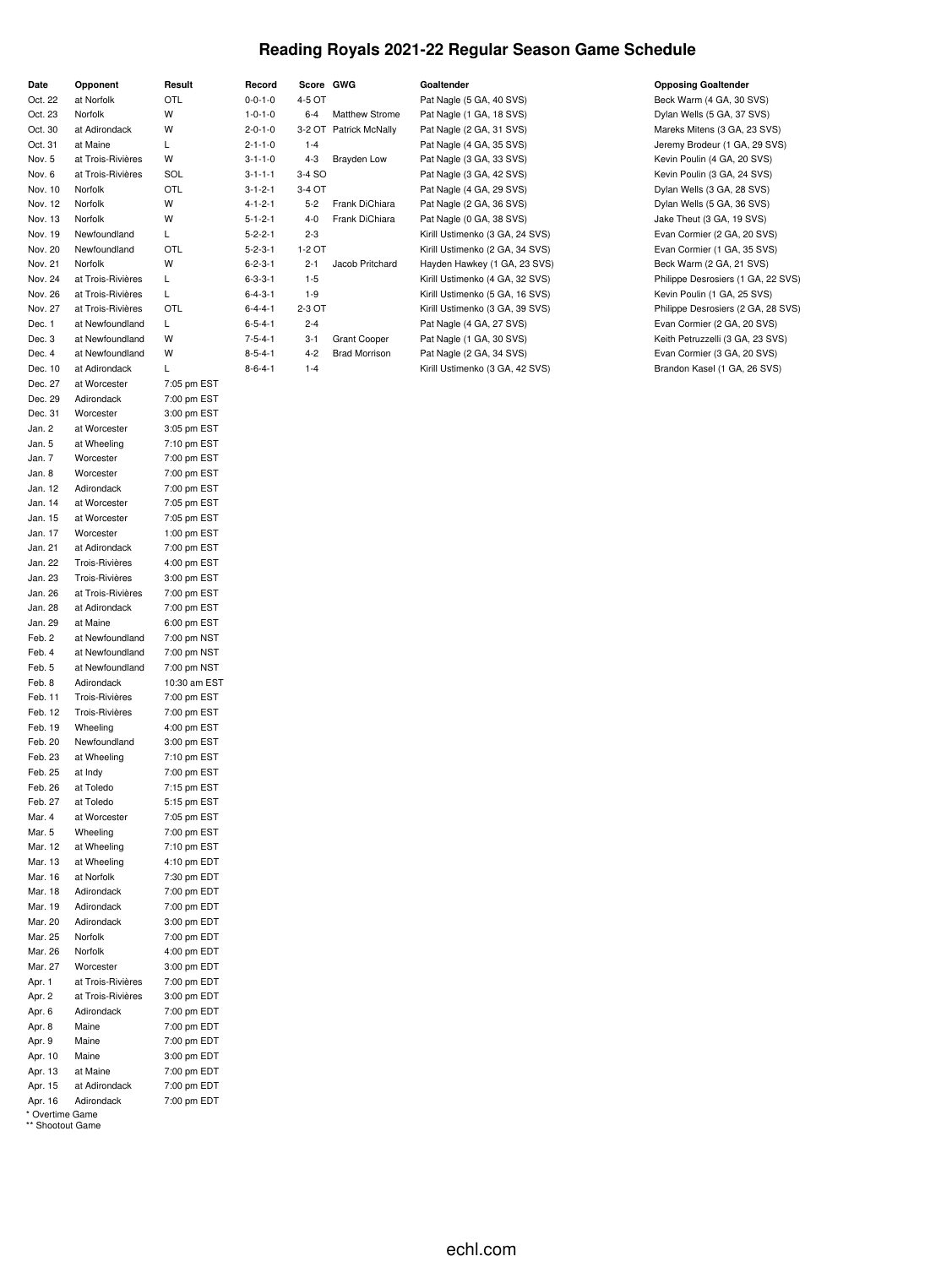#### **Reading Royals vs Worcester Railers Head to Head**

#### **Summary**

| Description                                            | Result              |                   |
|--------------------------------------------------------|---------------------|-------------------|
| Head to Head Record 2021-22 Regular Season             | Worcester 0-0-0-0   | Reading 0-0-0-0   |
| Head to Head Record 2020-21 Regular Season             | Worcester 0-0-0-0   | Reading 0-0-0-0   |
| Last 5 Years record between teams                      | Worcester 16-15-1-0 | Reading 16-11-4-1 |
| Worcester vs. Reading Last 5 Years record at Worcester | Worcester 9-6-1-0   | Reading 7-7-1-1   |
| Worcester vs. Reading Last 5 Years record at Reading   | Worcester 7-9-0-0   | Reading 9-4-3-0   |

#### **Match Up**

|                           | Reading                                        | Worcester          |
|---------------------------|------------------------------------------------|--------------------|
| <b>Team Record</b>        | 8-6-4-1 -- 21 points                           | $8 - 11 - 0 - 1 -$ |
| Division Ranking          | 4th North                                      | 6th North          |
| Conference Ranking        | 9th Eastern                                    | 13th Easter        |
| League Ranking            | 20th                                           | 27th               |
| Past 10 Games             | $3 - 5 - 2 - 0$                                | $5 - 5 - 0 - 0$    |
| <b>Streak</b>             | $0 - 1 - 0 - 0$                                | $0 - 1 - 0 - 0$    |
| Last Game                 | 4-1 L @ Adirondack (Dec 10 2021) Final         | 5-0 L vs Ad        |
| Home Record               | $4 - 1 - 2 - 0$                                | $5 - 6 - 0 - 0$    |
| Away Record               | $4 - 5 - 2 - 1$                                | $3 - 5 - 0 - 1$    |
| GF                        | 52                                             | 60                 |
| GA                        | 62                                             | 72                 |
| PP (Overall)              | $(12/61)$ 19.7%                                | $(10/72)$ 13.9     |
| PP (Home)                 | $(6/26)$ 23.1%                                 | $(3/38)$ 7.9%      |
| PP (Away)                 | $(6/35)$ 17.1%                                 | $(7/34)$ 20.6%     |
| PK (Overall)              | $(13/52)$ 75.0%                                | $(19/62)$ 69.4     |
| PK (Home)                 | $(1/18)$ 94.4%                                 | $(9/28)$ 67.9%     |
| PK (Away)                 | $(12/34)$ 64.7%                                | $(10/34)$ 70.6     |
| PP vs. Opp.               | $(0/0)$ 0%                                     | $(0/0)$ 0%         |
| PK vs. Opp.               | (0/0) 0%                                       | (0/0) 0%           |
| Leading Rookie            | Strong (3-4-7)                                 | Hayhurst (5        |
| Most PIM                  | Low - 43                                       | Olsson - 45        |
| Team PIM/GM               | 9.4/Game                                       | 11.6/Game          |
| <b>Leading Scorers</b>    | Pritchard (8-8-16)                             | Smotherma          |
|                           | DiChiara (5-8-13)                              | Hayhurst (5        |
|                           | Bajkov (6-5-11)                                | Coughlin (5        |
|                           | Low (5-6-11)                                   | Callin (5-6-1      |
|                           | Ebbing (3-7-10)                                | Repaci (4-7        |
| Last 5 Games              | 4-1 L @ Adirondack (Dec 10 2021) Final         | 5-0 L vs Ad        |
|                           | 4-2 W @ Newfoundland (Dec 4 2021) Final        | 4-2 W vs M         |
|                           | 3-1 W @ Newfoundland (Dec 3 2021) Final        | 3-2 L @ Ma         |
|                           | 4-2 L @ Newfoundland (Dec 1 2021) Final        | 7-6 W vs M         |
|                           | 3-2 L @ Trois-Rivières (Nov 27 2021) Final OT1 | 3-2 L vs Ad        |
| Leading After 1st         | $4 - 0 - 2 - 0$                                | $2 - 2 - 0 - 1$    |
| Leading After 2nd         | $5 - 0 - 1 - 1$                                | $6 - 0 - 0 - 1$    |
| <b>Tied After 1st</b>     | $3 - 1 - 0 - 1$                                | $3 - 2 - 0 - 0$    |
| Tied After 2nd            | $3 - 0 - 2 - 0$                                | $2 - 2 - 0 - 0$    |
| <b>Trailing After 1st</b> | $1 - 5 - 2 - 0$                                | $3 - 7 - 0 - 0$    |
| Trailing After 2nd        | $0 - 6 - 1 - 0$                                | $0 - 9 - 0 - 0$    |
| Out Shooting Opponents    | $2 - 0 - 0 - 0$                                | $4 - 3 - 0 - 0$    |
| Out Shot by Opponents     | $6 - 6 - 3 - 1$                                | $4 - 8 - 0 - 1$    |
| 1 Goal Games              | $3 - 1 - 4 - 1$                                | $3 - 2 - 0 - 1$    |
| 2 Goal Games              | $3 - 1 - 0 - 0$                                | $2 - 3 - 0 - 0$    |
| 3 Goal Games              | $1 - 2 - 0 - 0$                                | $1 - 3 - 0 - 0$    |

Worcester 8-11-0-1 -- 17 points 13th Eastern 5-0 L vs Adirondack (Dec 26 2021) Final  $(10/72)$  13.9%  $(7/34)$  20.6%  $(19/62)$  69.4%  $(9/28)$  67.9%  $(10/34)$  70.6% Hayhurst (5-7-12) Smotherman (8-9-17) Hayhurst (5-7-12) Coughlin (5-6-11) Callin (5-6-11) Repaci (4-7-11) 5-0 L vs Adirondack (Dec 26 2021) Final 4-2 W vs Maine (Dec 11 2021) Final 3-2 L @ Maine (Dec 10 2021) Final 7-6 W vs Maine (Dec 8 2021) Final OT1 3-2 L vs Adirondack (Dec 3 2021) Final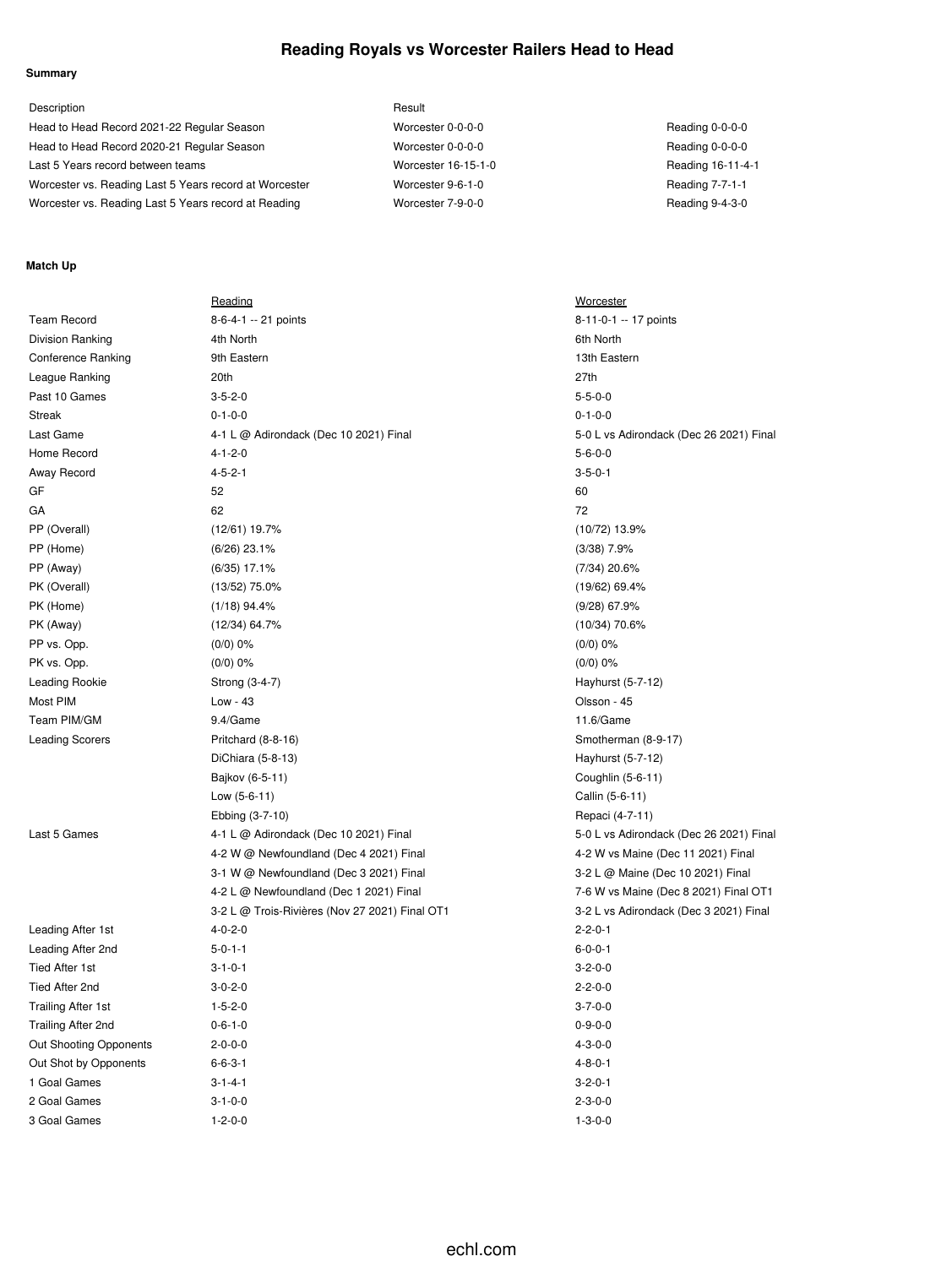# **Reading Royals vs Worcester Railers Head to Head**

| <b>Worcester Railers</b> |  |  |  |                      | <b>Reading Royals</b>          |  |  |        |  |  |                      |                                |  |  |
|--------------------------|--|--|--|----------------------|--------------------------------|--|--|--------|--|--|----------------------|--------------------------------|--|--|
| # Name                   |  |  |  | GP G A PTS PIM $+/-$ |                                |  |  | # Name |  |  | GP G A PTS PIM $+/-$ |                                |  |  |
| # Name                   |  |  |  |                      | GP W L OTL SOL Mins GA GAA SV% |  |  | # Name |  |  |                      | GP W L OTL SOL Mins GA GAA SV% |  |  |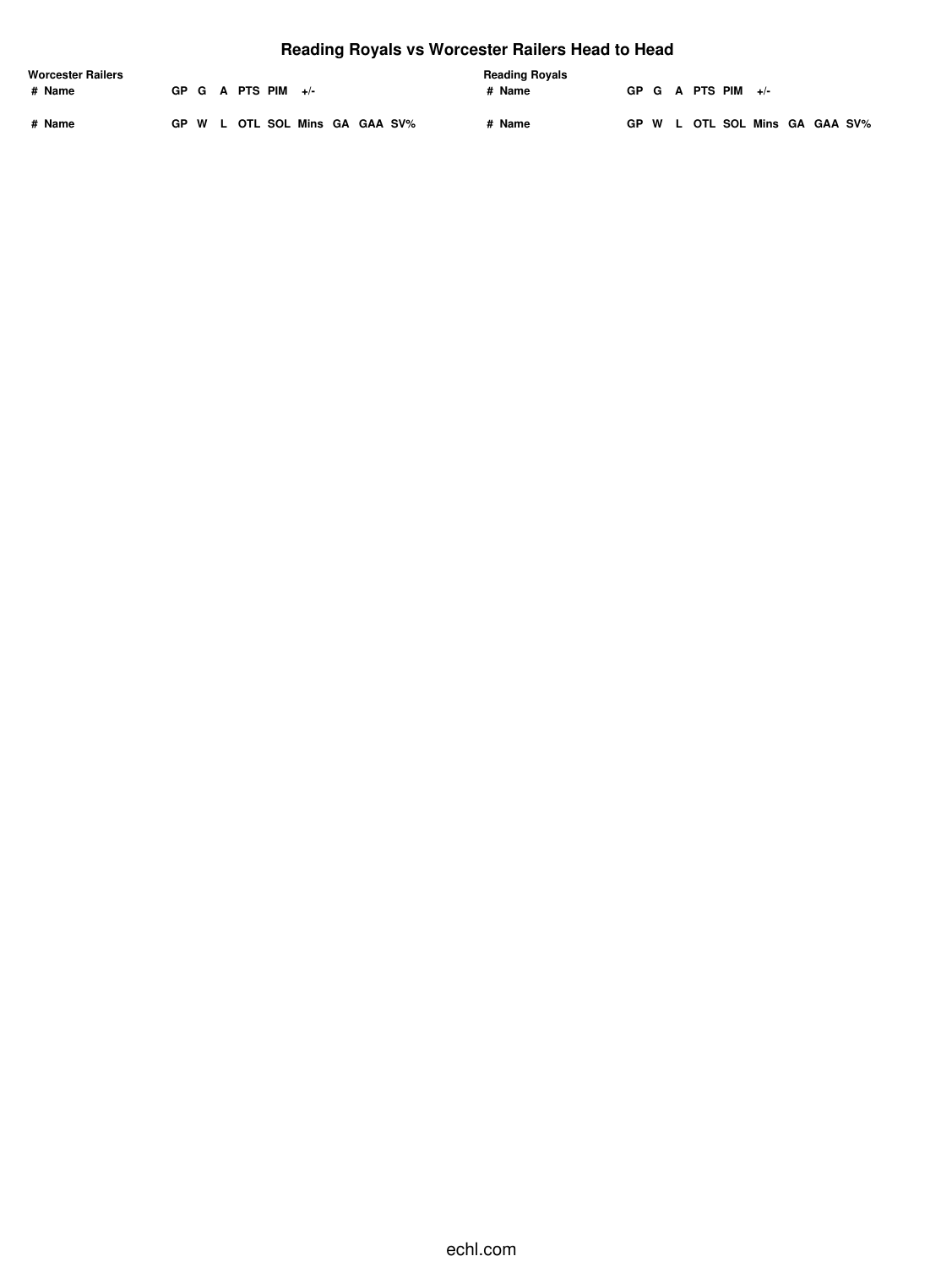# **Reading Royals vs Worcester Railers Head to Head**

| <b>Team Game Highs and Lows</b> |                    |                          |                            | <b>Worcester Railers</b> |               |          |  |
|---------------------------------|--------------------|--------------------------|----------------------------|--------------------------|---------------|----------|--|
| Goals                           | Oct. 23            | <b>NOR</b>               | <b>Reading Royals</b><br>6 | Nov. 26                  | at ADK        | 8        |  |
| <b>Assists</b>                  | Nov. 12            | <b>NOR</b>               | 9                          | Nov. 26                  | at ADK        | 12       |  |
| Points                          | Nov. 12            | <b>NOR</b>               | 14                         | Nov. 26                  | at ADK        | 20       |  |
| <b>Penalty Minutes</b>          | Nov. 13            | <b>NOR</b>               | 31                         | Oct. 27                  | at ADK        | 26       |  |
| Minors                          | Oct. 23            | <b>NOR</b>               | 5                          | Oct. 27                  | at ADK        | 8        |  |
| <b>Majors</b>                   | Nov. 13            | <b>NOR</b>               | 3                          | Nov. 26                  | at ADK        | 3        |  |
| <b>Shots</b>                    | Oct. 23            | <b>NOR</b>               | 43                         | Oct. 22                  | at MNE        | 54       |  |
| <b>Power Play Goals</b>         |                    | at NOR                   | 1                          |                          |               | 3        |  |
|                                 | Oct. 22<br>Oct. 23 | <b>NOR</b>               | 1                          | Nov. 26                  | at ADK        |          |  |
|                                 | Nov. 6             | at TR                    | 1                          |                          |               |          |  |
|                                 | Nov. 10            | <b>NOR</b>               | 1                          |                          |               |          |  |
|                                 | Nov. 12<br>Nov. 13 | <b>NOR</b><br><b>NOR</b> | 1<br>1                     |                          |               |          |  |
|                                 | Nov. 19            | NFL                      | 1                          |                          |               |          |  |
|                                 | Nov. 20            | <b>NFL</b>               | 1                          |                          |               |          |  |
|                                 | Nov. 24            | at TR                    | 1                          |                          |               |          |  |
|                                 | Nov. 27            | at TR<br>at NFL          | 1<br>1                     |                          |               |          |  |
|                                 | Dec. 1<br>Dec. 3   | at NFL                   | 1                          |                          |               |          |  |
| <b>Goals By Both Teams</b>      | Oct. 23            | <b>NOR</b>               | 10                         | Dec. 8                   | MNE           | 13       |  |
|                                 | Nov. 26            | at TR                    | 10                         |                          |               |          |  |
| Goals in 1st                    | Oct. 23            | <b>NOR</b>               | 2                          | Dec. 8                   | MNE           | 3        |  |
|                                 | Nov. 5             | at TR                    | 2                          | Dec. 11                  | <b>MNE</b>    | 3        |  |
|                                 | Nov. 10            | <b>NOR</b>               | 2                          |                          |               |          |  |
|                                 | Nov. 12            | <b>NOR</b>               | 2                          |                          |               |          |  |
| Goals in 2nd                    | Oct. 23            | <b>NOR</b>               | 2                          | Nov. 26                  | at ADK        | 5        |  |
|                                 | Nov. 12<br>Nov. 13 | <b>NOR</b><br><b>NOR</b> | 2<br>2                     |                          |               |          |  |
|                                 | Dec. 4             | at NFL                   | 2                          |                          |               |          |  |
| Goals in 3rd                    | Oct. 22            | at NOR                   | 2                          | Nov. 13                  | at NFL        | 3        |  |
|                                 | Oct. 23            | <b>NOR</b>               | 2                          | Nov. 26                  | at ADK        | 3        |  |
|                                 | Nov. 13            | <b>NOR</b>               | 2                          |                          |               |          |  |
|                                 | Nov. 19<br>Dec. 4  | NFL<br>at NFL            | 2<br>2                     |                          |               |          |  |
| <b>Short Handed Goals</b>       | Dec. 10            | at ADK                   | 0                          | Nov. 17                  | at TR         | 1        |  |
|                                 |                    |                          |                            | Nov. 26                  | at ADK        | 1        |  |
| <b>Winning Margin</b>           | Nov. 13            | <b>NOR</b>               | 4                          | Nov. 26                  | at ADK        | 7        |  |
| Most PIM                        | Nov. 13            | <b>NOR</b>               | 48                         | Nov. 7                   | <b>FLA</b>    | 35       |  |
| <b>Most Shots</b>               | Oct. 23            | <b>NOR</b>               | 43                         | Oct. 22                  | at MNE        | 54       |  |
| <b>Most Shots in 1st</b>        | Nov. 20            | NFL                      | 16                         | Oct. 22                  | at MNE        | 26       |  |
| <b>Most Shots in 2nd</b>        | Oct. 23            | <b>NOR</b>               | 19                         | Nov. 26                  | at ADK        | 20       |  |
|                                 | Nov. 12            | <b>NOR</b>               | 19                         | Dec. 3                   | ADK           | 20       |  |
| Most Shots in 3rd               | Oct. 23            | <b>NOR</b>               | 14                         | Dec. 8                   | MNE           | 20       |  |
| <b>Fewest Shots</b>             | Nov. 19            | <b>NFL</b>               | 22                         | Nov. 7                   | FLA           | 12       |  |
|                                 | Dec. 1             | at NFL                   | 22                         |                          |               |          |  |
| <b>Fewest Shots in 1st</b>      | Nov. 6             | at TR                    | 1                          | Nov. 7                   | FLA           | 3        |  |
| <b>Fewest Shots in 2nd</b>      | Nov. 19            | <b>NFL</b>               | 3                          | Nov. 12                  | at NFL        | 4        |  |
| <b>Fewest Shots in 3rd</b>      | Nov. 21            | <b>NOR</b>               | 4                          | Oct. 27                  | at ADK        | 3        |  |
|                                 | Nov. 26            | at TR                    | 4                          | Nov. 7                   | <b>FLA</b>    | 3        |  |
| <b>Most Saves</b>               | Nov. 6             | at TR                    | 42                         | Nov. 17                  | at TR         | 47       |  |
|                                 | Dec. 10            | at ADK                   | 42                         |                          |               |          |  |
| <b>Most Saves in 1st</b>        | Nov. 6             | at TR                    | 17                         | Nov. 24                  | at MNE        | 15       |  |
|                                 | Nov. 27            | at TR                    | 17                         | Dec. 10<br>Dec. 26       | at MNE<br>ADK | 15<br>15 |  |
| <b>Most Saves in 2nd</b>        | Nov. 19            | <b>NFL</b>               | 16                         | Oct. 23                  | MNE           | 19       |  |
| <b>Most Saves in 3rd</b>        | Nov. 12            | <b>NOR</b>               | 22                         | Dec. 1                   | <b>MNE</b>    | 21       |  |
|                                 |                    |                          |                            |                          |               |          |  |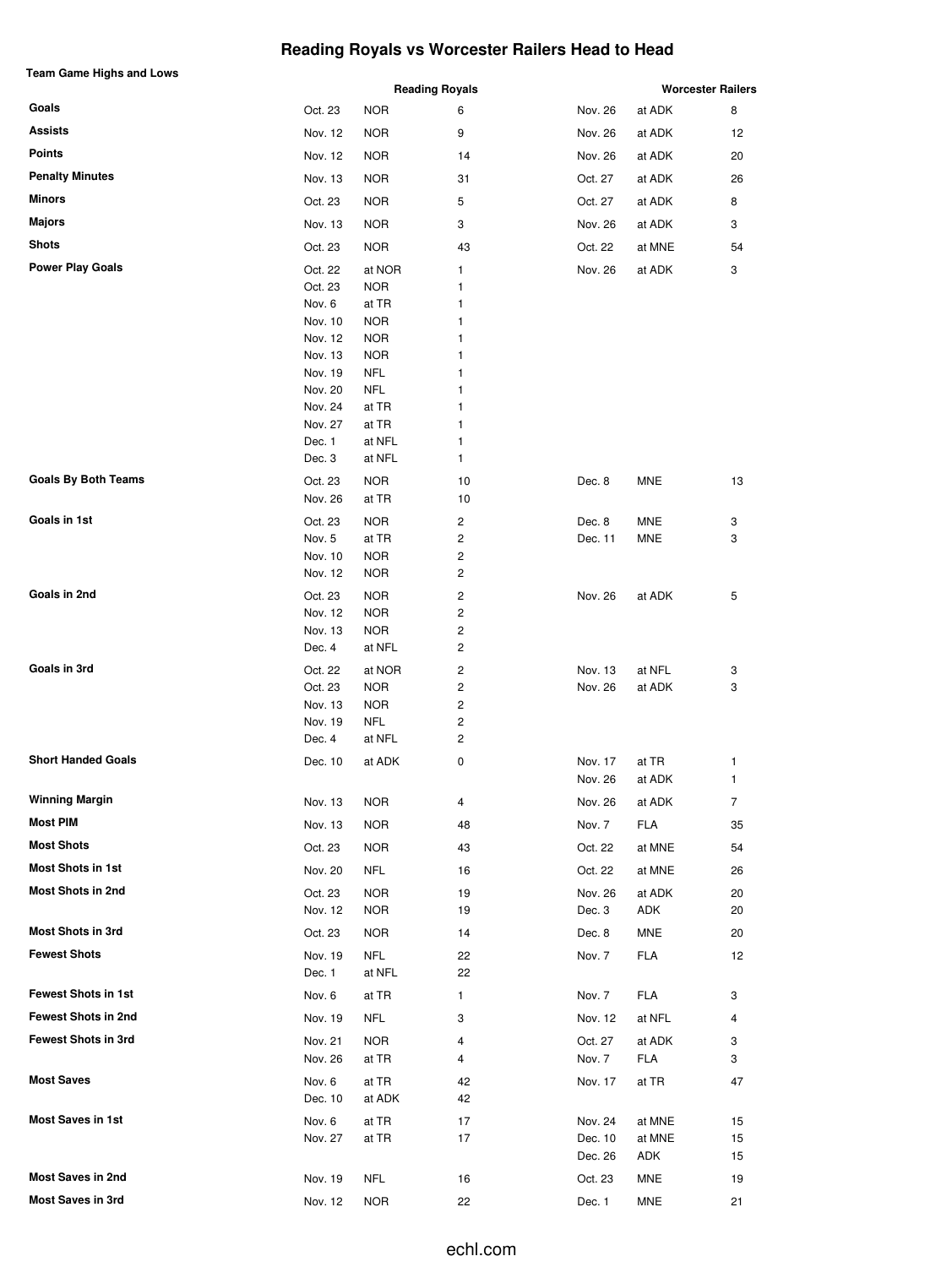| Schedule<br>Date | Game # |               |              |             |
|------------------|--------|---------------|--------------|-------------|
| Dec. 27          |        | 333 Reading   | at Worcester | 7:05 pm EST |
| Dec. 31          |        | 357 Worcester | at Reading   | 3:00 pm EST |
| Jan.2            |        | 374 Reading   | at Worcester | 3:05 pm EST |
| Jan.7            |        | 394 Worcester | at Reading   | 7:00 pm EST |
| Jan. 8           |        | 405 Worcester | at Reading   | 7:00 pm EST |
| Jan. 14          |        | 436 Reading   | at Worcester | 7:05 pm EST |
| Jan. 15          |        | 448 Reading   | at Worcester | 7:05 pm EST |
| Jan. 17          |        | 456 Worcester | at Reading   | 1:00 pm EST |
| Mar. 4           |        | 709 Reading   | at Worcester | 7:05 pm EST |
| Mar. 27          |        | 848 Worcester | at Reading   | 3:00 pm EDT |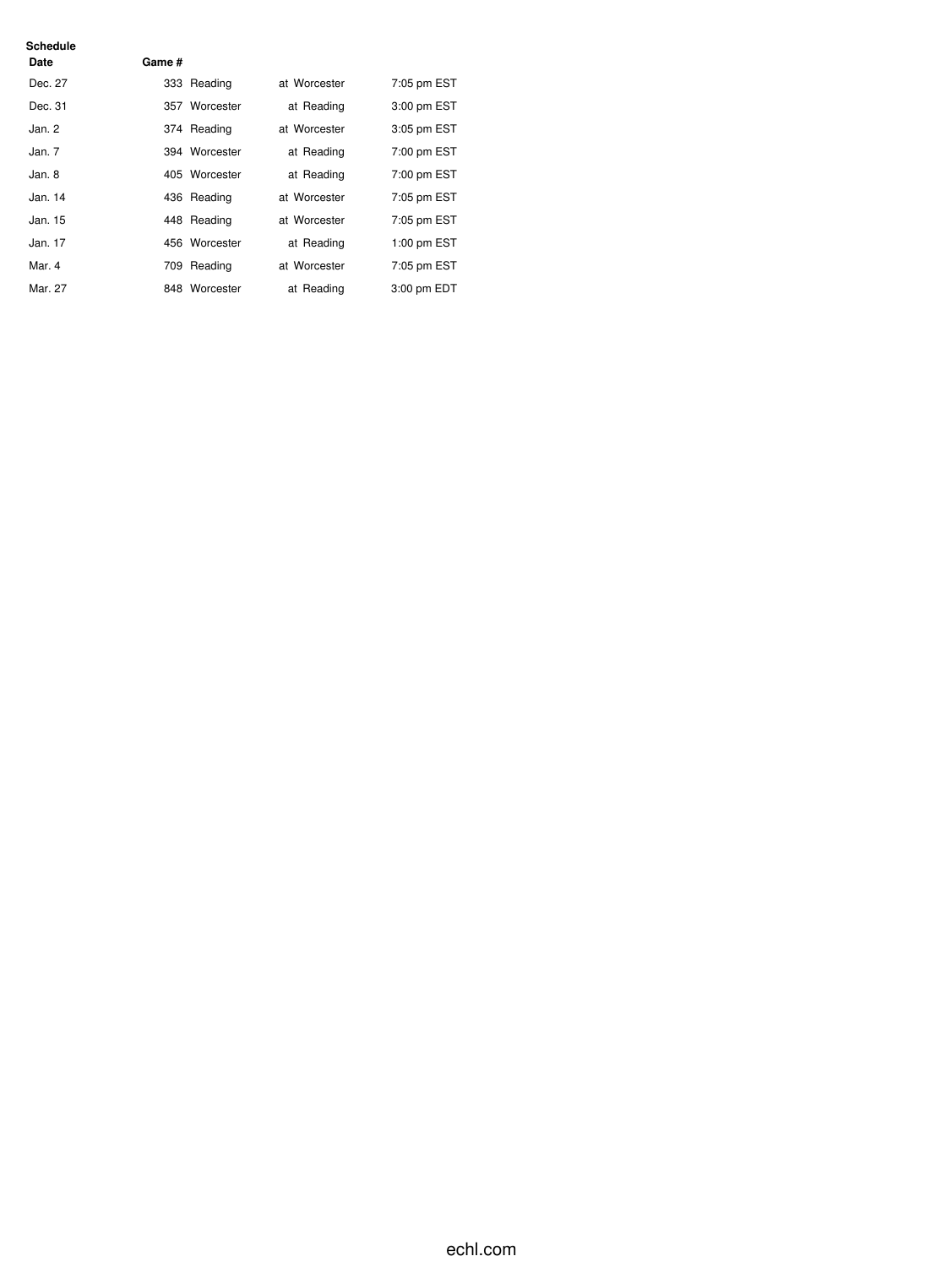# **Reading Royals Player Game By Game (1/3)**

|                 | Player Game by Game Report      |                          |                                                                   |           |           |                          |           |                  |                          |           |                                          |                          |  |
|-----------------|---------------------------------|--------------------------|-------------------------------------------------------------------|-----------|-----------|--------------------------|-----------|------------------|--------------------------|-----------|------------------------------------------|--------------------------|--|
| Date            | Opp.                            |                          | 2 Morrison 4 MacKinnon 5 McNally 6 Cecere 7 Millman 8 Drake 9 Low |           |           |                          |           |                  |                          |           | 12 Strong 15 Bajkov 17 Cressey 18 Strome |                          |  |
| Oct. 22         | at Norfolk                      |                          |                                                                   | 0240      | $001 - 1$ |                          | 0002      | 0030             | $\sim$                   | 1030      |                                          | 1140                     |  |
| Oct. 23         | Norfolk                         | ٠                        | $\overline{\phantom{a}}$                                          | 1034      | 0002      | $\overline{\phantom{a}}$ | $002 - 2$ | 0030             | $\overline{\phantom{a}}$ | 3054      | $001 - 2$                                | 1365                     |  |
| Oct. 30         | at Adirondack                   | $\overline{\phantom{a}}$ |                                                                   | 1031      | 0000      | $\sim$                   | 0000      | 1031             | $\overline{\phantom{a}}$ | 0120      | 0011                                     | 1020                     |  |
| Oct. 31         | at Maine                        |                          |                                                                   | 0020      | 0021      | $\overline{\phantom{a}}$ | $000 - 1$ | 0020             | $\overline{\phantom{a}}$ | $003 - 1$ | 0020                                     | $004 - 1$                |  |
| Nov. 5          | at Trois-Rivières               | $\overline{\phantom{a}}$ |                                                                   |           | 0011      | $\overline{\phantom{a}}$ | 0011      | 1122             | 1212                     | 0040      | 1011                                     | 0020                     |  |
| Nov. 6          | at Trois-Rivières               | $\overline{\phantom{a}}$ |                                                                   |           | 0111      | $\overline{\phantom{a}}$ | 0000      | 1020             | 0020                     | 1020      | 0001                                     | 0010                     |  |
| Nov. 10 Norfolk |                                 |                          |                                                                   |           | 0021      | $\overline{\phantom{a}}$ | 0011      | 0120             | 0030                     | 1121      | ä,                                       |                          |  |
| Nov. 12 Norfolk |                                 | $\overline{\phantom{a}}$ | $\overline{\phantom{a}}$                                          |           | $002 - 1$ | $\overline{\phantom{a}}$ | 0010      | 1131             | 1021                     | 0071      | $\overline{\phantom{a}}$                 | $\blacksquare$           |  |
| Nov. 13 Norfolk |                                 | $\overline{\phantom{a}}$ |                                                                   |           | 0011      | $\overline{\phantom{a}}$ | 0000      | 0000             | $\overline{\phantom{a}}$ | 0010      | 0021                                     | $\blacksquare$           |  |
|                 | Nov. 19 Newfoundland            | $002 - 2$                |                                                                   | $000-2$   | $001 - 2$ | ÷,                       | $001 - 1$ | $000 - 1$        | 0020                     | 0030      | 0010                                     | $\overline{\phantom{a}}$ |  |
|                 | Nov. 20 Newfoundland            | $002 - 1$                | $\overline{\phantom{a}}$                                          | 0110      | $001 - 1$ | $\overline{\phantom{a}}$ | 0010      | $013 - 1$        | 0000                     | 0060      | 0020                                     | $\blacksquare$           |  |
| Nov. 21 Norfolk |                                 |                          |                                                                   | $002 - 1$ | $001 - 1$ | $\overline{\phantom{a}}$ | 0111      | 0111             | $002 - 1$                | 0011      | 0030                                     | $\overline{\phantom{a}}$ |  |
|                 | Nov. 24 at Trois-Rivières       | $000 - 3$                |                                                                   | $000 - 3$ | $011 - 3$ | $\overline{\phantom{a}}$ | $001 - 1$ | $004 - 2$        | 0010                     | $001 - 3$ | $002 - 1$                                | ٠                        |  |
|                 | Nov. 26 at Trois-Rivières 001-3 |                          | $\blacksquare$                                                    | $002 -4$  | $000-3$   | $\overline{\phantom{a}}$ | 0000      | $003 - 20111$    |                          | $001 - 3$ | $003 - 1$                                | $\overline{\phantom{a}}$ |  |
| Nov. 27         | at Trois-Rivières 000-1         |                          | $\sim$                                                            | $014 - 1$ | 0110      | $\overline{\phantom{a}}$ | 0000      | $001 - 1$        | 1010                     | 0030      | 0131                                     | $\overline{\phantom{a}}$ |  |
| Dec. 1          | at Newfoundland 002-1           |                          |                                                                   | $014 - 2$ | $003 - 2$ | $\overline{\phantom{a}}$ | 0000      | 0021             | 0000                     | $010 - 1$ | 0000                                     | $\blacksquare$           |  |
| Dec. 3          | at Newfoundland 0020            |                          | $\blacksquare$                                                    | 0022      | 0021      | $\sim$                   | 0000      | 0130             | 0130                     | 0030      | 2131                                     | $\blacksquare$           |  |
| Dec. 4          | at Newfoundland 2022            |                          |                                                                   | 0021      | 0021      | $\overline{\phantom{a}}$ | 0101      | 1032             | 0020                     | 0232      | 0020                                     | $\overline{\phantom{a}}$ |  |
|                 | Dec. 10 at Adirondack           | 0101                     | 0010                                                              | $003 - 3$ | $004 - 2$ | 0120                     |           | $001 - 2001 - 2$ |                          | $002 - 2$ | $001 - 2$                                |                          |  |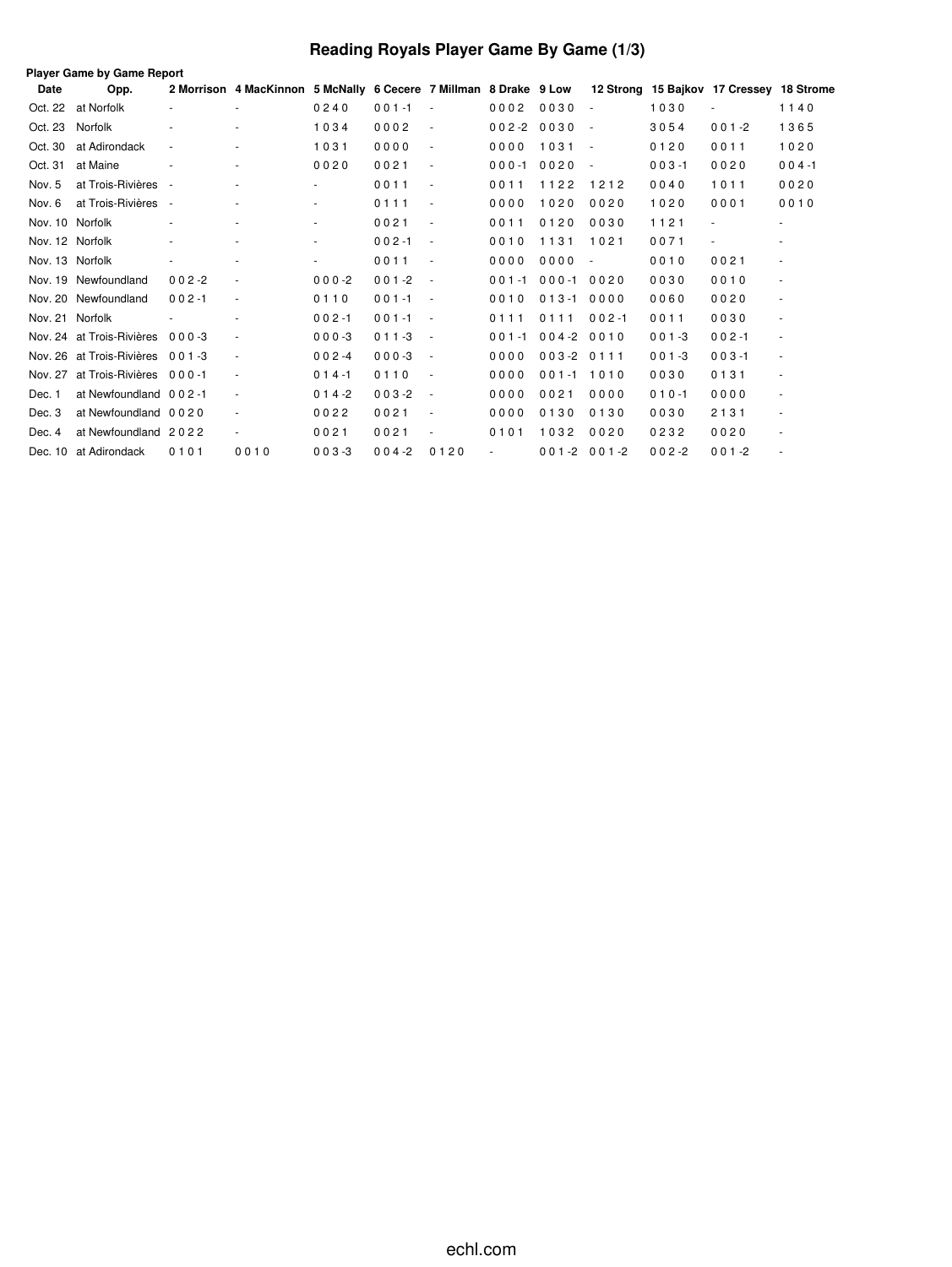# **Reading Royals Player Game By Game (2/3)**

|                 | <b>Player Game by Game Report</b> |              |                          |                          |           |                |                                                                                                          |           |                          |                          |           |                          |
|-----------------|-----------------------------------|--------------|--------------------------|--------------------------|-----------|----------------|----------------------------------------------------------------------------------------------------------|-----------|--------------------------|--------------------------|-----------|--------------------------|
| Date            | Opp.                              | 20 Pritchard |                          |                          |           |                | 21 DiChiara 23 Roth 24 Crocock 26 Brandt 27 Winquist 28 Ebbing 49 Gerard 50 Gornall 58 Cormier 62 Cooper |           |                          |                          |           |                          |
| Oct. 22         | at Norfolk                        | 1041         | 0131                     | $\overline{\phantom{a}}$ | 0122      | $000 - 1$      | $023 - 1$                                                                                                | $003 - 1$ | 0010                     | $\overline{\phantom{a}}$ | ٠         | 1020                     |
| Oct. 23         | Norfolk                           | $015 - 2$    | 0131                     | $\overline{\phantom{a}}$ | $001 - 2$ | 0000           | 1254                                                                                                     | $002 - 1$ | $003 - 1$                | $\overline{\phantom{a}}$ | 0010      | 0030                     |
| Oct. 30         | at Adirondack                     | 0141         | 0000                     | $\overline{\phantom{a}}$ | 0000      | 0001           | 0030                                                                                                     | 0101      | 0051                     | $\overline{\phantom{a}}$ | 0121      | 0010                     |
| Oct. 31         | at Maine                          | 0061         |                          | $\overline{\phantom{a}}$ | $000-2$   | 0020           | $001 - 1$                                                                                                | 0010      | 1040                     | $\overline{\phantom{a}}$ | 0000      | $001 - 1$                |
| Nov. 5          | at Trois-Rivières                 | 0120         | $\overline{\phantom{a}}$ | $\overline{\phantom{a}}$ | 0111      | $001 - 1$      | $002 - 1$                                                                                                | 0200      | 1031                     | $\overline{\phantom{a}}$ | 0020      | $\sim$                   |
| Nov. 6          | at Trois-Rivières                 | 0130         | $\frac{1}{2}$            | $\overline{\phantom{a}}$ | $003 - 1$ | 0121           | $003 - 1$                                                                                                | 1051      | $011 - 1$                | $\overline{\phantom{a}}$ | $001 - 2$ | 0100                     |
| Nov. 10 Norfolk |                                   | 1050         | 0101                     | $\sim$                   | 0000      | $001 - 3$      | 0221                                                                                                     | $002 - 3$ | 0130                     | $002 - 3$                | 1040      | $002 - 3$                |
|                 | Nov. 12 Norfolk                   | 0180         | 1142                     | $\overline{\phantom{a}}$ | 0214      | $001 - 2$      | 1031                                                                                                     | $010 - 1$ | $\blacksquare$           | 0020                     | 0113      | 0131                     |
| Nov. 13 Norfolk |                                   | 1142         | 2042                     | $\overline{\phantom{a}}$ | 0000      | 0022           | 0000                                                                                                     | 0222      | 0040                     |                          | 0020      | $\overline{\phantom{a}}$ |
|                 | Nov. 19 Newfoundland              | 0130         | $010 - 1$                | $\overline{\phantom{a}}$ | 0021      | $000 - 1$      | ÷,                                                                                                       | $102 - 1$ |                          | ä,                       | 1040      | 0010                     |
|                 | Nov. 20 Newfoundland              | $108 - 1$    | $003 - 1$                | $\overline{\phantom{a}}$ | $001 - 1$ | 0030           | ÷,                                                                                                       | $002 - 1$ | $\sim$                   |                          | $002 - 1$ | 0010                     |
| Nov. 21 Norfolk |                                   | 1041         | 0021                     | $\blacksquare$           | 0001      | 1031           | ä,                                                                                                       | 0010      | ÷,                       | 0000                     | 0001      | $001 - 1$                |
| Nov. 24         | at Trois-Rivières                 | $107 - 2$    | $001 - 1$                | $\overline{\phantom{a}}$ | 0000      | 0000           | ÷,                                                                                                       | $000-2$   | $\sim$                   |                          | $012 - 3$ | $002 - 1$                |
|                 | Nov. 26 at Trois-Rivières 007-5   |              | $003 - 1$                | $\blacksquare$           | $001 - 1$ |                | ٠                                                                                                        | $000-3$   | $\overline{\phantom{a}}$ | 0001                     | $001 - 1$ | 1021                     |
| Nov. 27         | at Trois-Rivières 005-2           |              | $105 - 2$                | $\sim$                   | $000 - 1$ | $\blacksquare$ | ٠                                                                                                        | 0110      | $\sim$                   | 0011                     | $001 - 1$ | $004 - 1$                |
| Dec. 1          | at Newfoundland 204-1             |              | $012 - 1$                | 0020                     | $000 - 1$ | 0000           | $\overline{\phantom{a}}$                                                                                 | $002 - 2$ | $\sim$                   |                          | 0100      | $\blacksquare$           |
| Dec. 3          | at Newfoundland 0030              |              | 0000                     | 0102                     | $000 - 1$ | $000 - 1$      | ä,                                                                                                       | 0010      | $\ddot{\phantom{1}}$     | ٠                        | 0111      | 1030                     |
| Dec. 4          | at Newfoundland 0111              |              | 1223                     | 0000                     | 0022      | 0011           | $\sim$                                                                                                   | 0002      | $\sim$                   | ٠                        | 0102      | 0020                     |
|                 | Dec. 10 at Adirondack             | 0041         | $002 - 2$                |                          | $001 - 1$ |                |                                                                                                          | 1011      |                          |                          | 0040      | $000-2$                  |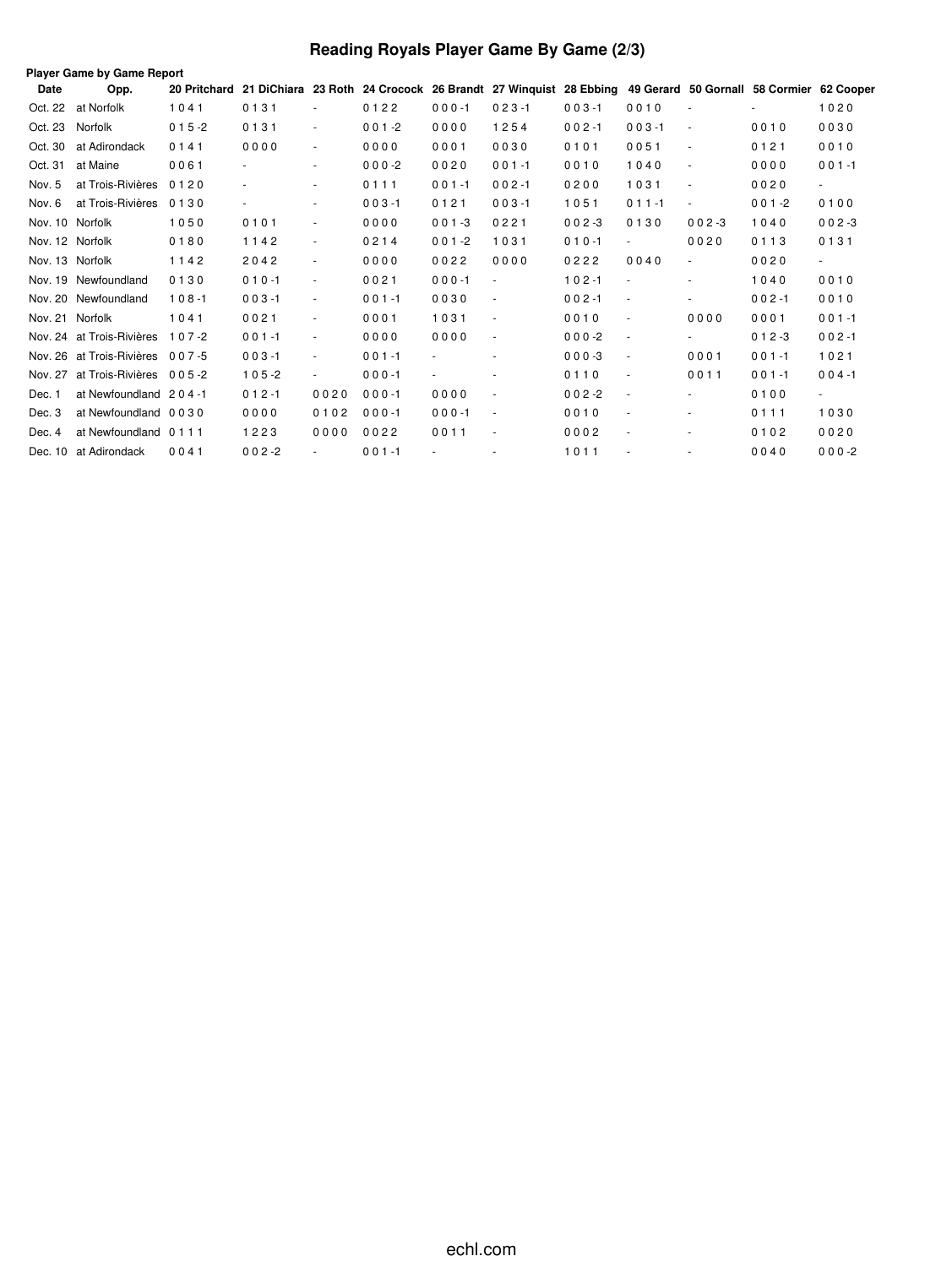# **Reading Royals Player Game By Game (3/3)**

| <b>Player Game by Game Report</b> |                           |                          |           |                     |        |                                                      |  |  |  |  |  |
|-----------------------------------|---------------------------|--------------------------|-----------|---------------------|--------|------------------------------------------------------|--|--|--|--|--|
| <b>Date</b>                       | Opp.                      |                          |           |                     |        | 74 Hausinger 81 Chen 30 Nagle 41 Hawkey 72 Ustimenko |  |  |  |  |  |
| Oct. 22                           | at Norfolk                | 0000                     | 0010      | 540 OTL             |        |                                                      |  |  |  |  |  |
| Oct. 23                           | Norfolk                   | $\overline{\phantom{a}}$ |           | 118W                | ÷,     | 3 <sub>5</sub>                                       |  |  |  |  |  |
| Oct. 30                           | at Adirondack             |                          |           | 2 31 W              |        |                                                      |  |  |  |  |  |
| Oct. 31                           | at Maine                  | 0000                     |           | 4 35 L              |        |                                                      |  |  |  |  |  |
| Nov. 5                            | at Trois-Rivières         | $001 - 2$                | 0000      | 3 3 3 W             |        |                                                      |  |  |  |  |  |
| Nov. 6                            | at Trois-Rivières         |                          | 0011      | 342 SOL             |        |                                                      |  |  |  |  |  |
| Nov. 10                           | Norfolk                   |                          | $000-2$   | 4 29 OTL            |        |                                                      |  |  |  |  |  |
| Nov. 12 Norfolk                   |                           | 1111                     | 0020      | 2 36 W              |        |                                                      |  |  |  |  |  |
| Nov. 13 Norfolk                   |                           | 1011                     | 0003      | 038W                |        |                                                      |  |  |  |  |  |
|                                   | Nov. 19 Newfoundland      | 0100                     |           |                     |        | 3 24 L                                               |  |  |  |  |  |
| Nov. 20                           | Newfoundland              | 0000                     |           |                     |        | 2 34 OTL                                             |  |  |  |  |  |
| Nov. 21                           | Norfolk                   | 0011                     |           |                     | 1 23 W |                                                      |  |  |  |  |  |
|                                   | Nov. 24 at Trois-Rivières | 0010                     |           |                     |        | 4 32 L                                               |  |  |  |  |  |
|                                   | Nov. 26 at Trois-Rivières |                          | $001 - 1$ | ٠                   | 4 15   | 516L                                                 |  |  |  |  |  |
| Nov. 27                           | at Trois-Rivières         |                          | 0000      | ٠                   |        | 3 39 OTL                                             |  |  |  |  |  |
| Dec. 1                            | at Newfoundland -         |                          | 0010      | 4 27 L              |        |                                                      |  |  |  |  |  |
| Dec. 3                            | at Newfoundland -         |                          |           | 1 30 W              |        |                                                      |  |  |  |  |  |
| Dec. 4                            | at Newfoundland           |                          |           | 2 34 W              |        |                                                      |  |  |  |  |  |
|                                   | Dec. 10 at Adirondack     | $000 - 1$                |           | $\bar{\phantom{a}}$ |        | 342L                                                 |  |  |  |  |  |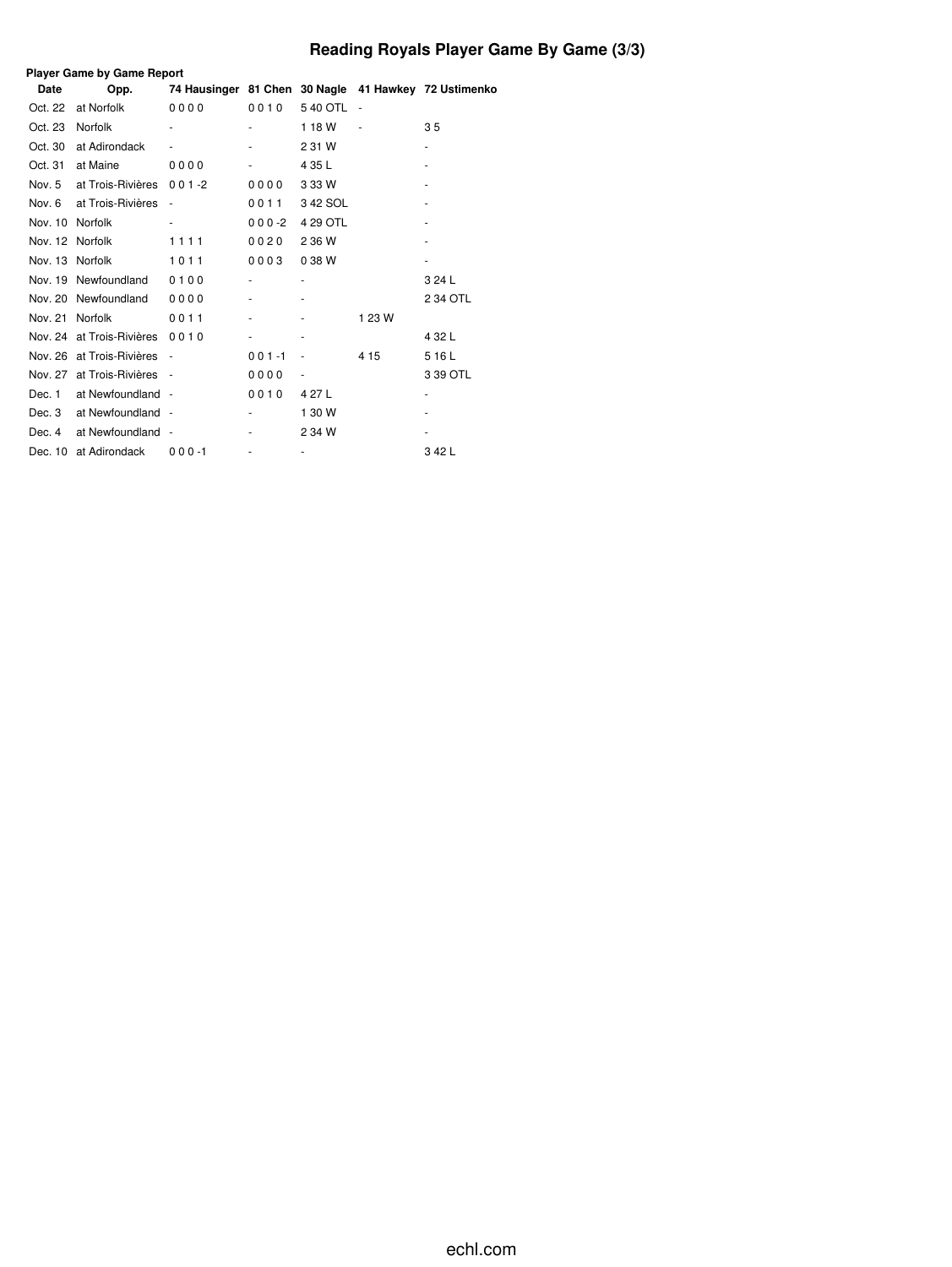# **Worcester Railers Player Game By Game (1/4)**

|               | <b>Player Game by Game Report</b> |           |                          |           |                          |                          |                          |                          |           |                |                |                                                                                                                         |
|---------------|-----------------------------------|-----------|--------------------------|-----------|--------------------------|--------------------------|--------------------------|--------------------------|-----------|----------------|----------------|-------------------------------------------------------------------------------------------------------------------------|
| Date          | Opp.                              |           |                          |           |                          |                          |                          |                          |           |                |                | 4 Malatesta 5 Albano 6 Cornell 7 Coughlin 8 Adams 9 Spetz 10 Christensen 11 Vesey 12 Beaudoin 13 McCarthy 14 Smotherman |
|               | Oct. 22 at Maine                  | $003 - 2$ | 1030                     | $105 - 1$ | $\sim$                   | $002 - 1$                | $\sim$                   |                          | $003 - 1$ |                | 0110           | $003 - 2$                                                                                                               |
| Oct. 23       | Maine                             | 0212      | 0021                     | 0011      | $\overline{\phantom{a}}$ | $000-2$                  | $\overline{\phantom{a}}$ | 0021                     | 2042      | 0223           | 0010           | 0171                                                                                                                    |
| Oct. 27       | at Adirondack                     | 0020      | $001 - 3$                | 0130      |                          |                          |                          | 0050                     | 0010      | 1020           | $000 - 1$      | 1030                                                                                                                    |
| Nov. 6        | Florida                           | $001 - 1$ |                          | $005 - 3$ | $002 - 2$                |                          | $003 - 3$                | $104 - 2$                | $012 - 2$ |                | 0111           | 0000                                                                                                                    |
| Nov. 7        | Florida                           | $001 - 1$ | $\overline{\phantom{a}}$ | $000 - 1$ | $000 - 1$                | $\blacksquare$           | 1010                     | $000 - 2$                | $001 - 1$ | $\sim$ $-$     | 0000           | 0100                                                                                                                    |
|               | Nov. 12 at Newfoundland 0020      |           |                          | 0001      |                          | 0000                     | 0110                     | 0050                     | 0000      | $\sim$         | 0000           | 0040                                                                                                                    |
|               | Nov. 13 at Newfoundland 002-1     |           | $\overline{\phantom{a}}$ | $001 - 1$ | 1224                     | $004 - 1$                | 0000                     | 1050                     |           | $\sim$         | 0003           | $\overline{\phantom{a}}$                                                                                                |
|               | Nov. 14 at Newfoundland 001-1     |           | $\blacksquare$           | 0000      | $000-2$                  | $021 - 1$                | 0021                     | $\overline{\phantom{a}}$ | 1232      | $\sim$         | 0000           | 2051                                                                                                                    |
|               | Nov. 17 at Trois-Rivières         | 0001      | $\overline{\phantom{a}}$ | 0031      | $\overline{\phantom{a}}$ | 0122                     | 0001                     | 1142                     | $000 - 1$ | $\sim$         | 0001           | 0121                                                                                                                    |
|               | Nov. 19 Trois-Rivières            | $000 - 3$ | $\overline{\phantom{a}}$ |           | $\overline{\phantom{a}}$ | 0030                     | 0010                     | $001 - 1$                | 0011      | $\sim$         | 0001           | 0040                                                                                                                    |
|               | Nov. 20 Trois-Rivières            | 0001      |                          | $\sim$    | 0112                     | 1020                     | $001 - 1 1020$           |                          | 0021      | $\blacksquare$ | $\sim$         | $002 - 1$                                                                                                               |
|               | Nov. 24 at Maine                  | 0000      |                          | $\sim$    | $011 - 1$                | $\sim$                   | 0011                     | 0030                     | $002 - 1$ | 0021           | $\blacksquare$ | 0050                                                                                                                    |
|               | Nov. 26 at Adirondack             | 0012      |                          | $\sim$    | 1023                     | $\overline{\phantom{a}}$ | 0122                     | 0242                     | 0031      | $003 - 1$      | $\sim$         | 1342                                                                                                                    |
|               | Nov. 28 Newfoundland              | $000 - 3$ |                          | $\sim$    | 0010                     | $\blacksquare$           | $001 - 1$                | 0000                     | $005 - 1$ | $000-2$        | $\sim$         | $002 - 3$                                                                                                               |
| Dec. 1        | Maine                             | 1031      |                          | $\sim$    | 1020                     | $\blacksquare$           | $0020 -$                 |                          | 0010      | 0131           |                | 0161                                                                                                                    |
| Dec. 3        | Adirondack                        | 0120      |                          |           | 1020                     | $\blacksquare$           | $001 - 1 -$              |                          | 0150      | $011 - 1$      | $\sim$         | 0020                                                                                                                    |
| Dec. 8        | Maine                             | 1061      | 0123                     | $\sim$    | 1163                     | $\sim$                   | $0000 -$                 |                          |           | $004 - 3$      | $\sim$         | 1130                                                                                                                    |
|               | Dec. 10 at Maine                  | 0041      |                          | $\sim$    | 0110                     | $\blacksquare$           | $000 - 1 -$              |                          | $014 - 1$ | 1070           | $\sim$         | 0021                                                                                                                    |
| Dec. 11 Maine |                                   | 0022      |                          |           | 0030                     | $\blacksquare$           |                          |                          | 0030      | 1143           | $\sim$         | 3143                                                                                                                    |
|               | Dec. 26 Adirondack                | $001 - 2$ | $002 - 1$                |           | $001 - 2$                |                          | $003-3 -$                |                          | $002 - 2$ | $005 - 1$      |                | $005 - 2$                                                                                                               |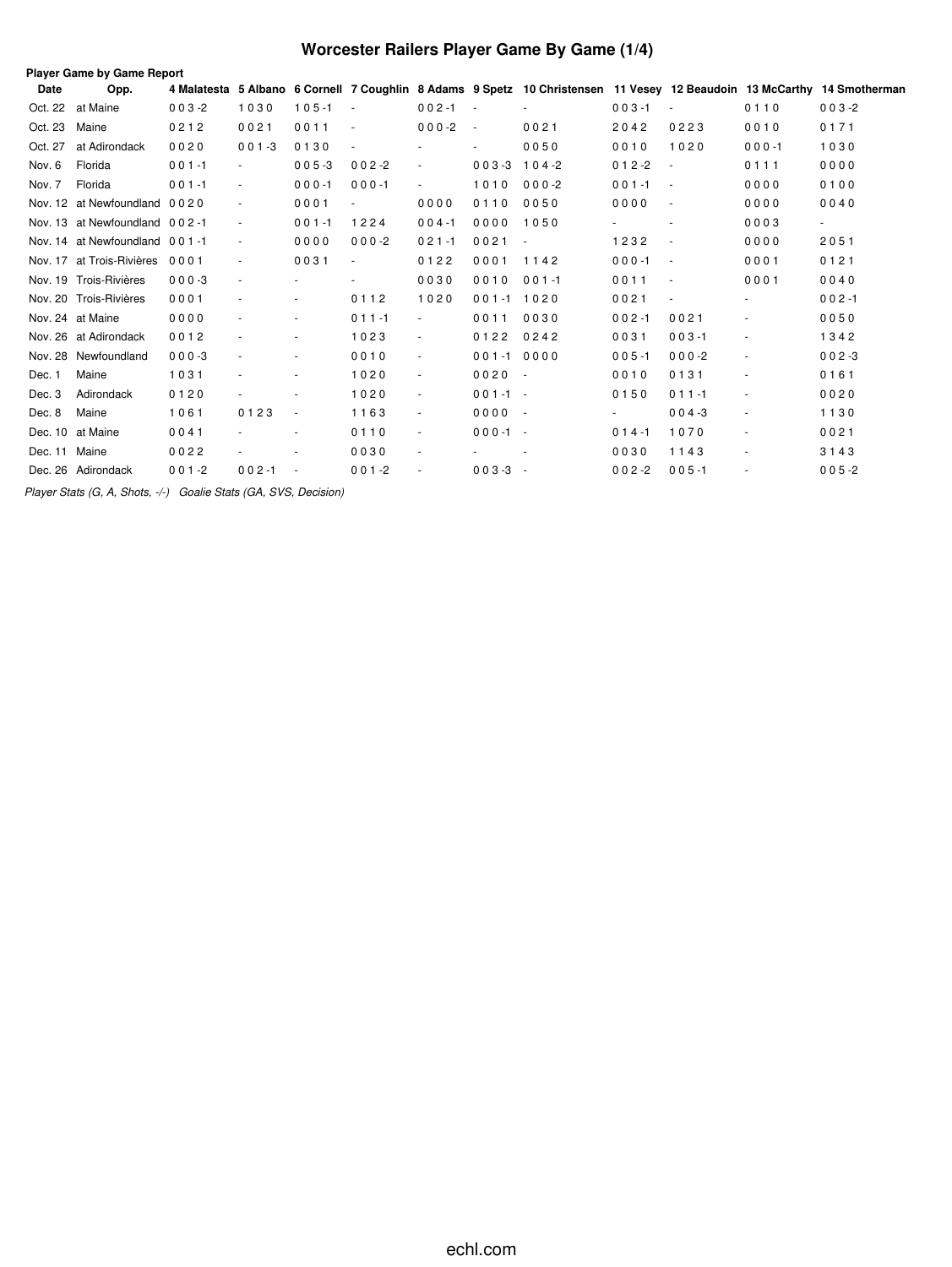# **Worcester Railers Player Game By Game (2/4)**

| <b>Player Game by Game Report</b> |                        |                          |           |                          |                                                                                   |      |           |           |               |                  |                 |             |
|-----------------------------------|------------------------|--------------------------|-----------|--------------------------|-----------------------------------------------------------------------------------|------|-----------|-----------|---------------|------------------|-----------------|-------------|
| Date                              | Opp.                   |                          |           |                          | 15 Thompson 16 Hayhurst 17 Besinger 17 Washkurak 18 Newkirk 18 Procopio 19 Bibeau |      |           |           | 20<br>Cloonan | 20<br>LaFerriere | 20<br>Ordoobadi | 20<br>Roche |
| Oct. 22                           | at Maine               | $015 - 1$                | $103 - 1$ | $\overline{\phantom{a}}$ | $006 - 1$                                                                         |      |           | $014 - 1$ |               | $001 - 1$        |                 | ٠           |
| Oct. 23                           | Maine                  | $002 - 2$                | 0112      |                          |                                                                                   |      |           | 1010      |               |                  |                 |             |
| Oct. 27                           | at Adirondack          | $\overline{\phantom{a}}$ | $003 - 1$ | $\sim$                   |                                                                                   |      |           | 0010      |               |                  |                 |             |
| Nov. 6                            | Florida                | 0040                     | 0220      | ٠                        |                                                                                   |      |           | $005 - 2$ |               |                  |                 |             |
| Nov. 7                            | Florida                | 0021                     | $001 - 2$ | ٠                        |                                                                                   |      |           | 0120      |               |                  |                 |             |
| Nov. 12                           | at<br>Newfoundland     | 1080                     | 1121      |                          |                                                                                   |      |           | 0010      |               |                  |                 |             |
| Nov. 13                           | at<br>Newfoundland     | 0030                     | $102 - 1$ |                          |                                                                                   |      |           | 0121      |               |                  |                 |             |
| Nov. 14                           | at<br>Newfoundland     |                          | 0060      |                          |                                                                                   |      |           |           |               |                  |                 |             |
| Nov. 17                           | at Trois-Rivières 1122 |                          | 0031      |                          |                                                                                   |      |           | 2141      |               |                  |                 |             |
|                                   | Nov. 19 Trois-Rivières | $002 - 2$                | 0021      |                          |                                                                                   |      |           | 0010      |               |                  |                 |             |
| Nov. 20                           | Trois-Rivières         | 0151                     | 0141      |                          |                                                                                   |      |           |           |               |                  |                 |             |
|                                   | Nov. 24 at Maine       |                          | $001 - 1$ |                          |                                                                                   |      | $001 - 1$ |           |               |                  |                 |             |
| Nov. 26                           | at Adirondack          | $\overline{\phantom{a}}$ | 1141      |                          |                                                                                   |      | 0010      |           |               |                  |                 |             |
| Nov. 28                           | Newfoundland           | $\sim$                   | $001 - 2$ |                          |                                                                                   |      | 0000      |           |               |                  |                 |             |
| Dec. 1                            | Maine                  |                          | $004 - 1$ |                          |                                                                                   |      |           |           |               |                  |                 |             |
| Dec. 3                            | Adirondack             |                          | 0130      | 0030                     |                                                                                   |      |           |           |               |                  |                 |             |
| Dec. 8                            | Maine                  |                          | 1062      | 0010                     | ٠                                                                                 |      |           |           |               |                  |                 |             |
| Dec. 10                           | at Maine               |                          | 0031      | $001 - 2$                | ٠                                                                                 |      |           |           | 0000          |                  |                 | 0000        |
| Dec. 11                           | Maine                  | 0010                     | 0030      | 0020                     |                                                                                   | 0322 |           |           |               |                  |                 |             |
|                                   | Dec. 26 Adirondack     |                          | $006 - 3$ |                          |                                                                                   |      |           |           |               |                  | 0040            |             |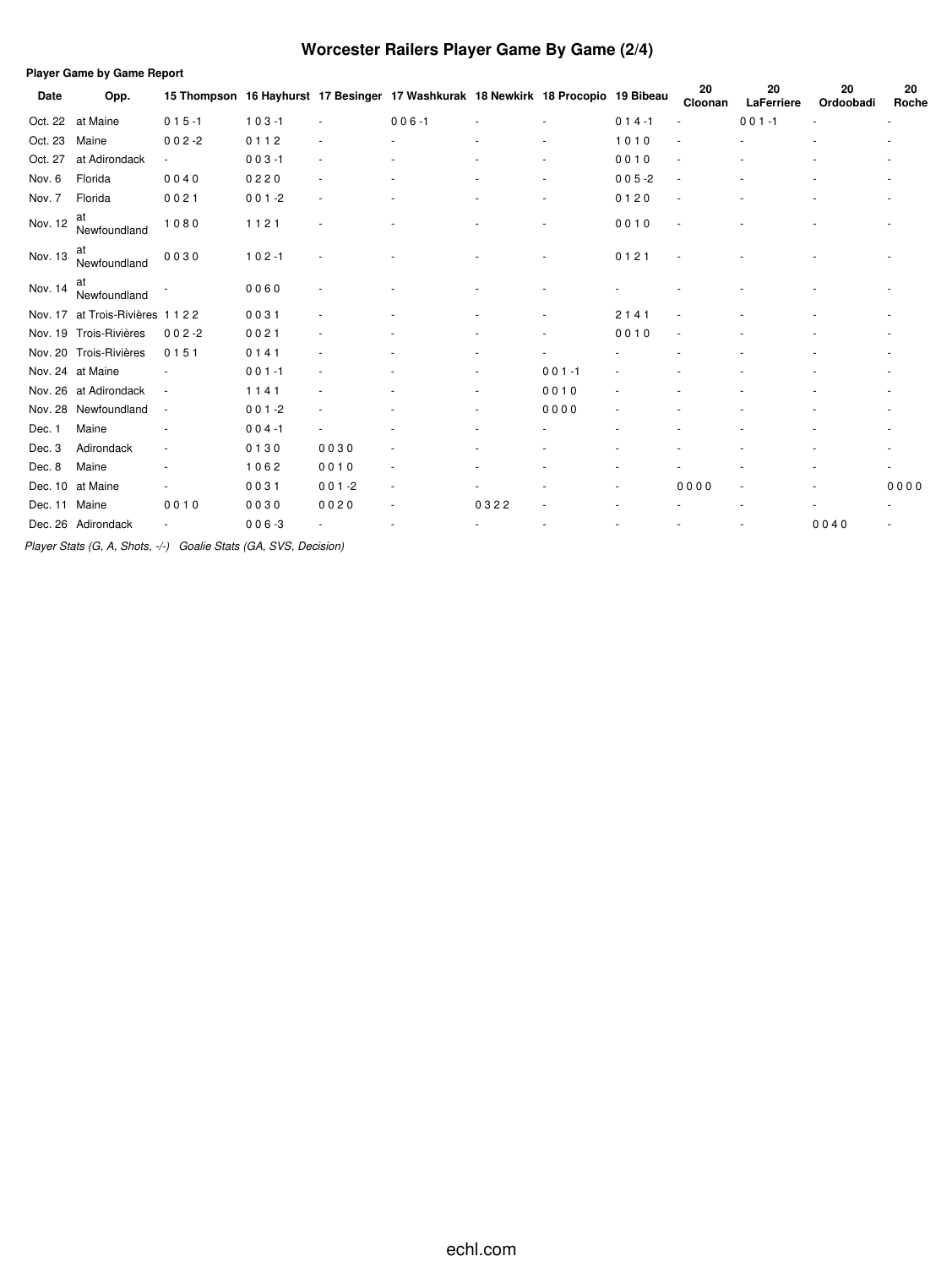# **Worcester Railers Player Game By Game (3/4)**

|         | Player Game by Game Report    |           |                                                                                                                       |                          |           |           |                          |                          |                |                          |                          |                          |
|---------|-------------------------------|-----------|-----------------------------------------------------------------------------------------------------------------------|--------------------------|-----------|-----------|--------------------------|--------------------------|----------------|--------------------------|--------------------------|--------------------------|
| Date    | Opp.                          |           | 21 Furgele 22 Salvaggio 23 Olsson 25 Jozefek 27 McGurty 44 Cullen 61 Pierog 72 Callin 81 Repaci 86 Boudrias 30 Poreda |                          |           |           |                          |                          |                |                          |                          |                          |
| Oct. 22 | at Maine                      |           |                                                                                                                       |                          | 0030      | 0030      |                          |                          | 0020           | 0270                     |                          |                          |
| Oct. 23 | Maine                         |           | ٠                                                                                                                     |                          |           | $001 - 1$ | $\sim$                   | 1130                     | $002 - 2$      | $\overline{\phantom{a}}$ | $010 - 1$                | $\blacksquare$           |
| Oct. 27 | at Adirondack                 |           | $\overline{\phantom{m}}$                                                                                              |                          | $000 - 3$ | 0101      |                          | $004 - 2$                | 0000           | $\overline{\phantom{a}}$ | 0100                     | $\blacksquare$           |
| Nov. 6  | Florida                       | 1031      |                                                                                                                       | $000 - 2$                |           | 0010      |                          |                          | $000 - 1$      | 0020                     |                          | ٠                        |
| Nov. 7  | Florida                       | 0000      | $\overline{\phantom{a}}$                                                                                              | 0010                     |           | $000 - 1$ |                          |                          | $\sim$         | $003 - 2$                | $\sim$                   |                          |
| Nov. 12 | at Newfoundland               | 0021      | $\overline{\phantom{a}}$                                                                                              | $\overline{\phantom{a}}$ | 0110      | 0010      |                          | $\overline{\phantom{a}}$ | 0121           | 0021                     |                          | $\sim$                   |
|         | Nov. 13 at Newfoundland 0043  |           | $\overline{\phantom{a}}$                                                                                              | 1121                     | $012 - 1$ | 0010      |                          |                          | 1292           | $001 - 1$                | $\sim$                   |                          |
|         | Nov. 14 at Newfoundland 001-1 |           | $\blacksquare$                                                                                                        | $000 -4$                 | 0020      | 0000      |                          |                          | 0010           | 0040                     | $\overline{\phantom{a}}$ |                          |
|         | Nov. 17 at Trois-Rivières -   |           |                                                                                                                       | $\overline{\phantom{a}}$ | 0111      | 0001      |                          | 1131                     | 1041           | $\overline{\phantom{a}}$ | 0213                     | $\blacksquare$           |
|         | Nov. 19 Trois-Rivières        | 0010      | $\overline{\phantom{a}}$                                                                                              |                          | $102 - 2$ | $003 - 2$ | $\overline{\phantom{a}}$ | $004 - 1$                | $002 - 2$      | $\overline{\phantom{a}}$ | 0020                     | $\overline{\phantom{a}}$ |
|         | Nov. 20 Trois-Rivières        | 0000      | $\overline{\phantom{a}}$                                                                                              | 1051                     | 0021      | 0012      |                          | 0030                     | 0020           | $\overline{\phantom{a}}$ | 0112                     | $\blacksquare$           |
|         | Nov. 24 at Maine              | 0000      | $\overline{\phantom{a}}$                                                                                              | 0121                     | 0011      | 0030      |                          |                          | $103 - 1$      | 1031                     | $001 - 1$                | $\blacksquare$           |
|         | Nov. 26 at Adirondack         | 0241      | $\overline{\phantom{a}}$                                                                                              | 3141                     | 0000      | 0023      |                          |                          | 0161           | 2151                     | 0020                     |                          |
| Nov. 28 | Newfoundland                  | $001 - 1$ | $\overline{\phantom{a}}$                                                                                              | 0000                     | $000-2$   | $000-3$   |                          |                          | 0020           | $001 - 2$                | 0000                     | ٠                        |
| Dec. 1  | Maine                         | 0020      | $\overline{\phantom{a}}$                                                                                              | 0031                     | $002 - 1$ | 0020      | $010 - 1$                | $\overline{\phantom{a}}$ | 0130           | 0021                     | $000 - 1$                | $\blacksquare$           |
| Dec. 3  | Adirondack                    | 0010      | $\overline{\phantom{a}}$                                                                                              | $106 - 1$                | 0030      | $001 - 1$ | 0020                     | $\overline{\phantom{a}}$ | $\blacksquare$ | 0040                     | 0020                     | $\overline{\phantom{a}}$ |
| Dec. 8  | Maine                         | 0220      | $\overline{\phantom{a}}$                                                                                              | $003 - 1$                | 0020      |           | $002 - 1$                | $\overline{\phantom{a}}$ | 2132           | 1261                     | 0011                     | ٠                        |
| Dec. 10 | at Maine                      | 0020      | $\overline{\phantom{a}}$                                                                                              | 0160                     |           |           | $102 - 2$                | $\overline{\phantom{a}}$ | $\blacksquare$ | 0141                     | $000 - 1$                | 3 40 L                   |
| Dec. 11 | Maine                         | 0222      | $\overline{\phantom{a}}$                                                                                              | 0040                     |           |           | 0011                     |                          |                | 0131                     | 0021                     | 2 15 W                   |
|         | Dec. 26 Adirondack            |           | 0020                                                                                                                  | $000-2$                  |           | $001 - 1$ |                          |                          |                | $\overline{\phantom{a}}$ | $001 - 1$                | 5 34 L                   |